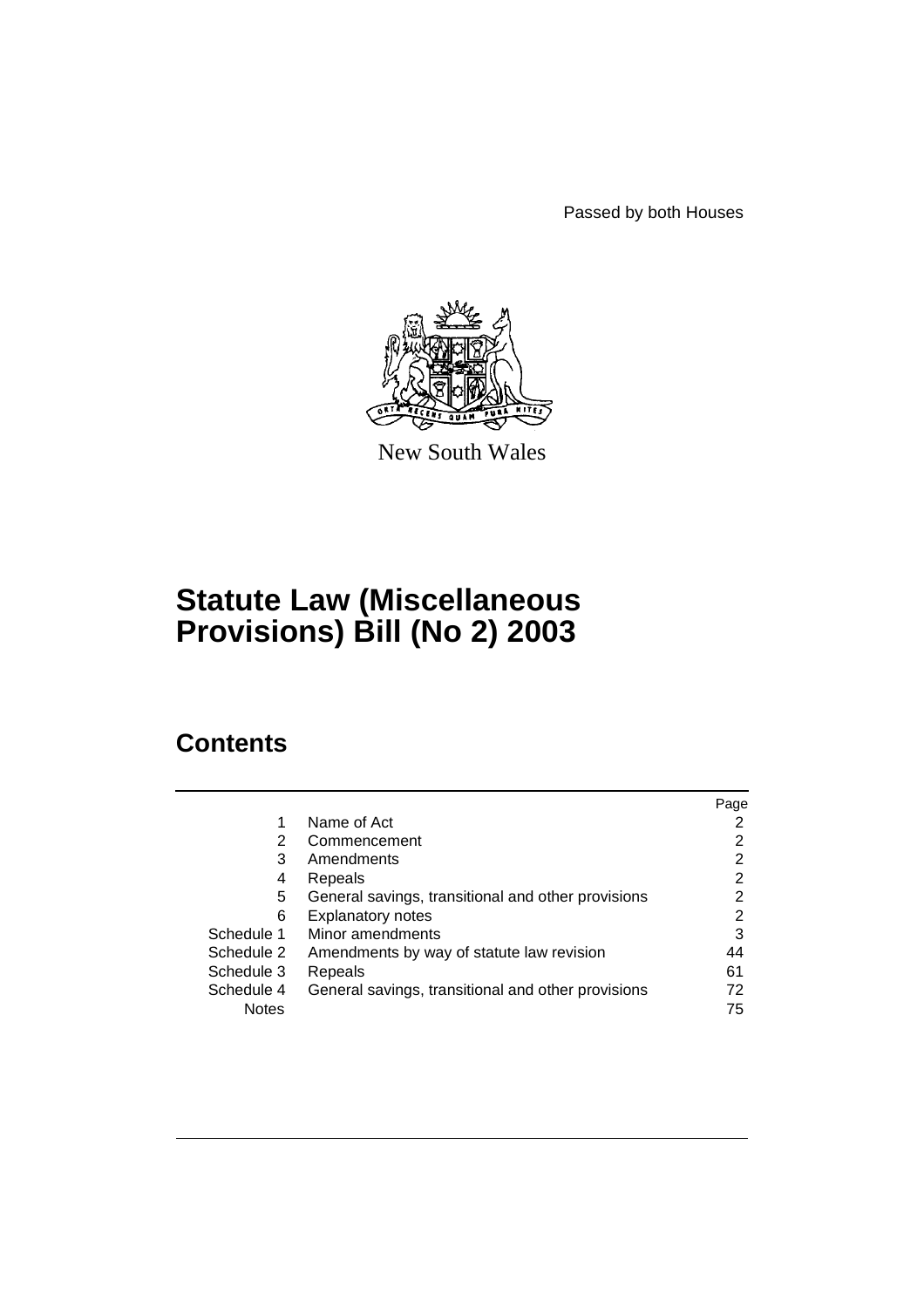*I certify that this PUBLIC BILL, which originated in the LEGISLATIVE ASSEMBLY, has finally passed the LEGISLATIVE COUNCIL and the LEGISLATIVE ASSEMBLY of NEW SOUTH WALES.*

> *Clerk of the Legislative Assembly. Legislative Assembly, Sydney, , 2003*



New South Wales

## **Statute Law (Miscellaneous Provisions) Bill (No 2) 2003**

Act No , 2003

An Act to repeal certain Acts and provisions of Acts and to amend certain other Acts and instruments in various respects and for the purpose of effecting statute law revision; and to make certain savings.

*I have examined this Bill, and find it to correspond in all respects with the Bill as finally passed by both Houses.*

*Chairman of Committees of the Legislative Assembly.*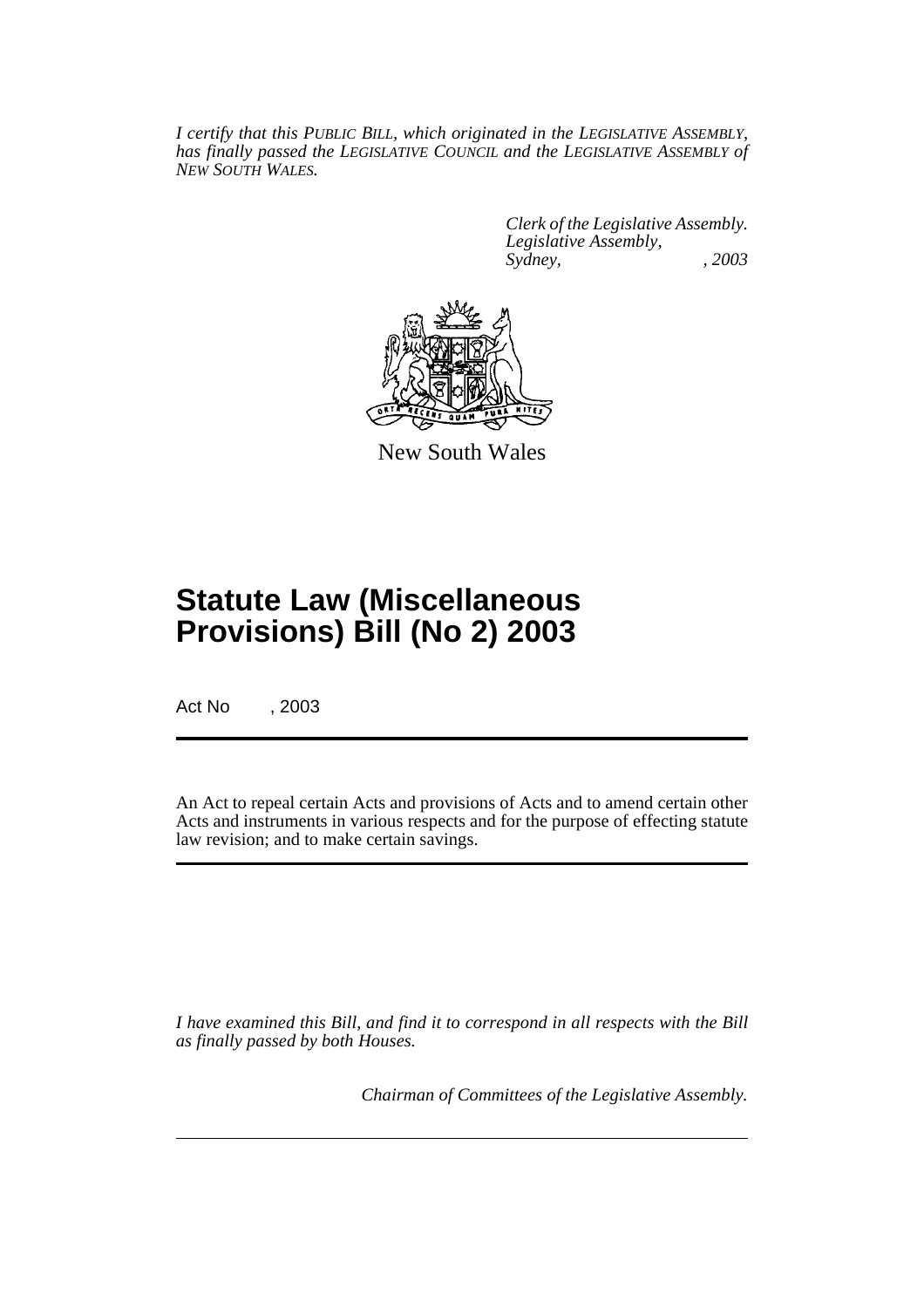### **The Legislature of New South Wales enacts:**

### **1 Name of Act**

This Act is the *Statute Law (Miscellaneous Provisions) Act (No 2) 2003*.

### **2 Commencement**

- (1) This Act commences on the date of assent, except as provided by this section.
- (2) The amendments made by Schedules 1 and 2 commence on the day or days specified in those Schedules in relation to the amendments concerned. If a commencement day is not specified, the amendments commence on the date of assent.

### **3 Amendments**

The Acts and instruments specified in Schedules 1 and 2 are amended as set out in those Schedules.

### **4 Repeals**

Each Act specified in Schedule 3 is, to the extent indicated in that Schedule, repealed.

### **5 General savings, transitional and other provisions**

Schedule 4 has effect.

### **6 Explanatory notes**

The matter appearing under the heading "Explanatory note" in any of the Schedules does not form part of this Act.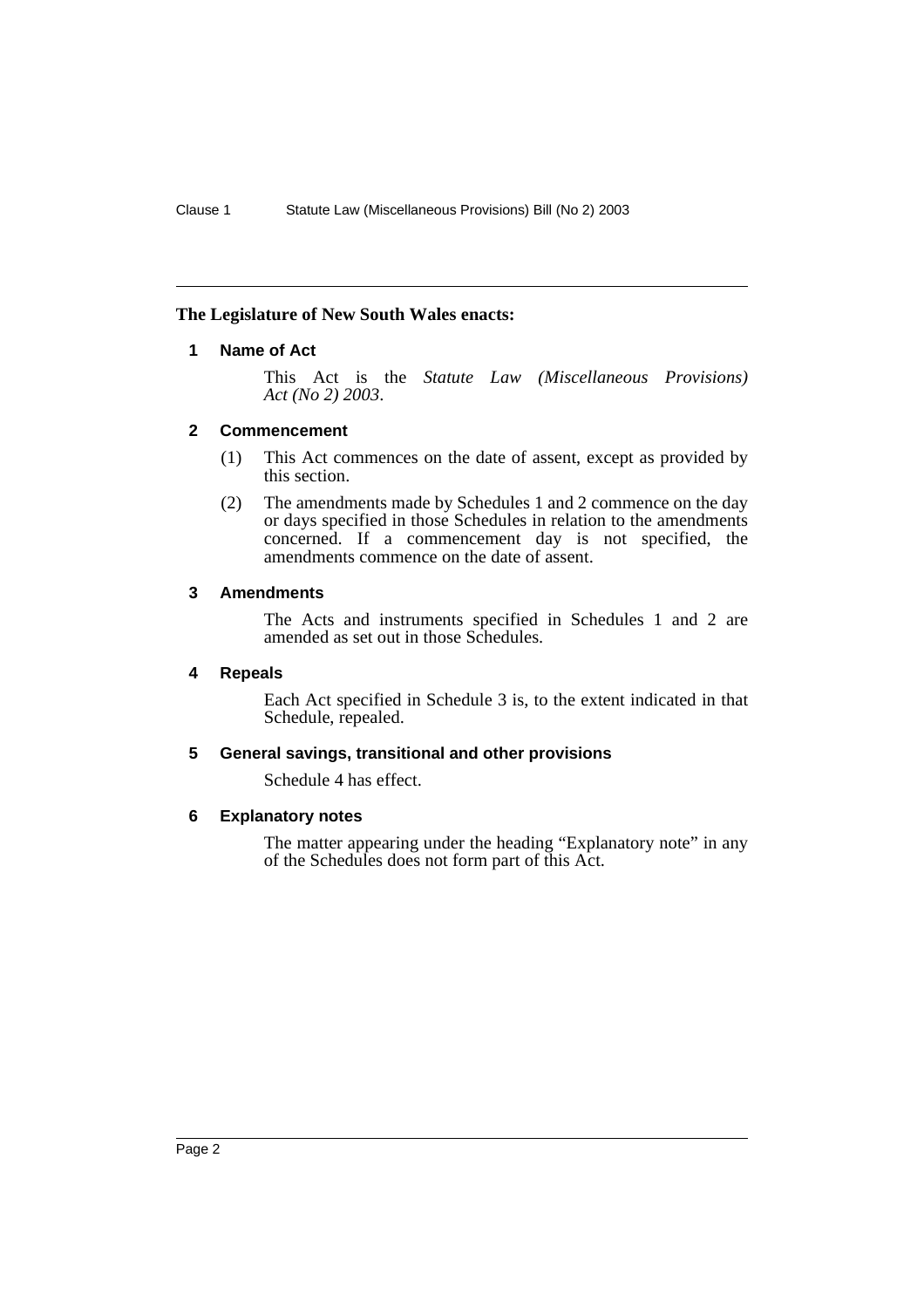Minor amendments **Schedule 1** and the state of the state of the state of the Schedule 1

## **Schedule 1 Minor amendments**

(Section 3)

### **1.1 Ambulance Services Act 1990 No 16**

**[1] Schedule 1 Provisions relating to the directors and procedure of the Ambulance Service Board**

Omit the heading to clause 6. Insert instead:

### **6 Vacancy in office of director**

### **[2] Schedule 1, clause 6 (a1) and (a2)**

Insert after clause 6 (a):

- (a1) completes a term of office and is not re-appointed or reelected, or
- (a2) resigns the office by instrument in writing addressed to the Minister, or

### **[3] Schedule 1, clause 6 (d)**

Omit the paragraph. Insert instead:

(d) becomes a mentally incapacitated person, or

#### **Explanatory note**

Legislation dealing with boards and similar bodies usually provides that a vacancy in the membership of the body occurs if (among other things) a member resigns the office or completes a term of office and is not re-appointed. (See, for example, Schedule 1 to the Nurses Act 1991, Schedule 5 to the Health Services Act 1997 and Schedule 2 to the Psychologists Act 2001.)

The relevant provision (clause 6 of Schedule 1) of the Ambulance Services Act 1990 (**the Act**) does not deal with those contingencies, although it does provide that certain other standard circumstances give rise to vacancies in the office of director of the Ambulance Service Board (**the Board**)—for example, the bankruptcy or death of a director.

Consequently, there is no mechanism in the Act to permit a director who wishes to resign from the Board to do so.

Item [2] of the proposed amendments inserts in the Act the standard provisions concerning completion of term of office as director of the Board and resignation from the Board. Item [1] makes a consequential amendment to the heading to clause 6.

Item [3] of the proposed amendments updates outdated terminology.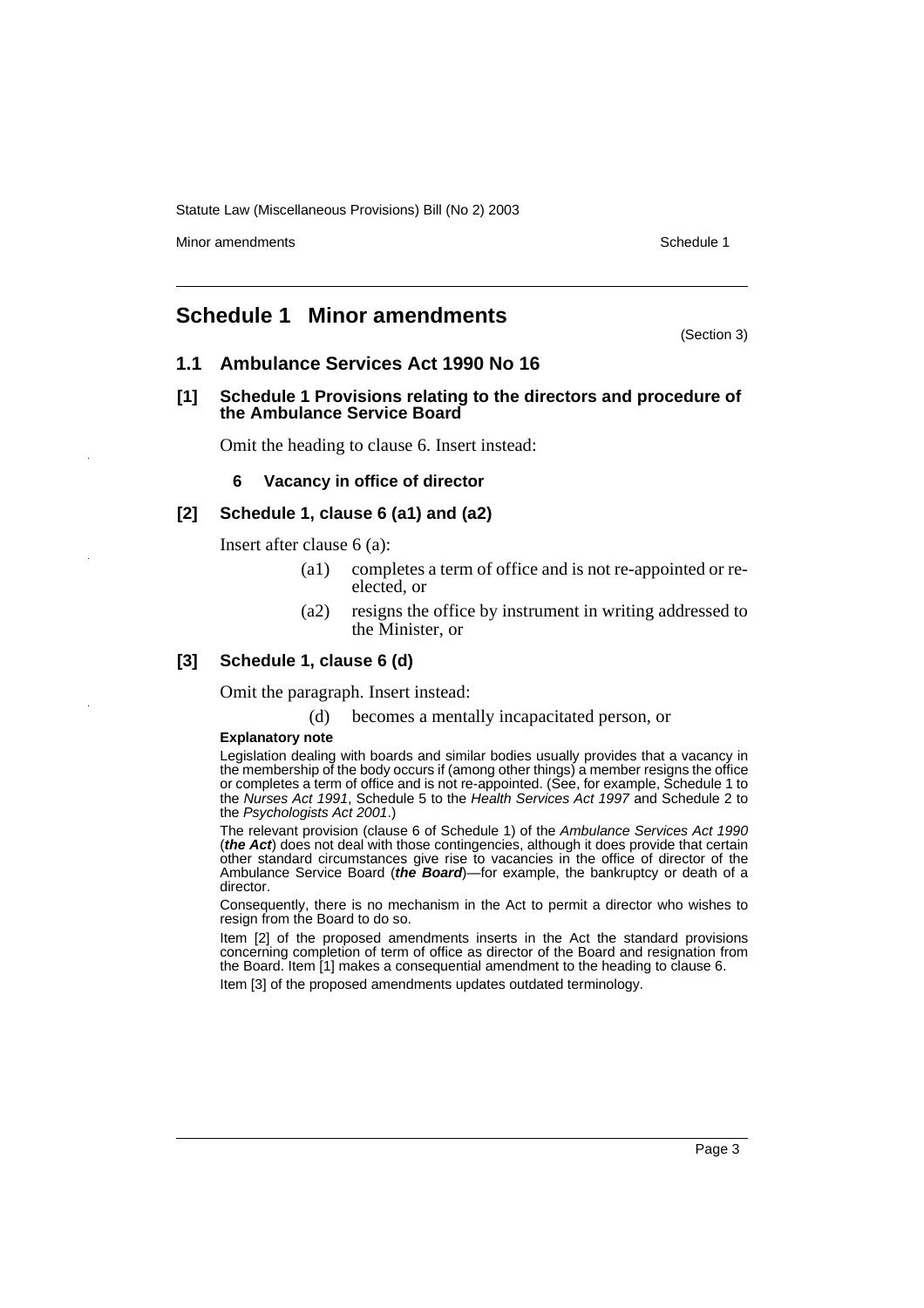Schedule 1 Minor amendments

### **1.2 Animal Research Act 1985 No 123**

### **Section 3 Definitions**

Omit "swine" from paragraph (a) of the definition of *exempt animal* in section  $3(1)$ .

Insert instead "pigs".

#### **Explanatory note**

The proposed amendment replaces a term with its plain English equivalent. Similar amendments to certain other Acts are proposed to be made elsewhere in this Schedule.

### **1.3 Annual Reports (Departments) Act 1985 No 156**

#### **Section 17 Land register**

Omit "Department of Conservation and Land Management" wherever occurring.

Insert instead "Department of Lands".

#### **Explanatory note**

Section 17 of the Annual Reports (Departments) Act 1985 provides for the keeping of a register of all land vested in or owned or occupied by, or subject to the control of, Ministers and Government Departments. The section provides that the register is to be kept by the "Director-General of the Department of Conservation and Land Management" and is to contain various details in relation to the land.

As the register is now kept by the Director-General of the Department of Lands, the proposed amendment updates the relevant references to the Department of Conservation and Land Management.

### **1.4 Annual Reports (Statutory Bodies) Act 1984 No 87**

### **Section 14 Land register**

Omit "Department of Conservation and Land Management" wherever occurring.

Insert instead "Department of Lands".

#### **Explanatory note**

Section 14 of the Annual Reports (Statutory Bodies) Act 1984 provides for the keeping of a register of all land owned or occupied by statutory bodies. The section provides that the register is to be kept by the "Director-General of the Department of Conservation and Land Management" and is to contain various details in relation to the land.

As the register is now kept by the Director-General of the Department of Lands, the proposed amendment updates the relevant references to the Department of Conservation and Land Management.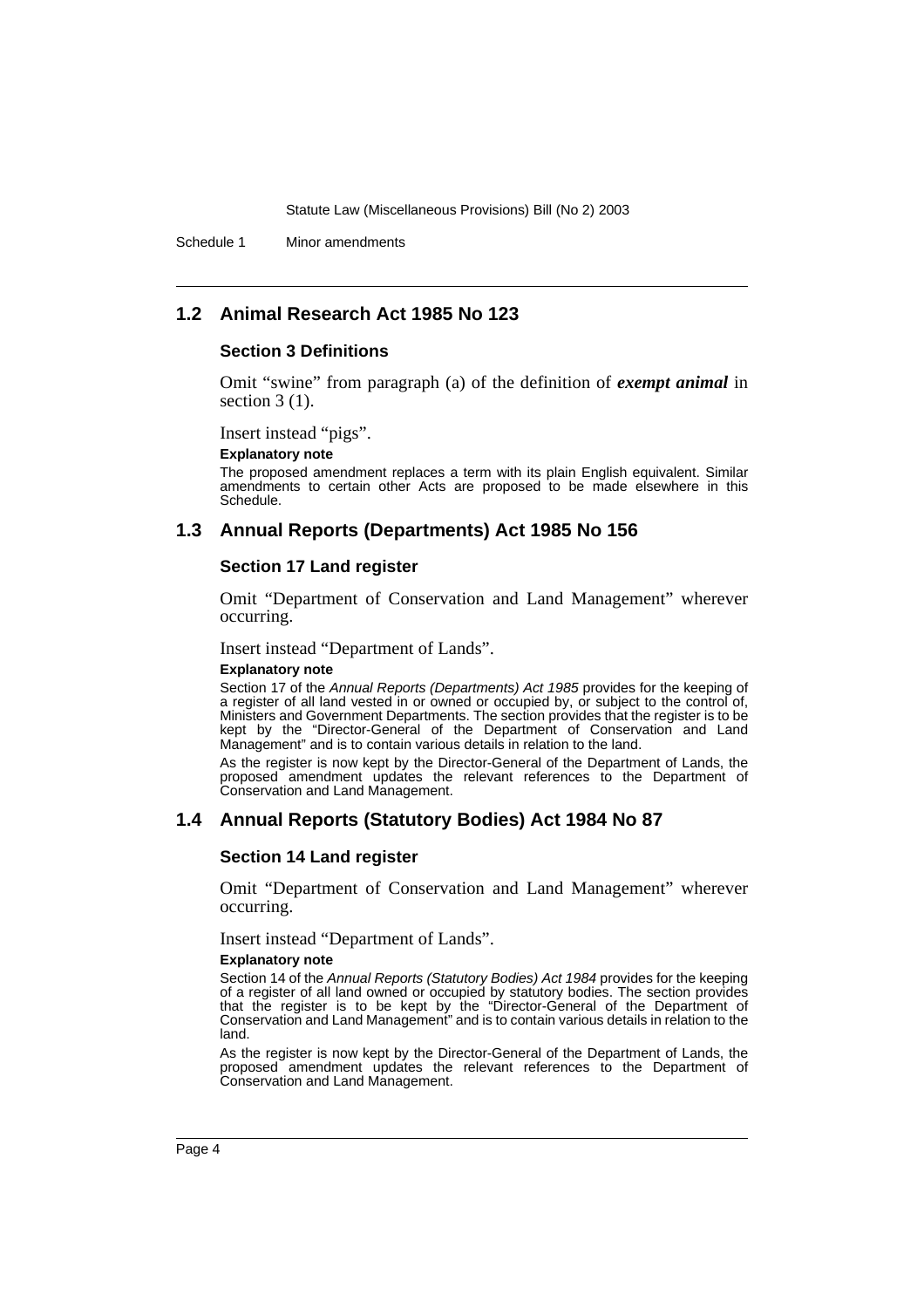Minor amendments **Schedule 1** and the state of the state of the state of the Schedule 1

### **1.5 Child Protection (Prohibited Employment) Act 1998 No 147**

### **Section 5 Prohibited persons**

Omit "section 9" from section 5 (2). Insert instead "section 8A or 9". **Explanatory note**

Section 5 (1) of the Child Protection (Prohibited Employment) Act 1998 (**the Act**) defines **prohibited person** for the purposes of the Act to include a person convicted of a **serious sex offence** (as also defined in section 5). However, section 5 (2) provides that a person is not a prohibited person in respect of an offence if "an order in force under section 9" declares that the Act is not to apply to the person in respect of the offence.

Orders may be made under section 9 of the Act by the Industrial Relations Commission and the Administrative Decisions Tribunal, but only in the circumstances set out in that section.

The Child Protection Legislation Amendment Act 2002 inserted section 8A in the Act. That section permits the Commission for Children and Young People to make an order of the same kind as an order under section 9, but only in the circumstances set out in section 8A (which include the Commission's being satisfied that the person the subject of the proposed order does not pose a risk to the safety of children) and only after having taken into account the matters that must be taken into account under section 9.

However, the Child Protection Legislation Amendment Act 2002 omitted to insert the necessary cross-reference to the new section 8A in section 5 (2) of the Act. The proposed amendment repairs that omission.

### **1.6 Children and Young Persons (Care and Protection) Act 1998 No 157**

### **[1] Section 27 Mandatory reporting**

Insert after section 27 (2):

- (3) A person to whom this section applies satisfies his or her obligations under subsection (2) in relation to two or more children that constitute a particular class of children if the person reports that class of children to the Director-General together with:
	- (a) a description that is sufficient to identify all the children who constitute the class, and
	- (b) the grounds for suspecting that the children of that class are at risk of harm.

#### **[2] Section 122 Mandatory reporting of child who lives away from home without parental permission**

Omit "the person believes, on reasonable grounds".

Insert instead "the person has reasonable grounds to suspect".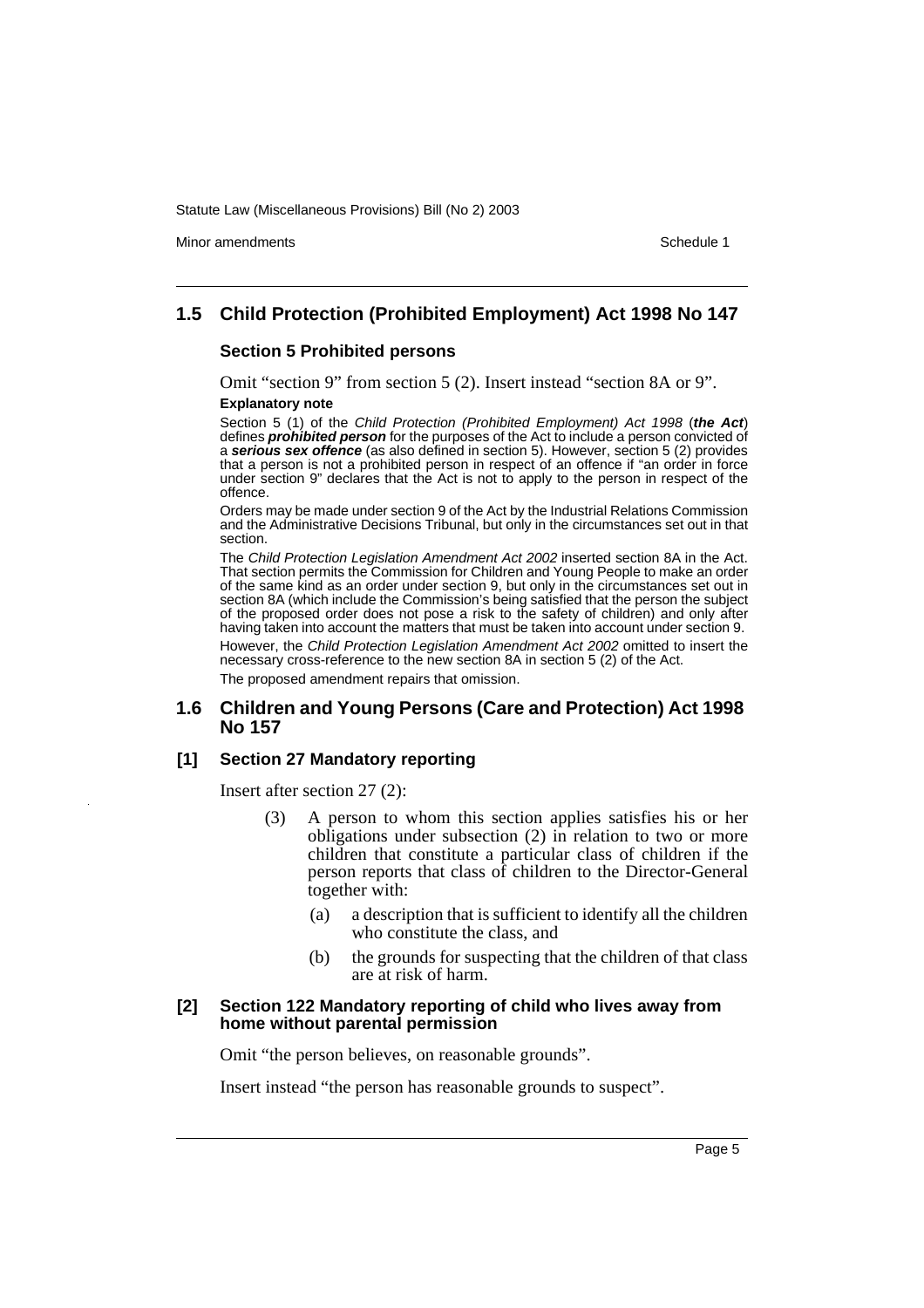Schedule 1 Minor amendments

### **[3] Section 122**

Omit "immediately". Insert instead ", as soon as practicable,".

### **[4] Section 135 What is "out-of-home care"?**

Insert after section 135 (2):

(2A) However, a child or young person who is in out-of-home care does not cease to be in that care merely because the child or young person becomes subject to any care or control that is prescribed under subsection (2).

### **[5] Section 135 (4) (a)**

Insert ", or subject to an order of the Supreme Court in its parens patriae jurisdiction," after "a ward of the Supreme Court".

### **[6] Section 226 Removal of child from place of unlawful employment**

Omit "Director-General" from section 226 (b).

Insert instead "Children's Guardian".

### **[7] Schedule 2 Provisions relating to employers' authorities**

Omit "Director-General" from clause 3 (1) wherever occurring.

Insert instead "Children's Guardian".

#### **Commencement**

Items [6] and [7] of the amendments to the Children and Young Persons (Care and Protection) Act 1998 commence, or are taken to have commenced, on the commencement of the Public Sector Employment and Management (Children's Employment Unit) Order 2003.

### **Explanatory note**

#### **Mandatory reporting**

Sections 27 and 122 of the Children and Young Persons (Care and Protection) Act 1998 (**the Act**) both provide for mandatory reporting of children to the Director-General of the Department of Community Services (**DOCS**) in certain circumstances.

Section 27 places the obligation to report on certain persons (such as teachers) who have "reasonable grounds to suspect" that a child is at risk of harm (being grounds that arise during the course of or from the person's work). The report must be made "as soon as practicable".

Section 122 requires a report from a person who provides residential accommodation for another person who "the person believes, on reasonable grounds" to be a child who is living away from home without parental permission. That report must be made "immediately".

Items [2] and [3] of the proposed amendments amend section 122 so as to make it consistent with section 27.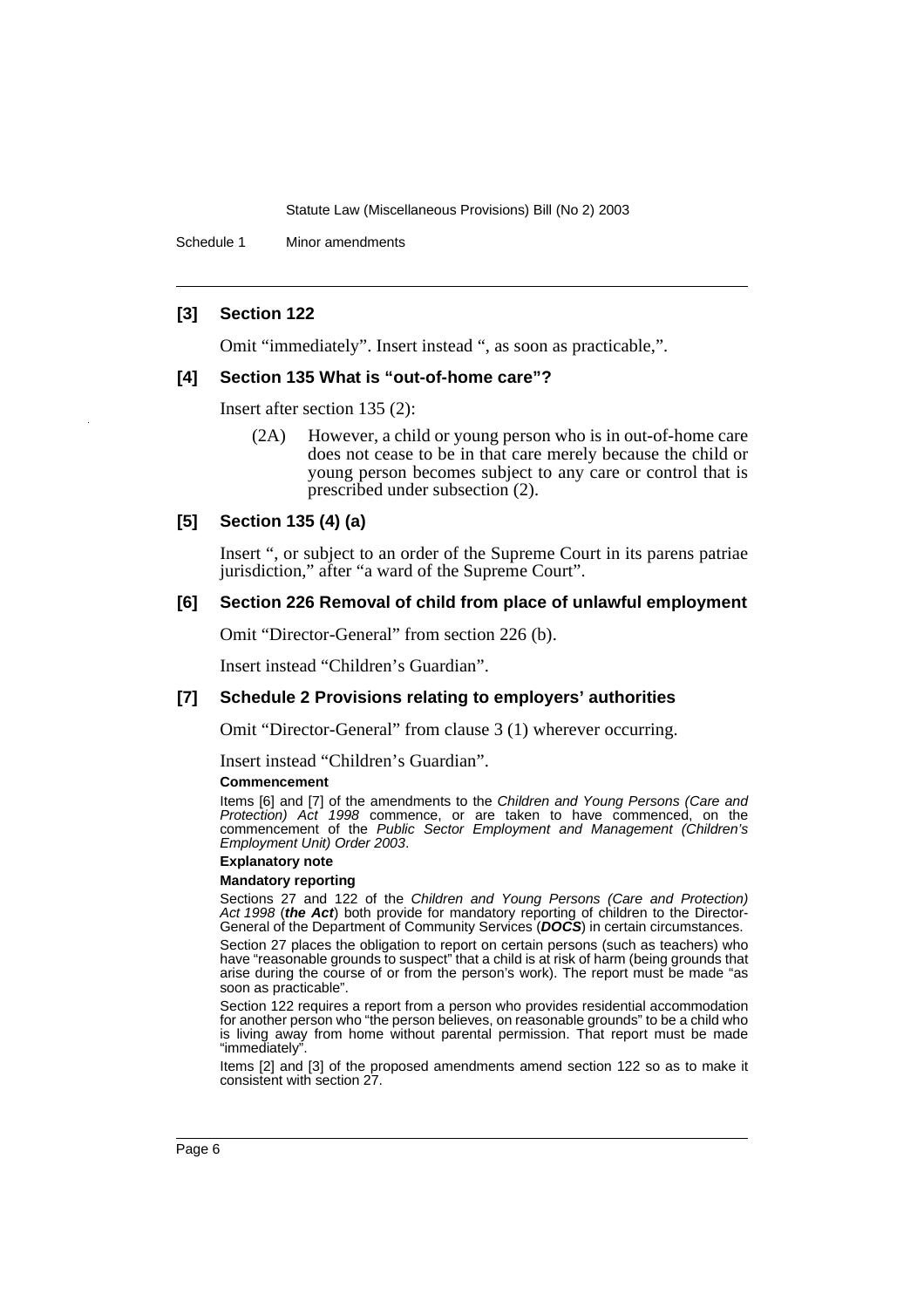Minor amendments **Schedule 1** and the state of the state of the state of the Schedule 1

Item [1] of the proposed amendments ensures that a person who is obliged to report under section 27 is not obliged to name or describe each individual child who forms part of a class of children that the person considers to be at risk of harm, as long as the person's report enables each child in that class to be identified.

#### **Out-of-home care**

Section 135 of the Act defines **out-of-home care** (essentially, foster care) for the purposes of the Act. Among other things, the definition provides that out-of-home care does not include any care or control of a child or young person that is prescribed by the regulations not to be out-of-home care. Currently, the regulations exclude from the definition such types of care as (for example) those provided by boarding schools and holiday camps.

Item [4] of the proposed amendments makes it clear that a child or young person who is otherwise in out-of-home care does not cease to be in that care merely because the child or young person becomes subject to care or control of a kind that is excluded from the definition of that term.

Section 135 (4) defines **protected person** for the purposes of section 135. Item [5] of the proposed amendments extends that definition to include a child or young person who is subject to an order of the Supreme Court in its "parent of the country" jurisdiction (and of whom the Minister administering the Act or the Director-General of DOCS has the custody or care pursuant to an order of that Court).

#### **Children's Employment Unit**

The Public Sector Employment and Management (Children's Employment Unit) Order 2003 removes the Children's Employment Unit from DOCS and adds it to the Office of the Children's Guardian.

In consequence of that, items [6] and [7] of the proposed amendments replace references to the Director-General of DOCS with references to the Children's Guardian in provisions of the Act that are concerned with the employment of children.

### **1.7 Children (Care and Protection—Child Employment) Regulation 2001**

#### **[1] Clause 3 Definitions**

Omit "Director-General" from paragraph (c) of the definition of *babycare professional*.

Insert instead "Children's Guardian".

### **[2] Clause 9 (1) (d) and Schedule 1, clause 2 (1)**

Omit "Director-General" wherever occurring.

Insert instead "Children's Guardian".

#### **Commencement**

The amendments to the Children (Care and Protection—Child Employment) Regulation 2001 commence, or are taken to have commenced, on the commencement of the Public Sector Employment and Management (Children's Employment Unit) Order 2003.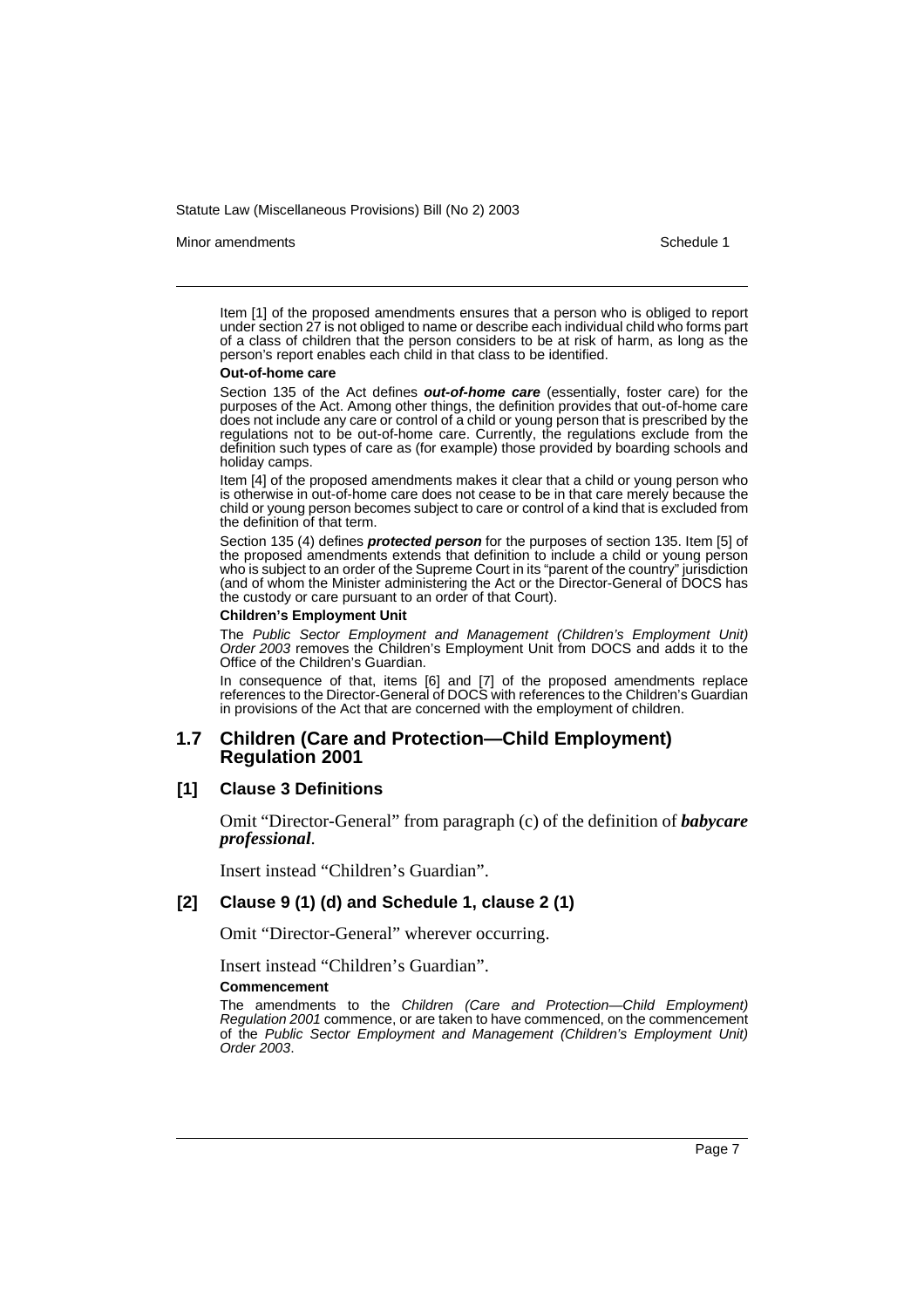Schedule 1 Minor amendments

#### **Explanatory note**

The proposed amendments are consequential on the transfer of the Children's Employment Unit from the Department of Community Services to the Office of the Children's Guardian effected by the Public Sector Employment and Management (Children's Employment Unit) Order 2003.

### **1.8 Commission for Children and Young People Act 1998 No 146**

#### **Section 15A**

Insert after section 15:

### **15A Use of information for purposes of report under section 24 of Children and Young Persons (Care and Protection) Act 1998**

Any information obtained by the Commission in the course of exercising its functions (other than its functions under section 11 (k)) may be used for the purposes of making a report to the Director-General of the Department of Community Services under section 24 (Report concerning child or young person at risk of harm) of the *Children and Young Persons (Care and Protection) Act 1998*.

#### **Explanatory note**

Section 15 of the Commission for Children and Young People Act 1998 (**the Act**) permits the Commission for Children and Young People (**the Commission**) constituted by the Act to refer certain information obtained in the course of exercising its functions (other than a function under section 11 (k) of the Act) to various investigative agencies, including the Department of Community Services. The information concerned is information that relates to a possible criminal offence, or to grounds for possible disciplinary action, under any law. It may have been obtained, for example, in the course of employment screening in respect of child-related employment.

The proposed amendment extends this power so as to permit the Commission to use any information obtained in the course of exercising its functions (other than a function under section 11 (k) of the Act) for the purposes of making a report to the Director-General of the Department of Community Services under section 24 of the Children and Young Persons (Care and Protection) Act 1998.

Section 24 of the Children and Young Persons (Care and Protection) Act 1998 provides as follows:

"A person who has reasonable grounds to suspect that a child or young person is, or that a class of children or young persons are, at risk of harm may make a report to the Director-General [of the Department of Community Services]".

Section 23 of that Act specifies the circumstances in which a child or young person is "at risk of harm" for the purposes of the relevant provisions of that Act.

The Commission's functions under section 11 (k) of the Act (the functions of supporting and assisting the Child Death Review Team in the exercise of its functions under Part 7A of the Act) are excluded from both section 15 and proposed section 15A because Part 7A (Child Death Review Team) contains provision for the release of information in certain circumstances—see section 45U of the Act.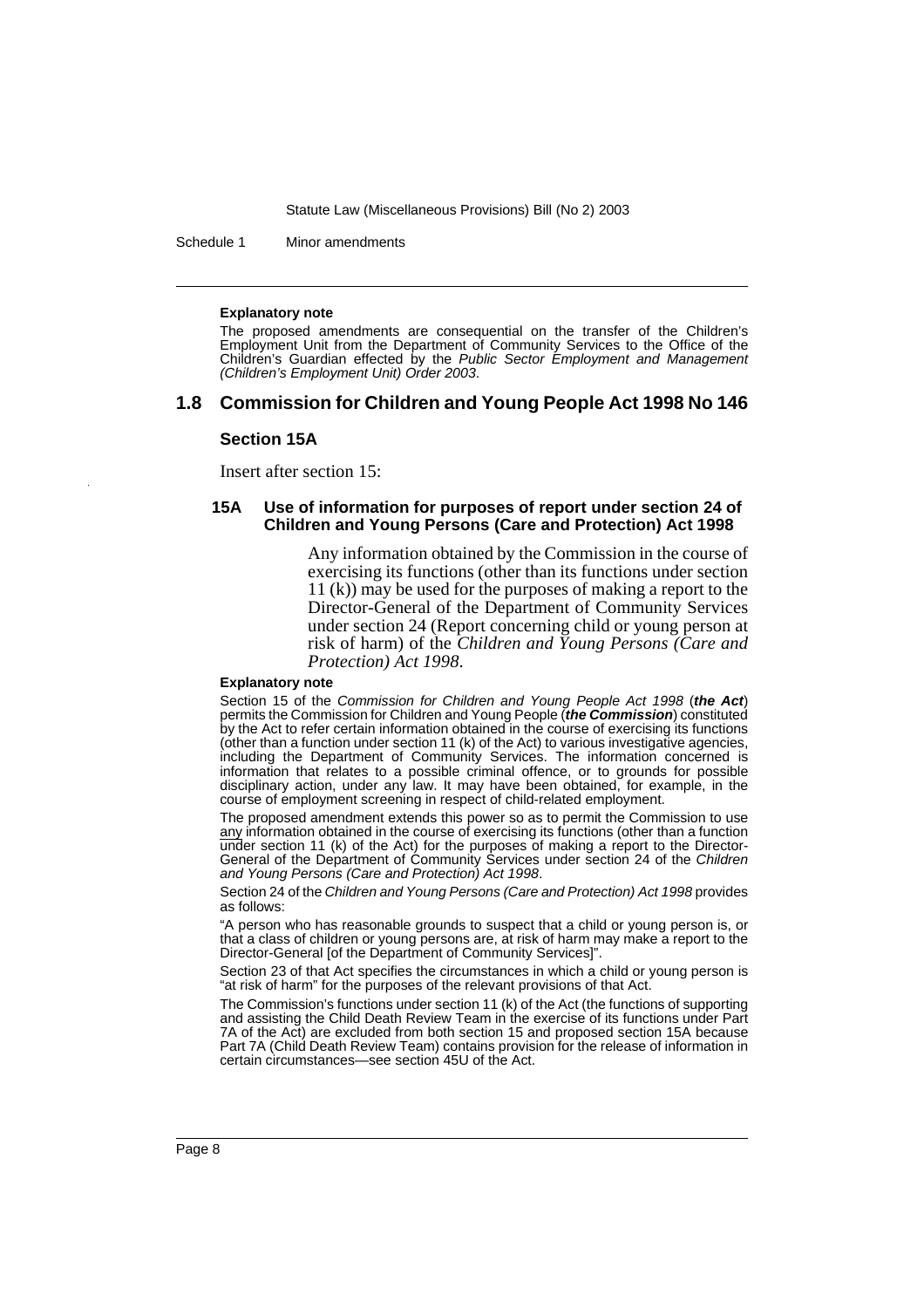Minor amendments **Schedule 1** and the state of the state of the state of the Schedule 1

### **1.9 Community Land Development Act 1989 No 201**

### **Section 50 Notice of resumption**

Omit section 50 (1). Insert instead:

- (1) A notice of resumption must state whether or not the land resumed is excluded from any related scheme.
- (1A) If action is taken in the Supreme Court to restructure a related scheme as a consequence of a resumption (whether because of a requirement of this Part or otherwise), the notice of resumption must include the plaint number for the action.

#### **Explanatory note**

At present, section 50 (1) of the Community Land Development Act 1989 (**the Act**), which is in Part 6 (Resumptions) of that Act, requires a notice of resumption of land to which Part 6 applies to include "the plaint number for the action instituted in the Supreme Court to restructure [any related community scheme, precinct scheme, neighbourhood scheme or strata scheme] as a consequence of the resumption".

However, not all resumptions dealt with in Part 6 require the taking of such action. The proposed amendment repeals and re-enacts section 50 (1) to reflect the fact that, in the case of some resumptions of land to which Part 6 applies, there may not be any

action taken in the Supreme Court to restructure the relevant scheme.

### **1.10 Co-operatives Act 1992 No 18**

#### **Section 229 Application of Corporations Act provisions concerning officers of co-operatives**

Omit "as if the reference to 23 June 1993 were omitted" from section 229 (c).

Insert instead "as if the reference to 23 June 1993 were a reference to 15 December 1995".

#### **Explanatory note**

Section 229 of the Co-operatives Act 1992 (**the Act**) applies certain provisions (including section 592) of the Corporations Act 2001 of the Commonwealth (**the Commonwealth Act**) to co-operatives in New South Wales. Originally, section 229 provided (among other things) that section 592 applied in respect of debts incurred by an insolvent co-operative before 23 June 1993 (because the Commonwealth Act so provided and was not modified in that respect by section 229).

Section 592 was amended and substantially replaced by Part 5.7B of the Commonwealth Act. In consequence, the Co-operatives Amendment Act 1995 inserted section 343B in the Act to apply that new Part to co-operatives, and modified the reference in section 592 so as to apply that section in respect of debts incurred by an insolvent co-operative in New South Wales before 15 December 1995 (the date of the commencement of section 343B and, therefore, the application of Part 5.7B).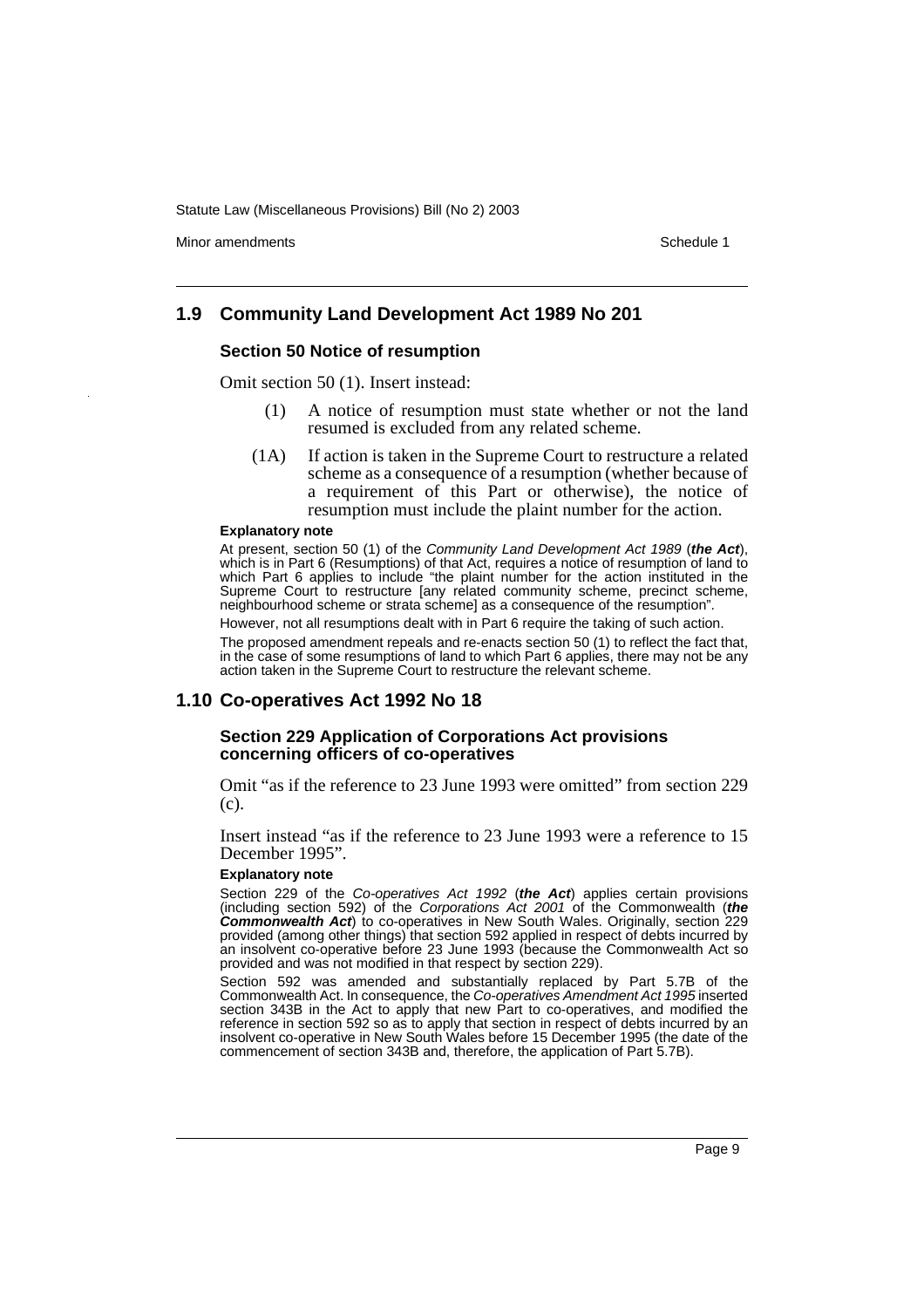Schedule 1 Minor amendments

The Corporations (Consequential Amendments) Act 2001 repealed and re-enacted section 229 so as (among other things) to omit the reference in the Commonwealth Act to 23 June 1993 without replacing it with another date. The effect is that both section 592 and Part 5.7B of the Commonwealth Act apply in respect of all debts incurred by insolvent co-operatives in New South Wales.

The proposed amendment rectifies this situation by reinstating the reference to 15 December 1995 in section 592 as applied to co-operatives in New South Wales.

### **1.11 Crimes (Local Courts Appeal and Review) Act 2001 No 120**

### **[1] Section 11 Appeals as of right**

Omit section 11 (1). Insert instead:

- (1) Any person who has been convicted or sentenced by a Local Court may appeal to the District Court against the conviction or sentence.
- (1A) Subsection (1) does not apply in respect of a conviction if the person was convicted in the person's absence or following the person's plea of guilty.

### **[2] Section 31 Appeals as of right**

Omit section 31 (1). Insert instead:

- (1) Any person who has been convicted or sentenced by a Local Court with respect to an environmental offence may appeal to the Land and Environment Court against the conviction or sentence.
- (1A) Subsection (1) does not apply in respect of a conviction if the person was convicted in the person's absence or following the person's plea of guilty.

#### **Commencement**

The amendments to the Crimes (Local Courts Appeal and Review) Act 2001 are taken to have commenced on 7 July 2003.

#### **Explanatory note**

The Crimes (Local Courts Appeal and Review) Act 2001 (**the Act**) was intended, among other things, to "restate the law with respect to appeals......in relation to criminal proceedings in Local Courts" (long title to the Act).

In restating the provisions of sections 120 and 123 of the Justices Act 1902, the Act inadvertently included a provision requiring a person who was convicted in a Local Court in the person's absence, or after a plea of guilty, to obtain the leave of a higher Court (the District Court or the Land and Environment Court, depending on the nature of the offence of which the person was convicted) to appeal to the higher Court against the severity of the sentence imposed. Such a restriction did not apply under the relevant sections of the Justices Act 1902.

The proposed amendments reinstate, as from the commencement of the Act, the right of the person to appeal without first obtaining the leave of the higher Court.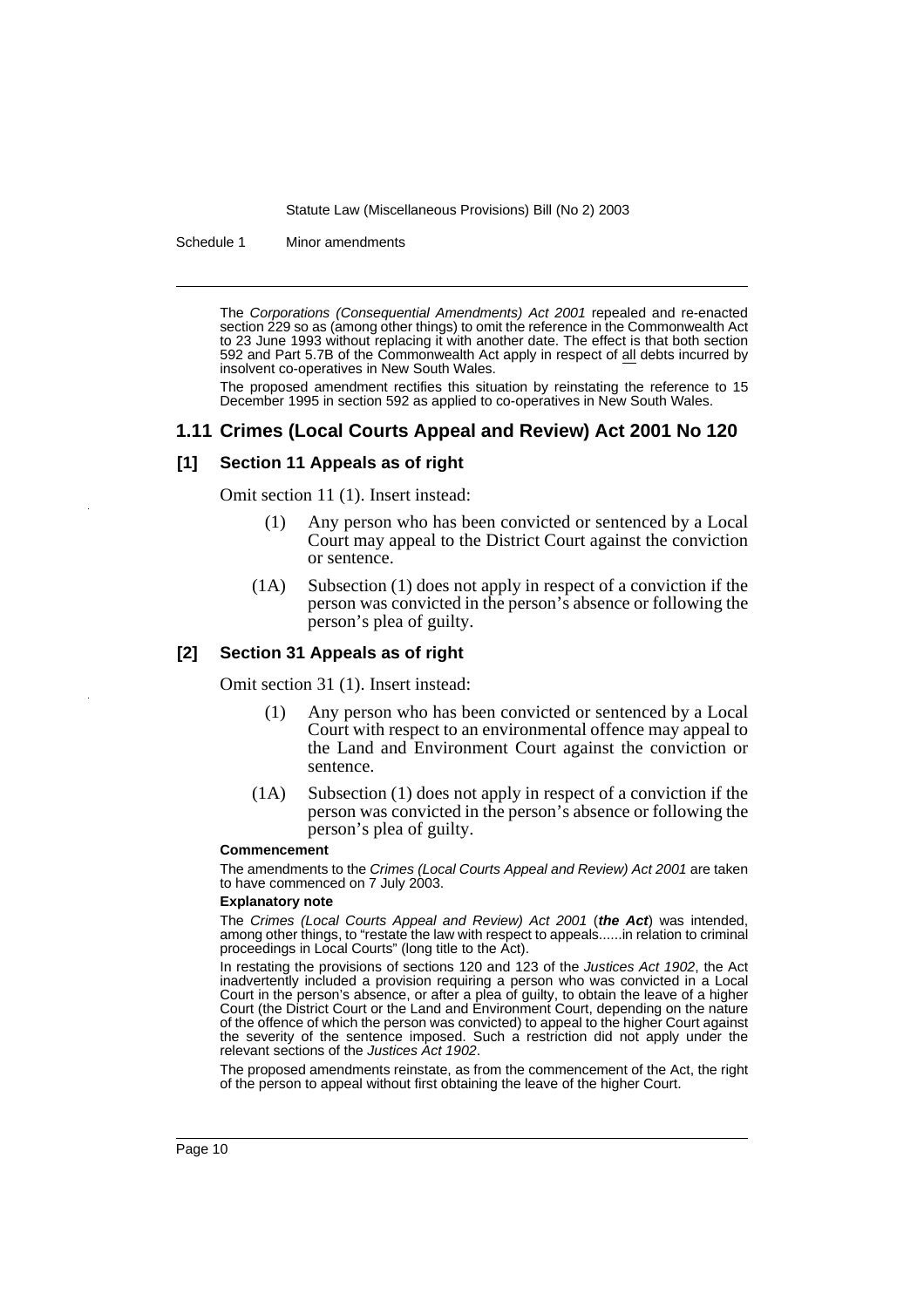Minor amendments **Schedule 1** and the state of the state of the state of the Schedule 1

### **1.12 Fair Trading Act 1987 No 68**

### **[1] Section 40B Meaning of "direct commerce contract"**

Insert after section 40B (2):

- (2A) The regulations may also exempt any direct commerce contract or class of direct commerce contracts from the operation of particular provisions of this Division.
- **[2] Section 40F Consequences of cancellation of direct commerce contract**

Insert "and" at the end of section 40F (1) (a) (ii).

### **[3] Section 40J Other requirements in relation to dealers**

Omit section 40J (4) (b). Insert instead:

- (b) produce to the person a document setting out:
	- (i) the dealer's full name, and
	- (ii) the supplier's address (not being a post office box address) and, if the dealer is not the supplier, the supplier's full name.

#### **Commencement**

Item [1] of the amendments to the Fair Trading Act 1987 commences, or is taken to have commenced, on the commencement of so much of Schedule 1 [17] to the Fair Trading Amendment Act 2003 as inserts section 40B in the Fair Trading Act 1987.

Item [2] of the amendments to the Fair Trading Act 1987 commences, or is taken to have commenced, on the commencement of so much of Schedule 1 [17] to the Fair Trading Amendment Act 2003 as inserts section 40F in the Fair Trading Act 1987.

Item [3] of the amendments to the Fair Trading Act 1987 commences, or is taken to have commenced, on the commencement of so much of Schedule 1 [17] to the Fair Trading Amendment Act 2003 as inserts section 40J in the Fair Trading Act 1987.

### **Explanatory note**

#### **Direct commerce**

The Fair Trading Amendment Act 2003 inserts, among other things, Division 3 of Part 4 (Direct commerce) in the Fair Trading Act 1987 (**the Act**). Generally speaking, **direct commerce** is the practice under which persons (**dealers**) make unsolicited calls (either in person or by telephone) on other persons for the purpose of entering into negotiations for the making of contracts (**direct commerce contracts**) for the supply of goods or services to those other persons. Division 3 of Part 4 of the Act consists of sections 40A–40K.

#### **Meaning of "direct commerce contract"**

Section 40B defines **direct commerce contract** for the purposes of Division 3 of Part 4 of the Act. Section 40B (2) provides that a direct commerce contract "does not include any contract of a kind that is excluded from the operation of this Division by the regulations".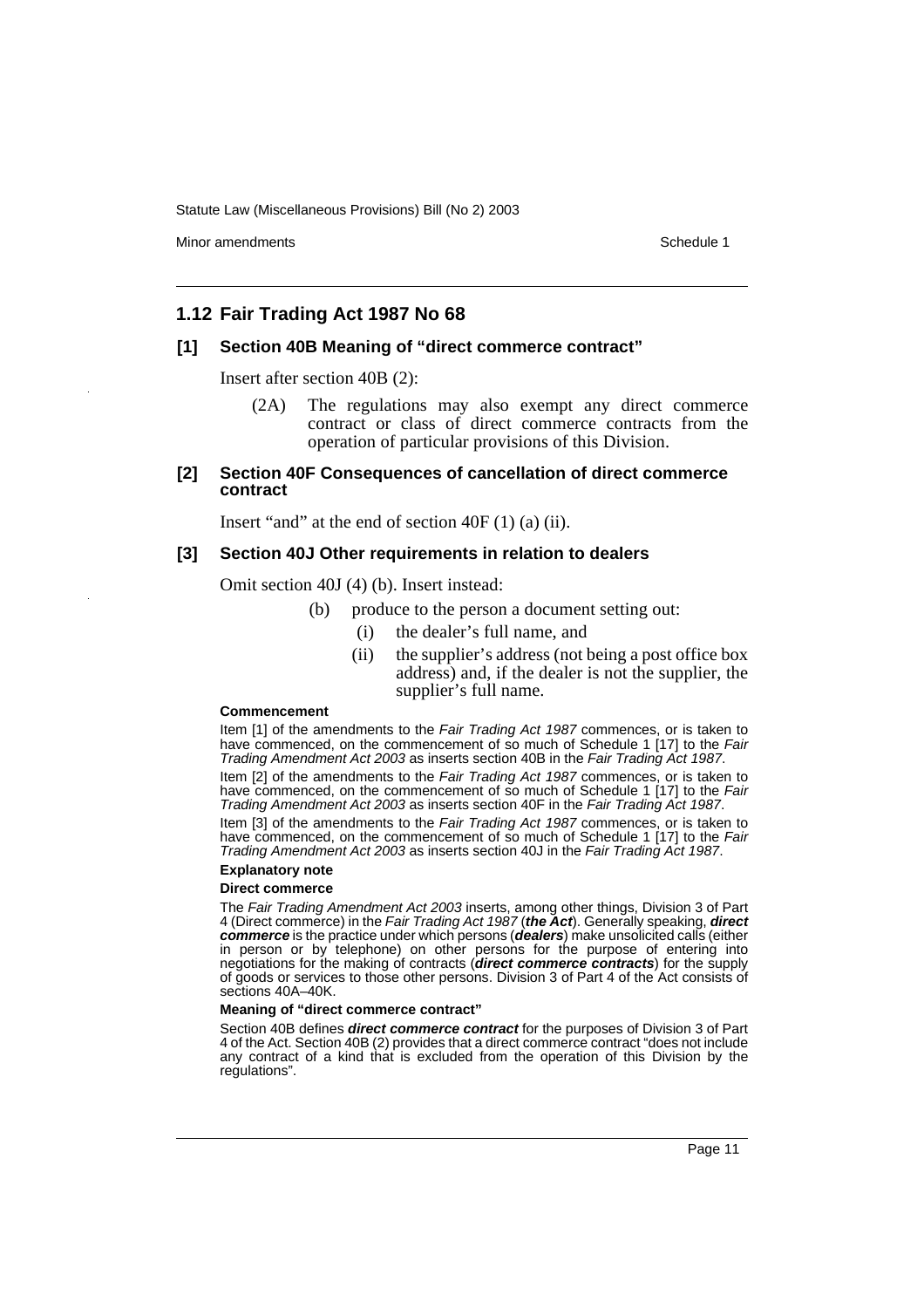Schedule 1 Minor amendments

Item [1] of the proposed amendments inserts a new subsection in section 40B of the Act so as to permit the regulations to exclude any direct commerce contract (or class of direct commerce contracts) from some only of the provisions of Division 3 of Part 4 while leaving them subject to the operation of the remainder of those provisions.

#### **Identity cards of dealers**

Among other things, section 40J (4) of the Act requires a dealer who calls in person on any person for the purpose of negotiating a direct commerce contract to produce to the other person an "identity card" setting out the dealer's full name and address and, if the dealer is not the supplier of the goods or services under the proposed contract, the full name and address of the supplier.

Item [3] of the proposed amendments alters this requirement in two respects. Firstly, it omits the requirement for an identity card, as dealers often write or rubber-stamp the requisite details on their brochures. Secondly, as most dealers operate from their homes rather than from a business address, the proposed amendment requires the dealer to disclose the address of the supplier only. However, the dealer's address must be disclosed if the dealer is also the supplier.

#### **Statute law revision**

Item [2] of the proposed amendments inserts missing matter.

### **1.13 First State Superannuation Act 1992 No 100**

#### **Schedule 1 Employers**

Omit "Resource NSW".

#### **Explanatory note**

The proposed amendment is consequential on the dissolution of the statutory body Resource NSW proposed to be effected by the amendments to the Waste Avoidance and Resource Recovery Act 2001 elsewhere in this Schedule.

### **1.14 Fisheries Management Act 1994 No 38**

### **Schedule 7 Savings, transitional and other provisions**

Omit "1 January 2004" from clause 19A (4).

Insert instead "1 January 2005".

#### **Explanatory note**

Section 230 of the Fisheries Management Act 1994 (**the Act**) provides for the establishment of Management Advisory Committees (**MAC**s) for share management fisheries and restricted fisheries (and any such proposed fishery).

Section 230 (2) (c) provides that the person appointed as chairperson of such a Committee must be a person "who is neither engaged in the administration of [the Act] nor engaged in commercial fishing in the [relevant] fishery".

Clause 19A of Schedule 7 (Savings, transitional and other provisions) to the Act was inserted as a savings and transitional provision in relation to MACs in consequence of amendments made by the Fisheries Management and Environmental Assessment Legislation Amendment Act 2000. Among other things, clause 19A provides that, despite section 230 (2), the chairperson of the MAC for the lobster fishery may, until 1 January 2004, be engaged in commercial fishing in that fishery.

The proposed amendment extends the operation of that exemption for a period of 12 months.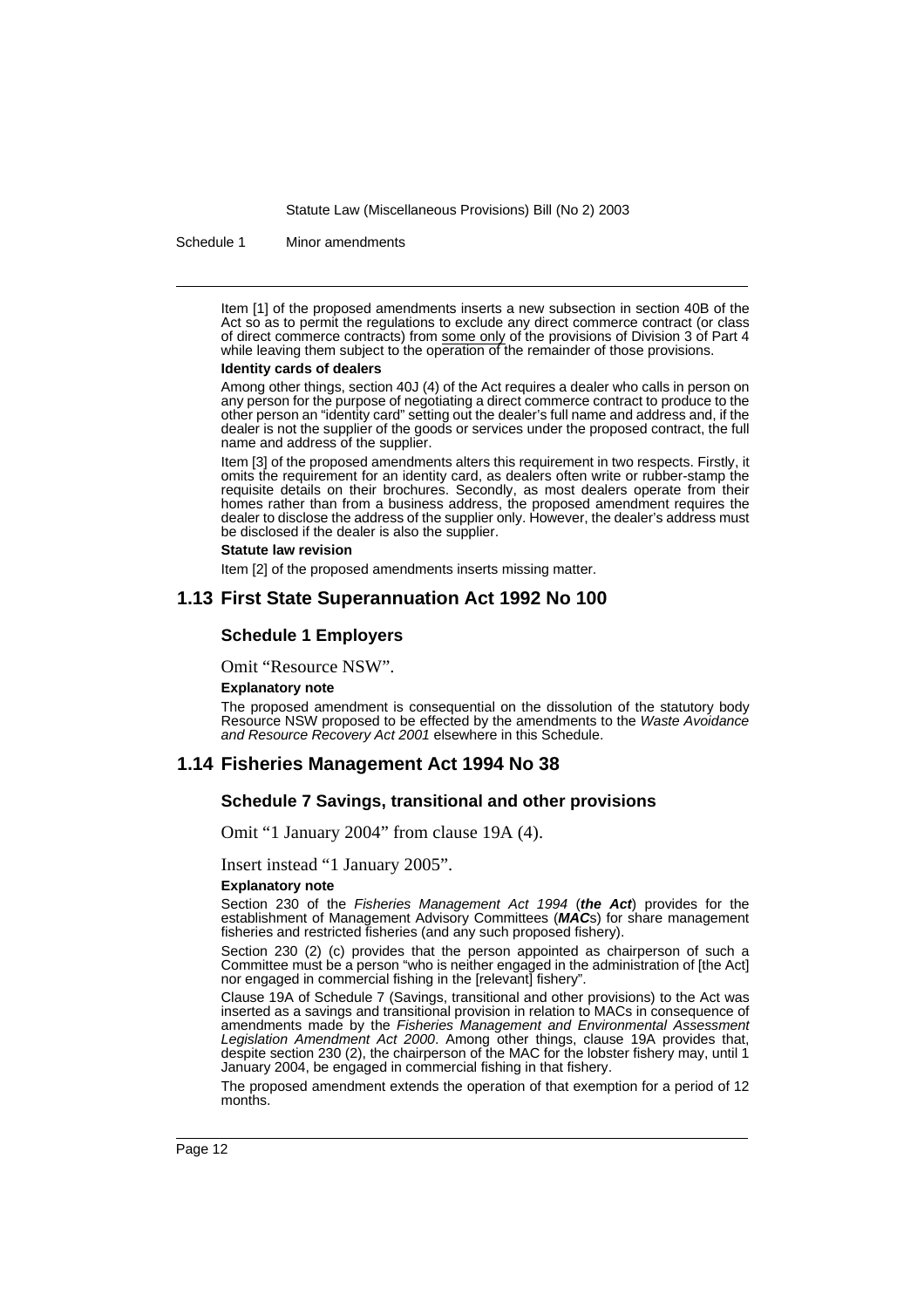Minor amendments **Schedule 1** and the state of the state of the state of the Schedule 1

### **1.15 Impounding Act 1993 No 31**

### **[1] Dictionary**

Omit "in the case of an impounding officer appointed by the Water Board, any special area (as defined in the *Water Board Act 1987*)" from the definition of *area of operations*.

Insert instead "in the case of an impounding officer appointed by the Sydney Catchment Authority, any special area or controlled area (as defined in the *Sydney Water Catchment Management Act 1998*)".

### **[2] Dictionary, definition of "impounding authority"**

Omit "the Water Board".

Insert instead "the Sydney Catchment Authority".

#### **Explanatory note**

An authority defined as an **impounding authority** for the purposes of the Impounding Act 1993 may appoint **impounding officers** to exercise certain functions under that Act in the impounding officers' areas of operations.

At present, **area of operations** is defined to include (among other things) "in the case of an impounding officer appointed by the Water Board, any special area (as defined in the Water Board Act 1987)<sup>"</sup>

Effectively, the Sydney Catchment Authority constituted under the Sydney Water Catchment Management Act 1998 has replaced the now-dissolved Water Board in relation to those special areas (which are taken to be declared under the latter Actsee clause 5 (1) of Schedule 6 to that Act).

Accordingly, the proposed amendments replace references to the Water Board in the definitions of **area of operations** and **impounding authority** in the Impounding Act 1993 with references to the Sydney Catchment Authority. They also extend the area of operations of that Authority for the purposes of that Act so as to include controlled areas (within the meaning of the Sydney Water Catchment Management Act 1998).

### **1.16 Local Courts Act 1982 No 164**

### **[1] Section 4 Definitions**

Insert after section 4 (3):

(4) Notes included in this Act do not form part of this Act.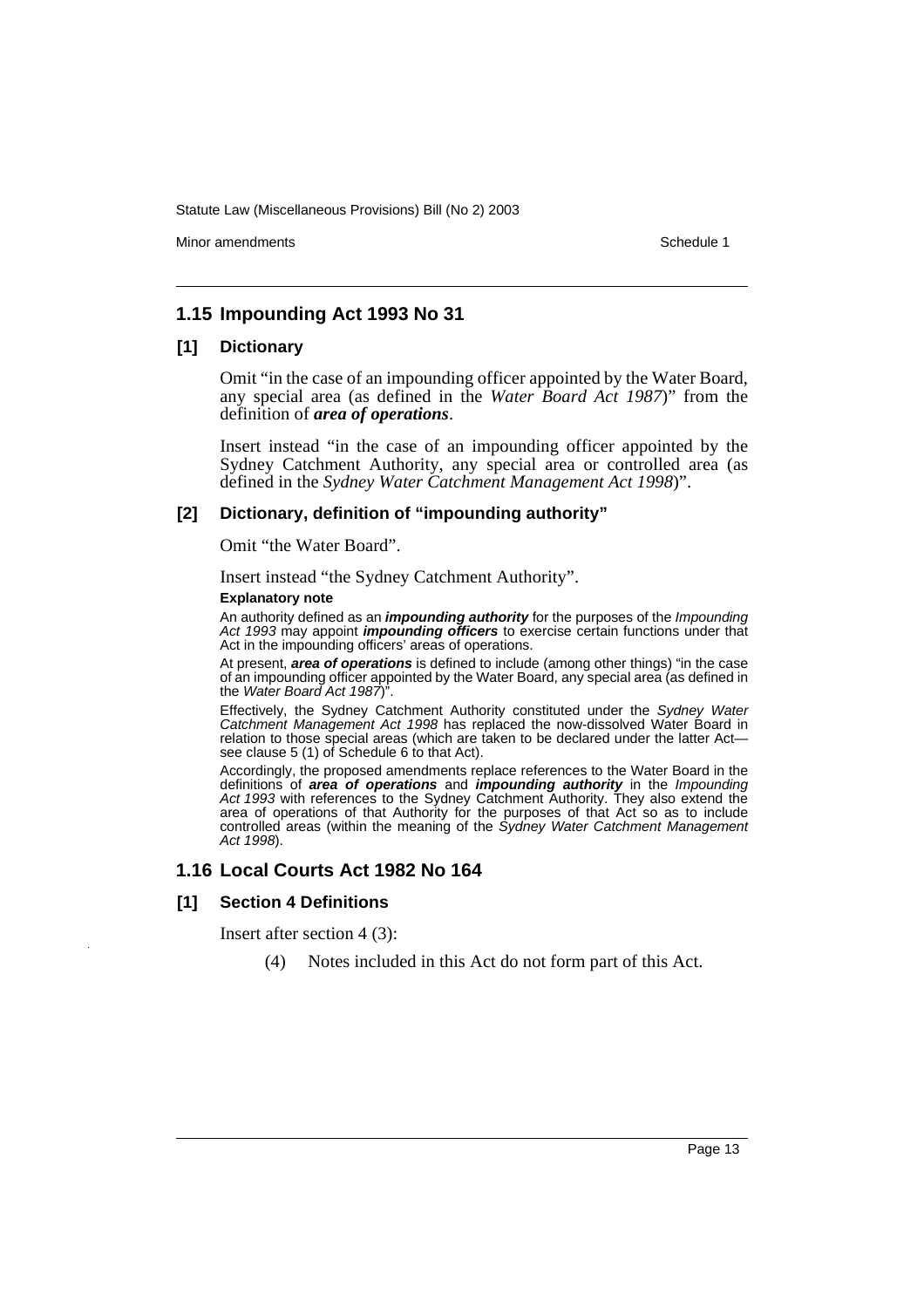Schedule 1 Minor amendments

### **[2] Section 24 Remuneration**

Omit section 24 (1) (b).

#### **Explanatory note**

#### **Statute law revision**

Item [1] of the proposed amendments makes it clear that notes in the Local Courts Act 1982 (**the Act**) do not form part of that Act.

#### **Remuneration and allowances of Magistrates**

At present, section 24 (1) of the Act provides that a Magistrate (other than a Magistrate with limited tenure, who is dealt with by section 24 (2)) is entitled to be paid:

- (a) remuneration in accordance with the Statutory and Other Offices Remuneration Act 1975 (**the SOOR Act**), and
- (b) such travelling and subsistence allowances as the Minister may from time to time determine in respect of the Magistrate.

Until recently, travelling and subsistence allowances were specifically excluded from the definition of **allowance** in section 10A of the SOOR Act (which is in the part of that Act that is relevant to the remuneration of Magistrates, among other office holders). However, section 10A has been amended so as to be inclusive of travelling and subsistence allowances for travel within Australia by the holder of an office specified in Schedule 1 to the SOOR Act (which includes Magistrates, other than Magistrates with limited tenure) who is:

- (a) a Judge or Acting Judge of a court, or
- (b) any other judicial officer (within the meaning of the Judicial Officers Act 1986) nominated by the Minister by notice in writing to the Statutory and Other Offices Remuneration Tribunal (**the Tribunal**) for the purposes of the definition.

Magistrates have been formally nominated to the Tribunal under section 10A (and the Tribunal has made a determination in respect of the allowances payable to those judicial officers).

In consequence of that nomination, item [2] of the proposed amendments repeals the now-redundant section 24 (1) (b) of the Local Courts Act 1982.

### **1.17 Local Government Act 1993 No 30**

### **[1] Section 358 Restrictions on formation of corporations**

Insert "and subject to such conditions, if any, as the Minister may specify" after "with the consent of the Minister" in section 358 (1) (a).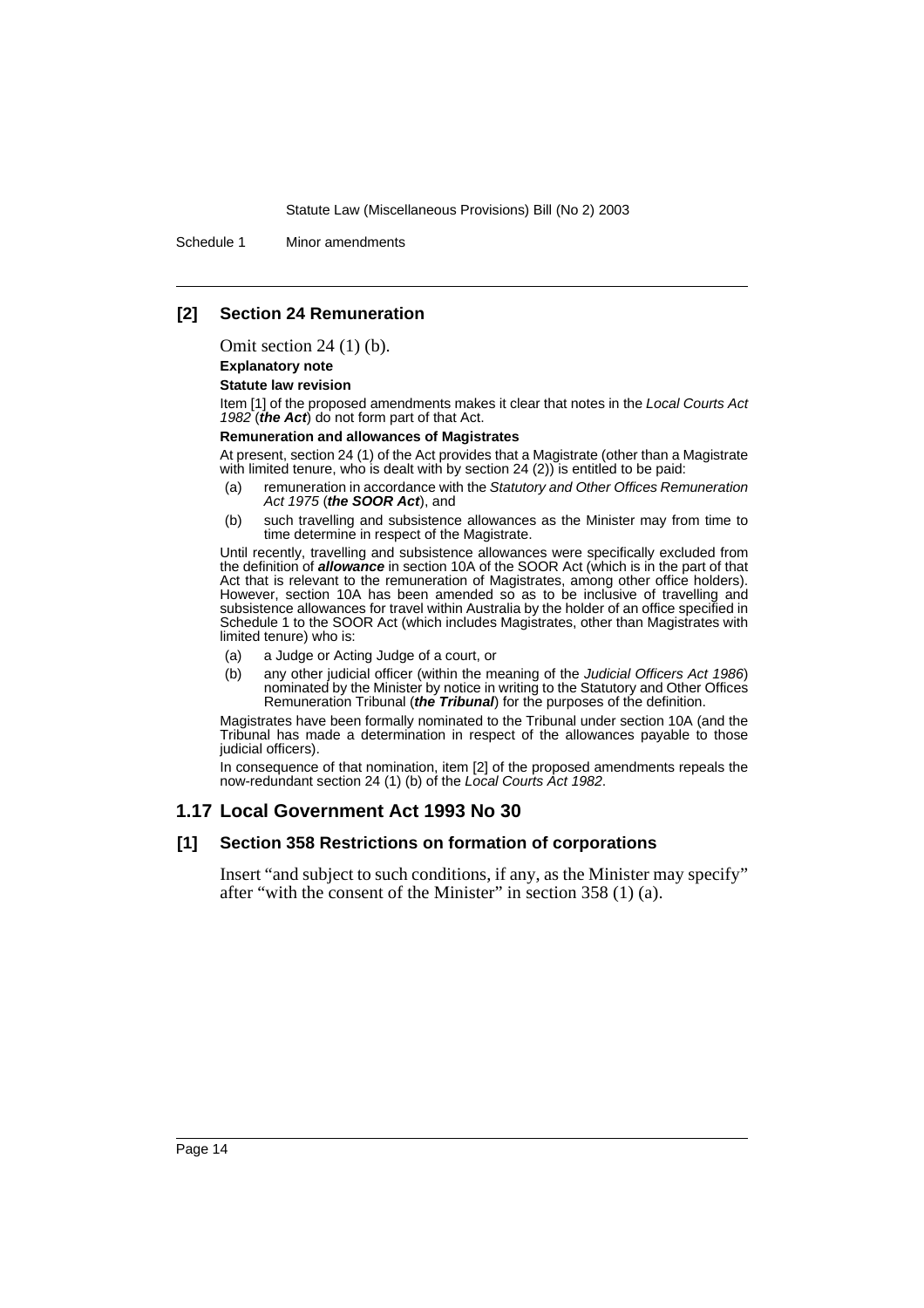Minor amendments **Schedule 1** and the state of the state of the state of the Schedule 1

### **[2] Section 440 Code of conduct**

Omit "prepare or adopt a code of conduct" from section 440 (1).

Insert instead "adopt a code of conduct (whether prepared by the council or by another person)".

#### **Commencement**

Item [1] of the amendments to the Local Government Act 1993 is taken to have commenced on 1 July 1993.

#### **Explanatory note**

#### **Restrictions on formation of corporations**

Section 358 (1) of the Local Government Act 1993 (**the Act**) provides that a council must not form or participate in the formation of a corporation, or acquire a controlling interest in a corporation, except with the consent of the Minister or as otherwise provided by the Act.

Item [1] of the proposed amendments makes it explicit that any consent of the Minister under section 358 (1) may be given subject to conditions.

#### **Code of conduct**

At present, section 440 (1) of the Act requires every council to "prepare or adopt a code of conduct to be observed by councillors, members of staff of the council and delegates of the council". The subsection is couched in these terms to give councils the option of preparing their own codes of conduct or adopting a code prepared by another person (such as the Minister, under section 440 (2), or another council). However, some councils are unclear as to whether they are required to "adopt" such a code formally.

As it is intended to resolve that confusion by requiring councils to adopt a code of conduct formally, item [2] of the proposed amendments recasts part of section 440 (1) so as to impose that obligation.

### **1.18 Marine Pilotage Licensing Regulations**

### **[1] Regulation 25 Physical fitness of pilots**

Omit "a Government Medical Officer" wherever occurring in Regulation 25 (2) (a) and (3) (a).

Insert instead "HealthQuest".

### **[2] Regulation 25 (9)**

Insert after Regulation 25 (8):

(9) In this Regulation, *HealthQuest* means the statutory health corporation of that name constituted by the *Health Services Act 1997*.

#### **Explanatory note**

The functions of a Government Medical Officer under various Acts and Regulations are to be exercised by the statutory health corporation "HealthQuest".

The proposed amendments replace references to "Government Medical Officer" with direct references to HealthQuest.

Similar amendments are proposed to be made elsewhere in this Schedule to the other Acts and Regulations concerned.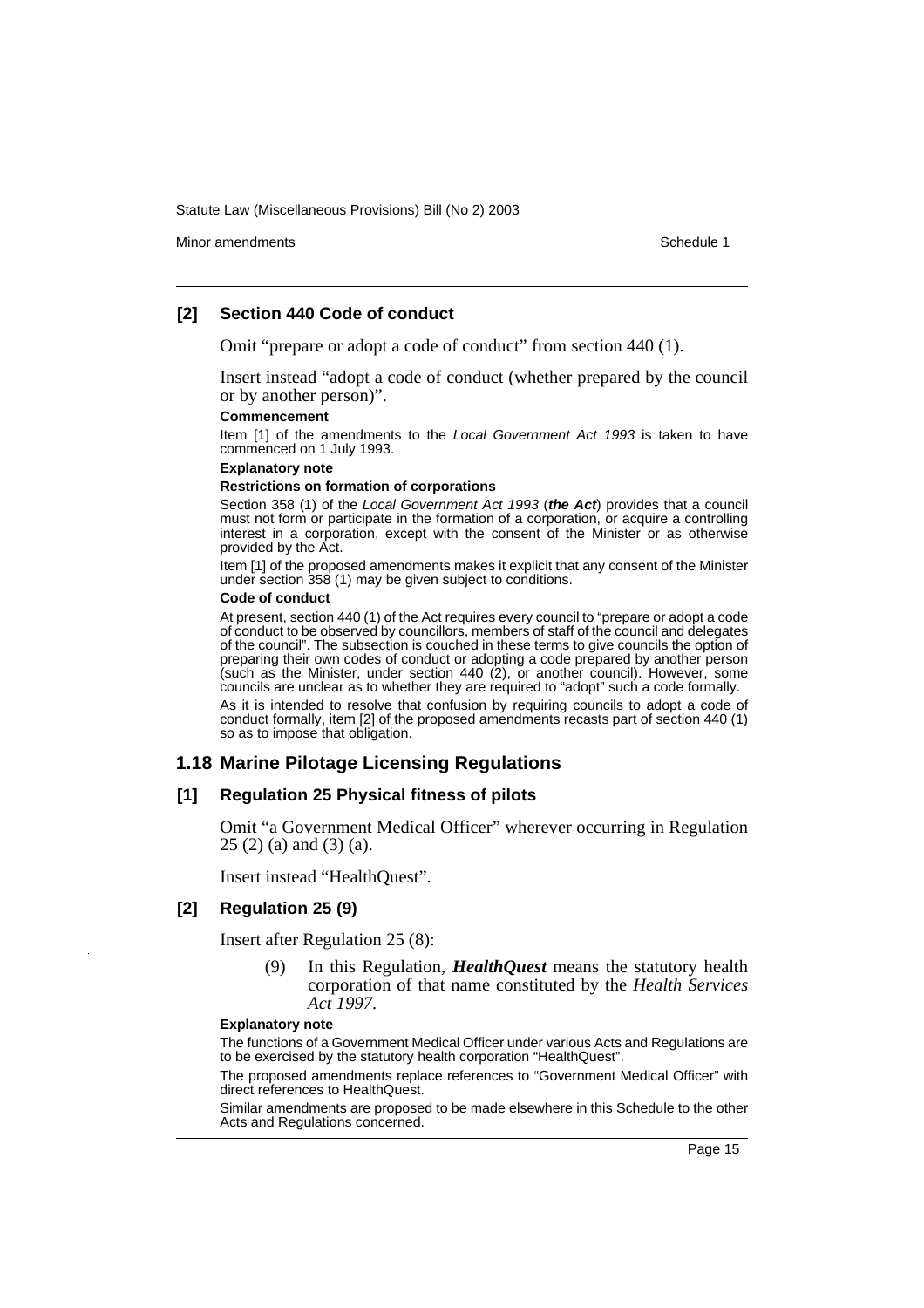Schedule 1 Minor amendments

### **1.19 Motor Dealers Act 1974 No 52**

### **Section 20F Reviews by Administrative Decisions Tribunal**

Omit "section 13" from section 20F (1) (b). Insert instead "section 14". **Explanatory note**

The proposed amendment corrects an incorrect cross-reference.

### **1.20 National Environment Protection Council (New South Wales) Act 1995 No 4**

### **[1] Section 6 Definitions**

Insert in alphabetical order in section 6 (1):

*Ministerial Council* means a council, comprising one or more Ministers of the Commonwealth and Ministers of one or more of the States or Territories, that includes environmental protection in its functions.

*minor variation*, in relation to a national environment protection measure, means a decision made under section 22A (1) to vary a national environment protection measure.

### **[2] Section 13 Powers of the Council**

Insert at the end of section  $13$  (g):

, and

(h) direct the Service Corporation to provide assistance and support to other Ministerial Councils.

### **[3] Section 20 Variation or revocation of measures**

Insert after section 20 (4):

(5) Subsections (2)–(4) do not apply to a minor variation of a national environment protection measure under Division 2A.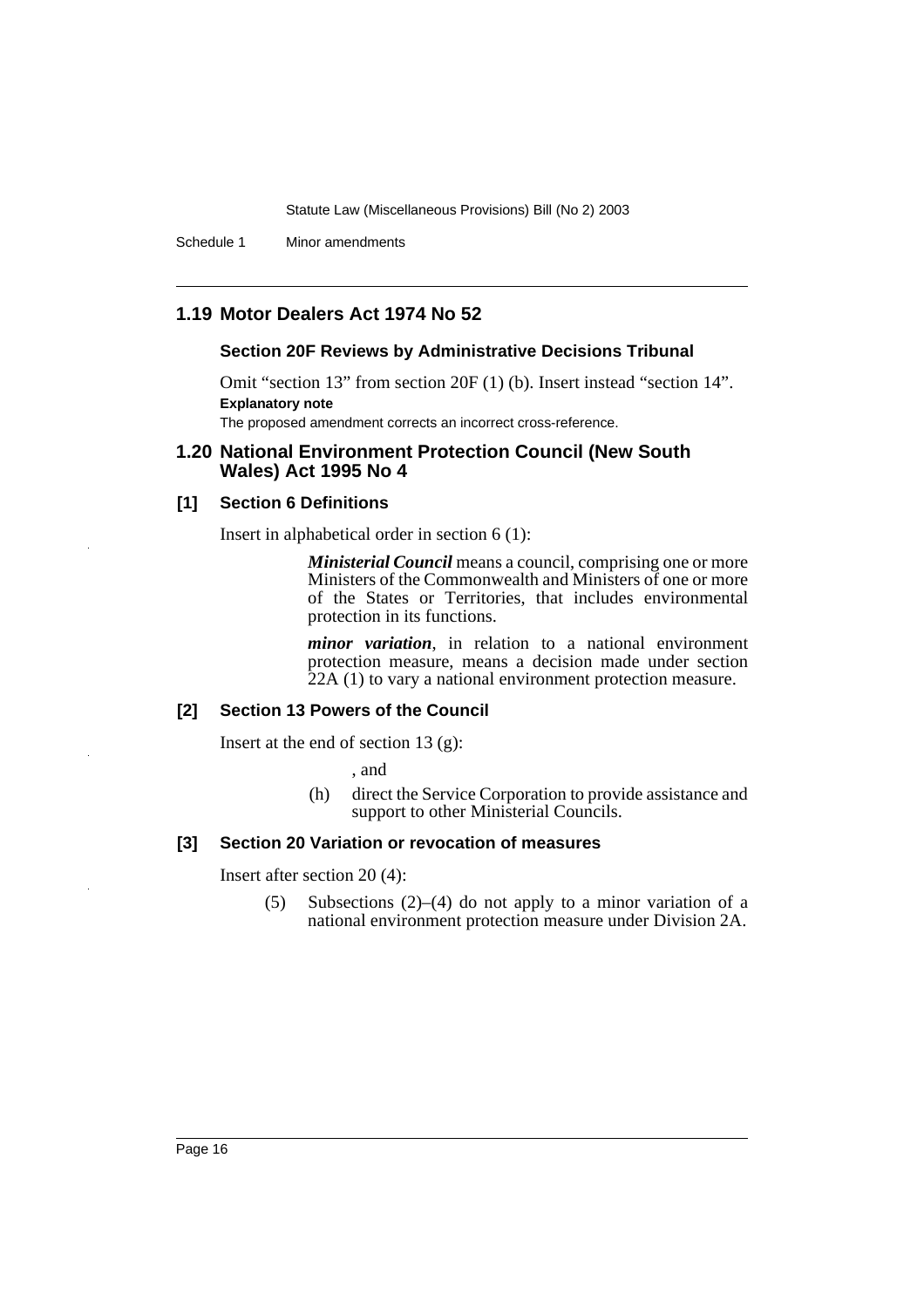Minor amendments **Schedule 1** and the state of the state of the state of the Schedule 1

### **[4] Part 3, Division 2A**

Insert after section 22:

### **Division 2A Minor variation of national environment protection measures**

### **22A Minor variation of measures**

- (1) The Council may vary any national environment protection measure if:
	- (a) the variation is supported by a unanimous resolution of all of the members, and
	- (b) the resolution states that the variation does not involve a significant change in the effect of the national environment protection measure.

A variation under this section is a *minor variation*.

- (2) If the Council decides that a variation does not involve a significant change in the effect of the national environment protection measure, the Council must prepare:
	- (a) a draft of the proposed variation, and
	- (b) a statement relating to the variation that explains:
		- (i) the reasons for the proposed variation, and
		- (ii) the nature and effect of the proposed variation, and
		- (iii) the reasons why the Council is satisfied that the variation is a minor variation.

### **22B Public consultation for minor variation**

- (1) Before making a minor variation to a national environment protection measure, the Council must publish a notice:
	- (a) stating how the draft of the proposed variation and the explanatory statement may be obtained, and
	- (b) inviting submissions to the Council on the proposed variation, or on the explanatory statement, within a specified period.
- (2) A notice must:
	- (a) be published in the Commonwealth of Australia Gazette, and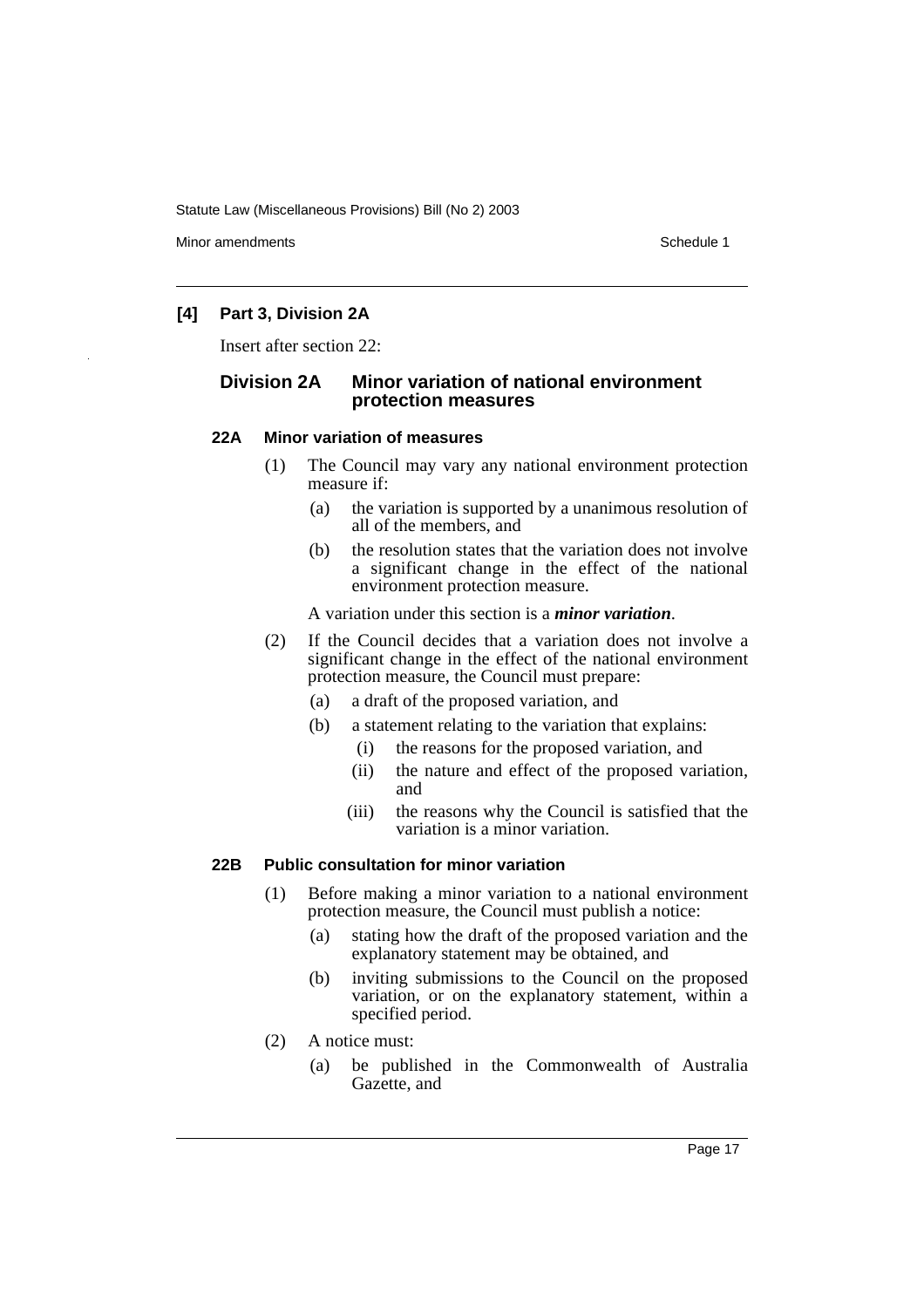Schedule 1 Minor amendments

- (b) in each participating State or Territory concerned—also be published, on at least 1 day during the month when the Commonwealth of Australia Gazette notice is published, in a newspaper circulating in that State or Territory.
- (3) The period specified in each notice under subsection (1) must end not less than 1 month after the day on which subsection (2) (b) has been fully complied with in all participating jurisdictions.

### **22C Council to have regard to submissions etc**

In making a minor variation to a national environment protection measure, the Council must have regard to:

- (a) any submissions it receives that relate to the proposed variation or the explanatory statement, and
- (b) whether the measure is consistent with section 3 of the Agreement, and
- (c) relevant international agreements to which Australia is a party, and
- (d) any regional environmental differences in Australia.

### **[5] Section 36 Functions of the Service Corporation**

Insert after section 36 (a):

(a1) to provide assistance and support to other Ministerial Councils as directed by the Council, and

### **[6] Section 36 (b)**

Insert "or (a1)" after "paragraph (a)".

### **[7] Section 64 Review of operation of Act**

Insert "**Initial review after fifth anniversary of commencement of Act**" as the heading to section 64 (1).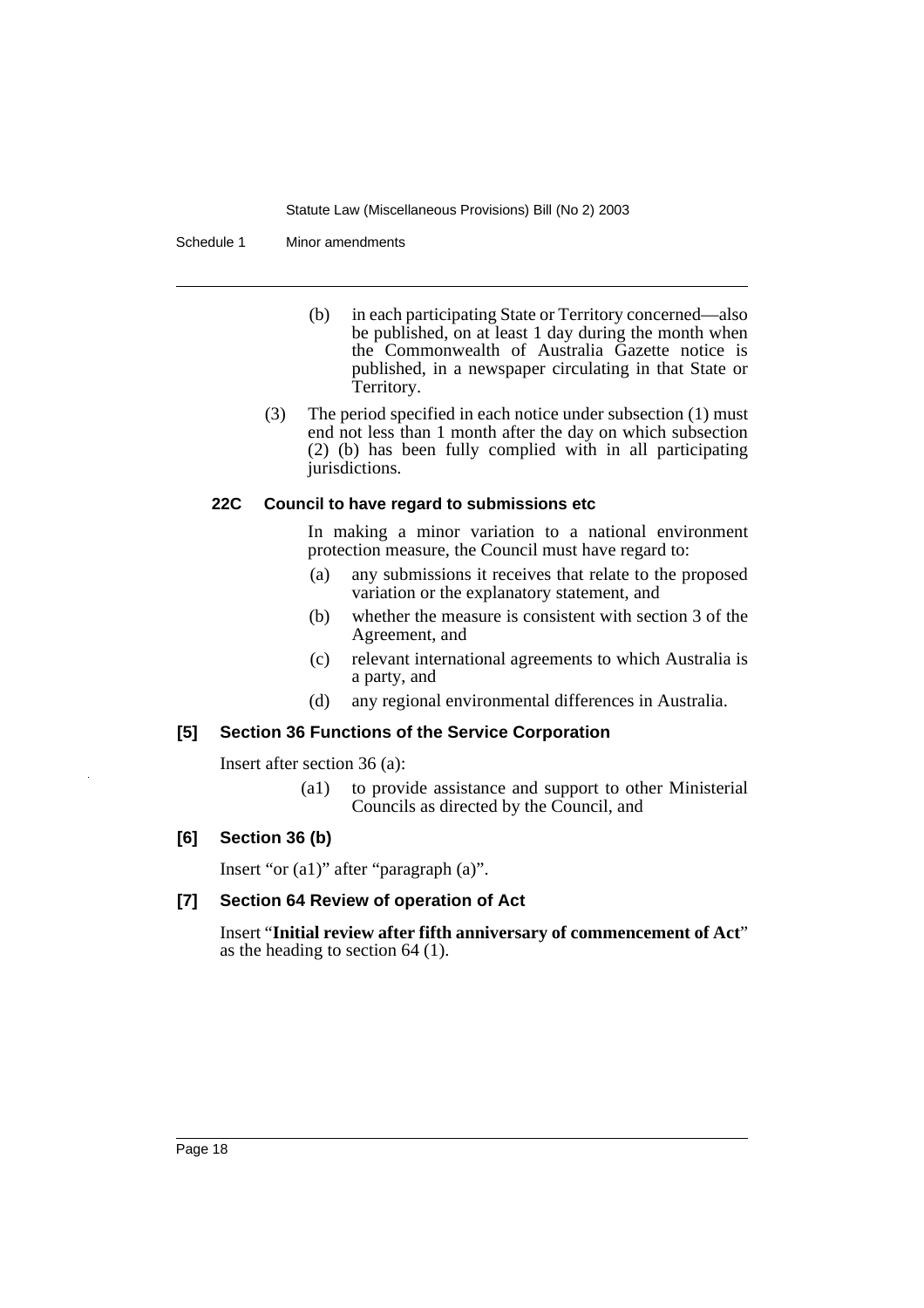Minor amendments **Schedule 1** and the state of the state of the state of the Schedule 1

### **[8] Section 64 (3) and (4)**

Insert after section 64 (2):

### (3) **Subsequent 5 yearly reviews**

As soon as possible after the end of every 5 year period following the review under subsection (1), the Council must cause a further review of the kind set out in subsection (1) to be undertaken.

(4) The report of each further review is to be tabled in each House of the Parliament of New South Wales within 12 months after the end of the period to which it relates.

#### **Commencement**

The amendments to the National Environment Protection Council (New South Wales) Act 1995 commence, or are taken to have commenced, on the commencement of Schedule 1 to the National Environment Protection Council Amendment Act 2002 of the Commonwealth.

#### **Explanatory note**

Acts in each Australian jurisdiction mirror the National Environment Protection Council Act 1994 of the Commonwealth (**the Commonwealth Act**). The Acts make joint legislative provision for the establishment of a body (the National Environment Protection Council (**NEPC**)) to determine national environment protection measures. In New South Wales, the relevant Act is the National Environment Protection Council (New South Wales) Act 1995 (**the State Act**).

In consequence of a statutory review of the Commonwealth Act, the Commonwealth enacted the National Environment Protection Council Amendment Act 2002 (**the 2002 Act**). The proposed amendments to the State Act amend that Act so as to reflect the amendments made to the Commonwealth Act by the 2002 Act.

The proposed amendments:

- (a) enable the NEPC to direct the NEPC Service Corporation (effectively, the NEPC's secretariat) to provide support and assistance to other environmentrelated ministerial councils, and
- (b) provide a simplified process for making minor variations to national environment protection measures, and
- (c) require five-yearly reviews of the State Act.

### **1.21 Nurses and Midwives Act 1991 No 9**

### **[1] Section 19 Qualifications for registration as a midwife**

Insert ", and authorised to practise midwifery," after "registered as a nurse" in section  $19(1)(d)$ .

### **[2] Section 19 (1) (d)**

Insert "and authorisation" after "registration" wherever occurring.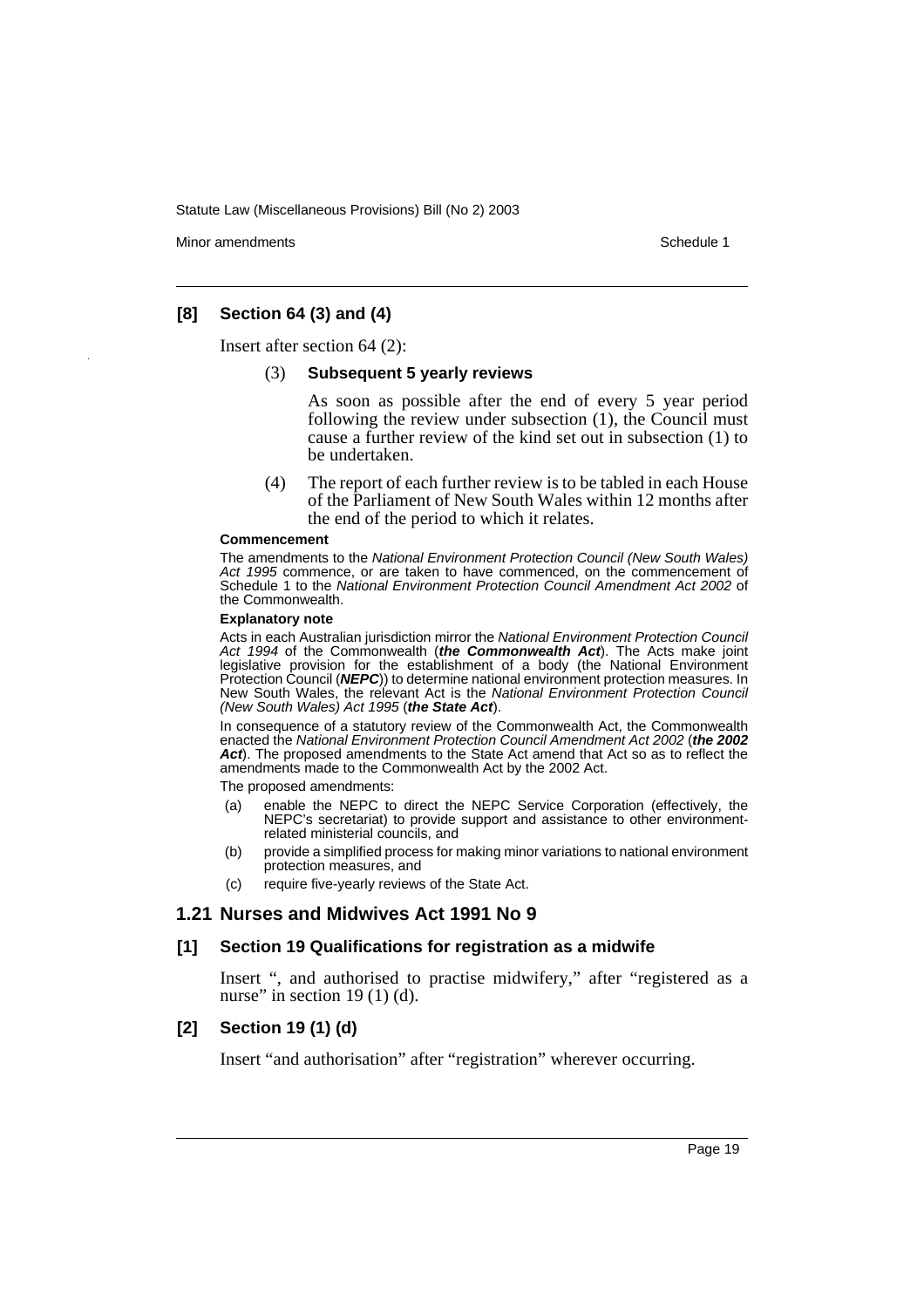Schedule 1 Minor amendments

### **[3] Section 28 Qualifications for enrolment—List "B" of the Roll**

Insert "in List "B" of the Roll" after "enrolled as a nurse" in section 28 (e). **Commencement**

Items [1] and [2] of the amendments to the Nurses and Midwives Act 1991 commence, or are taken to have commenced, on the commencement of Schedule 1 [41] to the Nurses Amendment Act 2003.

Item [3] of the amendments to the Nurses and Midwives Act 1991 commences, or is taken to have commenced, on the commencement of Schedule 1 [73] to the Nurses Amendment Act 2003.

#### **Explanatory note**

The Nurses and Midwives Act 1991 (**the Act**) provides for a Register of Nurses and a Roll of Nurses. The Roll is divided into List "A" (containing particulars of enrolled nurses) and List "B" (containing particulars of enrolled nurses (mothercraft)).

The Nurses Amendment Act 2003 (**the amending Act**) made substantial changes to the Act (including changing the name of the Act from the Nurses Act 1991).

Previously, any person who was registered (or entitled to be registered) under the Act could apply for authorisation to practise midwifery. Among other things, the amending Act abolished authorisation to practise midwifery and provided, instead, for registration as a midwife. It also created a Register of Midwives.

Certain amendments made by the amending Act have the unintended consequences of allowing any person previously registered under the Act or the repealed Nurses Registration Act 1953 to obtain registration as a midwife, and any person previously enrolled under either of those Acts to obtain enrolment as an enrolled nurse (mothercraft).

The proposed amendments rectify that situation by:

- (a) limiting the previously-registered persons who will automatically qualify for registration as a midwife to such of those previously-registered persons as were also authorised under the Act to practise midwifery (items [1] and [2] of the proposed amendments), and
- (b) limiting the previously-enrolled persons who will automatically qualify for enrolment as an enrolled nurse (mothercraft) to such of those previouslyenrolled persons as were enrolled in List "B" of the Roll (item [3] of the proposed amendments).

### **1.22 Parliamentary Electorates and Elections Act 1912 No 41**

### **Section 81A Death of candidate**

Insert "6 pm on" before "polling day".

#### **Explanatory note**

At present, section 81A of the Parliamentary Electorates and Elections Act 1912 (**the** Act) provides that the death of a candidate for election to the Legislative Assembly after the declaration of nominations for a district and before polling day causes the election for the district concerned to fail. In that case, a new writ for an election for that district must issue.

Other provisions of the Act deal with the death of an elected candidate.

However, the Act is silent as to the position if a candidate dies on polling day.

The proposed amendment amends section 81A so as to provide that the election for the district concerned also fails if a candidate dies before 6 pm on polling day.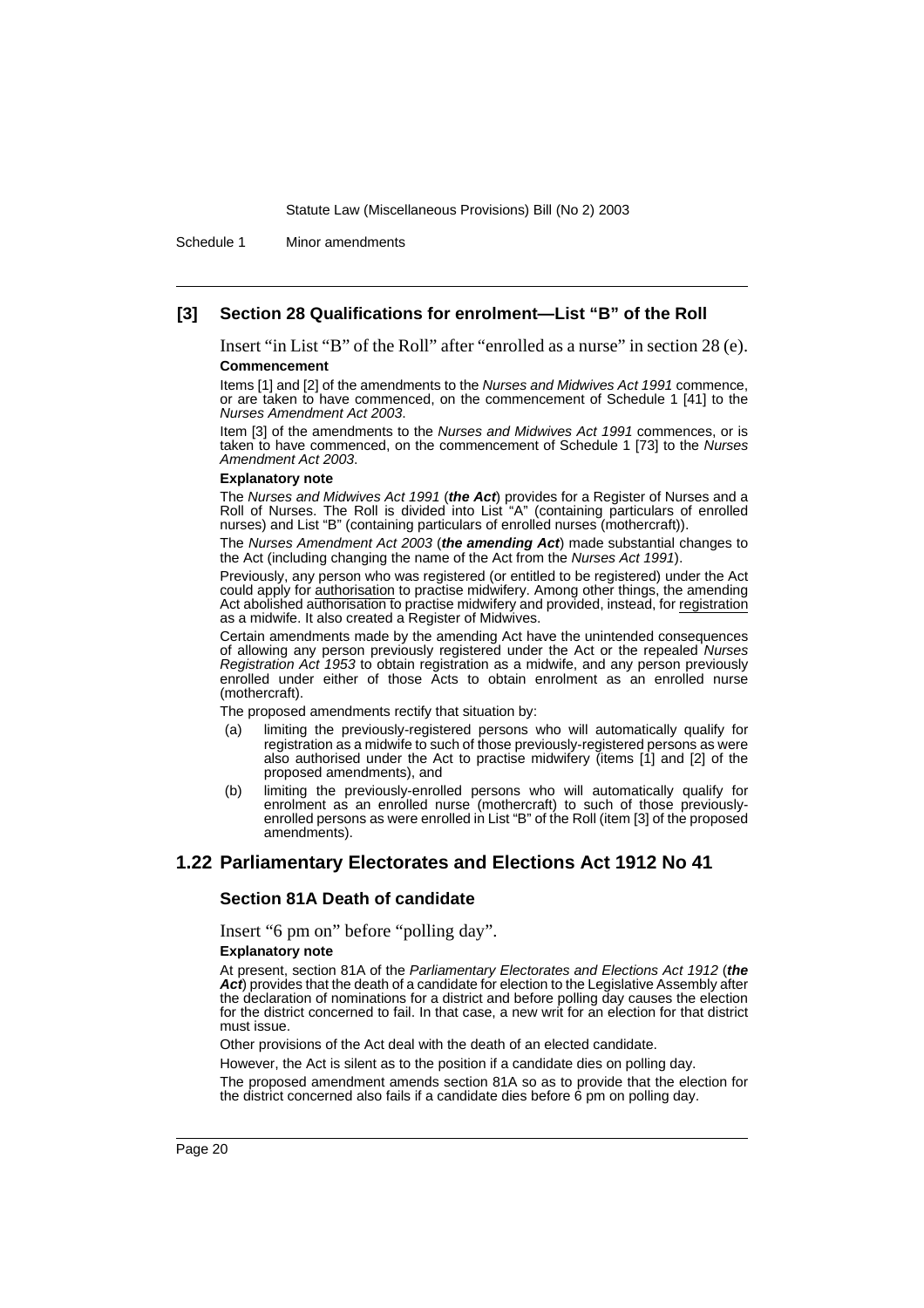Minor amendments **Schedule 1** and the state of the state of the state of the Schedule 1

### **1.23 Pawnbrokers and Second-hand Dealers Act 1996 No 13**

### **[1] Section 20 Inspection of goods**

Insert after section 20 (2):

(2A) For the purpose of inspecting goods kept at any premises referred to in subsection (1) or (2), an authorised officer may open any unlocked cupboard, drawer, container or other form of storage found at the premises, and may require a person apparently in charge of the premises to open any form of storage (including a safe) that is locked.

#### **[2] Section 32F Notice of entitlement to goods**

Omit "to an authorised officer" from section 32F (4) (a).

Insert instead "to a police officer".

#### **Commencement**

The amendment to section 32F of the Pawnbrokers and Second-hand Dealers Act 1996 commences, or is taken to have commenced, on the commencement of so much of Schedule 1 [31] to the Pawnbrokers and Second-hand Dealers Amendment Act 2002 as inserts section 32F in the Pawnbrokers and Second-hand Dealers Act 1996.

#### **Explanatory note**

#### **Inspection of goods**

Section 20 (1) of the Pawnbrokers and Second-hand Dealers Act 1996 (**the Act**) permits an **authorised officer** (defined in section 3 of the Act) to enter, at any reasonable time, any premises where a **licensed business** (that is, a business authorised by a licence under the Act—a business of a licensed pawnbroker or licensed second-hand dealer) is conducted, and inspect goods kept at the premises.

Section 20 (2) is a similar provision, empowering an authorised officer to enter storage premises used in connection with a licensed business and inspect any goods there. For the latter purpose, an authorised inspector may require a person apparently in charge of the storage premises to open them.

Section 20 does not expressly permit an authorised officer to open any form of storage in which goods on the premises concerned may be held. Item [1] of the proposed amendments inserts a new subsection in section 20 to make it clear that the power to inspect goods conferred by the section extends to a power to open (and require the opening of) any storage container in which the goods might be held.

#### **Delivery of certain goods held by licensed pawnbroker or second-hand dealer**

The Pawnbrokers and Second-hand Dealers Amendment Act 2002 (**the amending Act**) inserts (among other things) Part 4A (Disputes as to ownership of goods and restoration of goods) in the Act. Part 4A consists of sections 32E–32M.

Section 32F establishes a process in relation to certain goods in the possession of a licensed pawnbroker or second-hand dealer (**a licensee**). A person (**a claimant**) may allege that the goods are the property of the claimant and have been unlawfully obtained from the claimant (or pawned or sold to the licensee without the claimant's authority). Such an allegation may give rise to a **restoration notice**, which requires the licensee to deliver the goods to the claimant within a required period (unless certain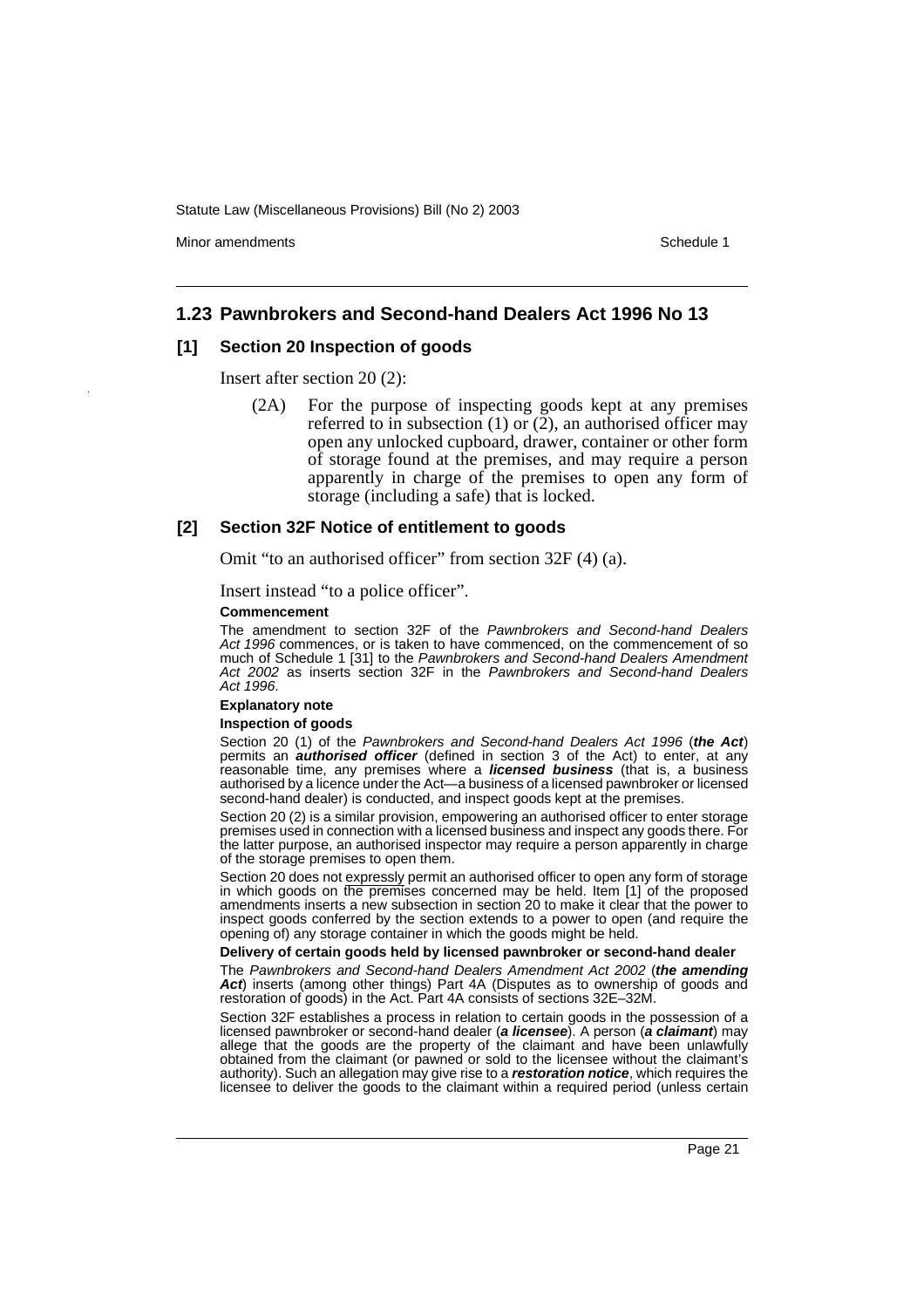Schedule 1 Minor amendments

proceedings are commenced within that period). If the licensee cannot locate the claimant, or is prevented for some other reason from delivering the goods to the claimant, the licensee must, instead, deliver them within the required period to "an authorised officer".

Section 3 of the Act defines **authorised officer** as:

- (a) a police officer, or
- (b) the Director-General of the Department of Fair Trading [now the Commissioner for Fair Trading], or
- (c) an investigator appointed under section 18 of the Fair Trading Act 1987, or
- (d) a person authorised in writing by the Director-General of the Department of Fair Trading.

Item [2] of the proposed amendments amends section 32F so as to require a licensee to deliver goods under a restoration notice to a police officer (rather than to any authorised officer) if the licensee is unable to deliver the goods to the claimant.

### **1.24 Police Act 1990 No 47**

### **[1] Section 216AA Special risk benefit where student of policing hurt while undergoing police education**

Omit "the Government Medical Officer" from section 216AA (1) (b).

Insert instead "HealthQuest".

### **[2] Section 216AA (6)**

Omit the definition of *Government Medical Officer*.

Insert in alphabetical order:

*HealthQuest* means the statutory health corporation of that name constituted by the *Health Services Act 1997*.

#### **Explanatory note**

The functions of a Government Medical Officer under various Acts and Regulations are to be exercised by the statutory health corporation "HealthQuest".

The proposed amendments replace references to "Government Medical Officer" with direct references to HealthQuest.

Similar amendments are proposed to be made elsewhere in this Schedule to the other Acts and Regulations concerned.

### **1.25 Property, Stock and Business Agents Act 2002 No 66**

#### **[1] Section 11 Registered salespersons and managers required to be employed and supervised by licensee**

Insert after section 11 (2) (before the penalty provision):

(3) The holder of a certificate of registration must not act as an auctioneer.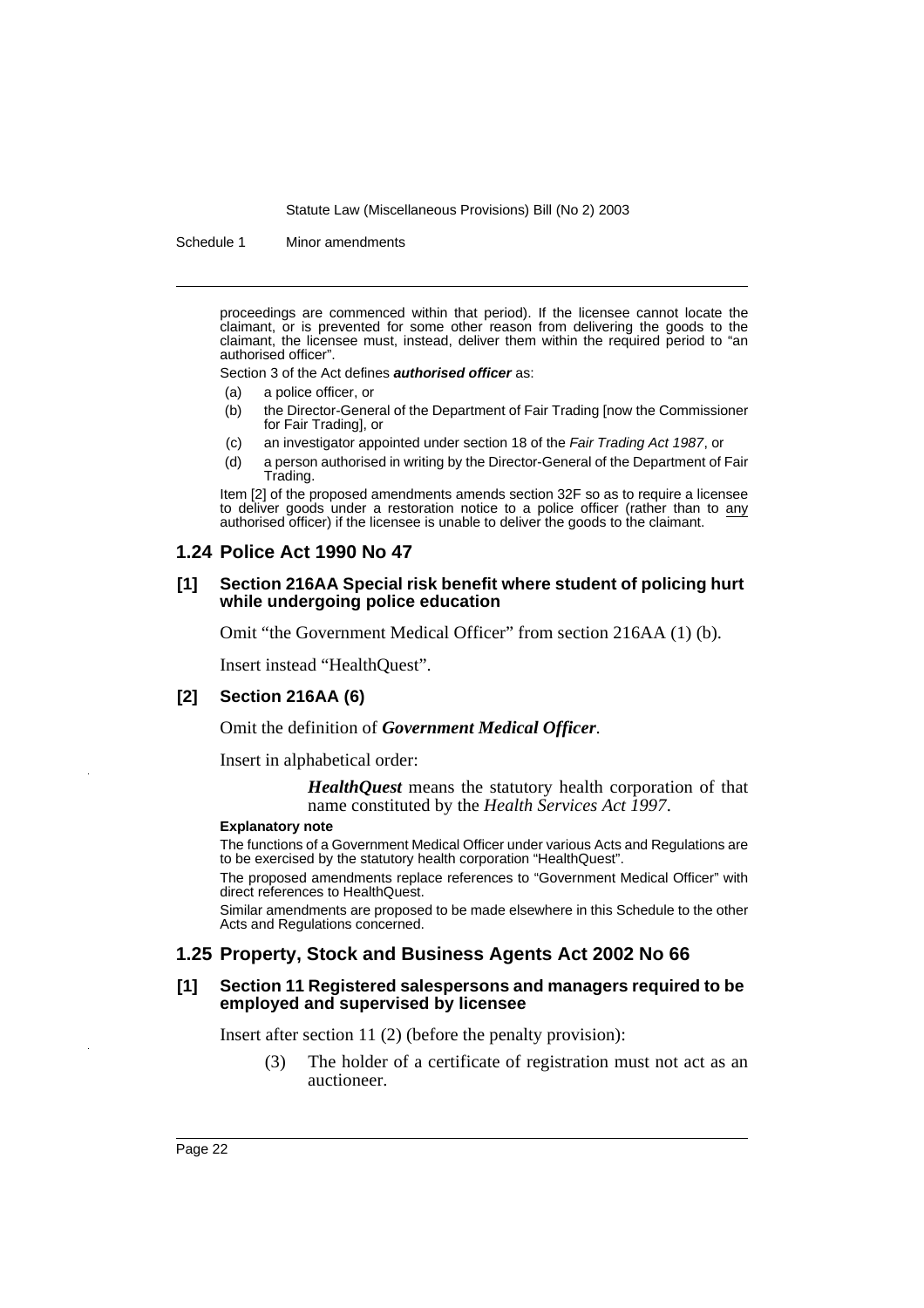Minor amendments **Schedule 1** and the state of the state of the state of the Schedule 1

(4) Despite subsection (3), the holder of a certificate of registration as a stock and station salesperson may auction livestock if the holder conducts the auction as an employee, and under the immediate and direct supervision, of the holder of the appropriate licence (as referred to in subsections (1) and (2)).

### **[2] Section 55 No entitlement to commission or expenses without agency agreement**

Omit section 55 (1) (a). Insert instead:

- (a) the services were performed pursuant to an agreement in writing (an *agency agreement*) signed by or on behalf of:
	- (i) the person, and
	- (ii) the licensee, and

### **[3] Section 55 (1) (c)**

Insert "or on behalf of" after "signed by" where firstly occurring.

### **Explanatory note**

#### **Persons who may conduct auctions**

Among other things, the Property, Stock and Business Agents Act 2002 (**the Act**) permits certain defined salespersons (for example, **real estate salespersons**) who hold certificates of registration under the Act to exercise the functions of the relevant defined agents (**real estate agents** in the example given above) in certain circumstances. The salesperson may exercise the functions only as an employee, and under the supervision, of an agent:

- (a) who is licensed under the Act to exercise the functions without contravening the Act, and
- (b) who is the licensee in charge of the place of business at which the employee is employed.

The Act defines **real estate agent** and **stock and station agent** as persons who, among other things, carry on business as an auctioneer (of land other than rural land (usually) in the case of the former, and of rural land and livestock, in the case of the latter). Section 21 of the Act provides that it is a condition of every real estate agent's licence, and every stock and station agent's licence, that the licensee must not act as an auctioneer unless the licensee is accredited as an auctioneer under that section.

Item [1] of the proposed amendments makes it clear that a salesperson's authority to exercise the functions of the relevant agent in accordance with the Act does not extend to acting as an auctioneer. However, the proposed amendment permits stock and station salespersons to conduct auctions of livestock under the immediate and direct supervision of a licensed stock and station agent who is accredited under the Act as an auctioneer.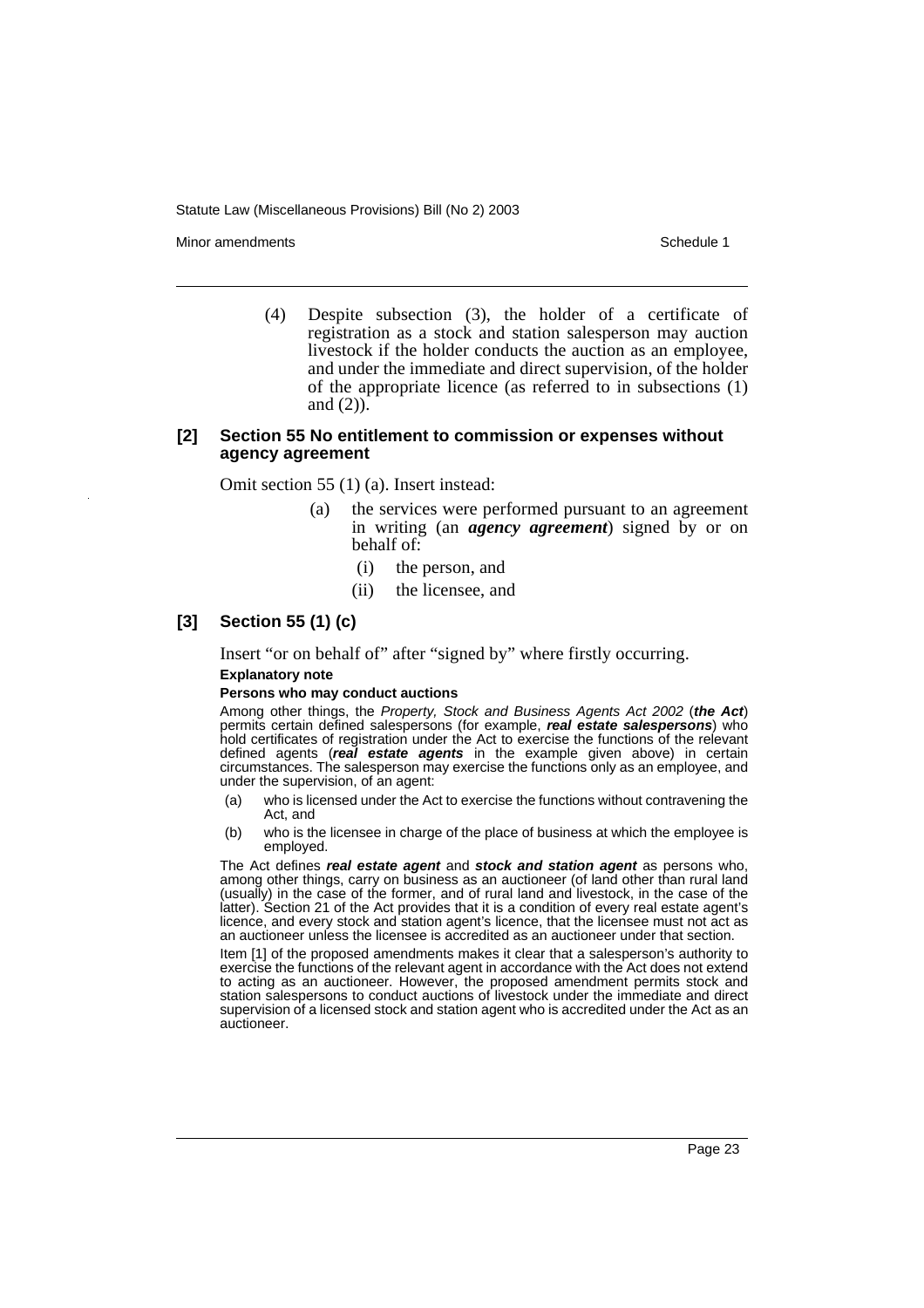Schedule 1 Minor amendments

#### **Agency agreements**

Item [2] of the proposed amendments makes it clear that an agency agreement (as defined in the Act) need not be signed by the relevant agent personally but may be signed by someone else on the agent's behalf (just as the other party to the agreement is not required to sign personally). The proposed amendment is to the same effect as the relevant part of section 42AA of the repealed Property, Stock and Business Agents Act 1941.

Item [3] of the proposed amendments makes a consequential amendment.

### **1.26 Property, Stock and Business Agents Regulation 2003**

### **[1] Clause 18 Conditions of sale by auction**

Insert "(or under whose immediate and direct supervision the auction was conducted)" after "who conducted the auction" in clause 18 (3).

### **[2] Clause 19 Notification of auction conditions**

Insert ", or a stock and station salesperson conducts an auction sale of livestock comprising more than one lot," after "comprising more than one lot" in clause  $19(2)$ .

### **[3] Clause 19 (2)**

Insert "or salesperson concerned" after "the agent".

### **[4] Clause 33 Signing of cheques or effecting electronic funds transfers—trust account**

Omit "effect" from clause 33 (8). Insert instead "effects".

### **[5] Schedule 6, clause 6 (1) (d) and Schedule 14, clause 1 (d)**

Omit "tradespersons do" wherever occurring.

Insert instead "tradespersons to do".

#### **Explanatory note**

Items [1]–[3] of the proposed amendments are consequential on the amendment proposed to be made to the Property, Stock and Business Agents Act 2002 elsewhere in this Schedule in relation to the auctioning of livestock by stock and station salespersons.

Item [4] of the proposed amendments corrects a typographical error.

Item [5] of the proposed amendments inserts missing words.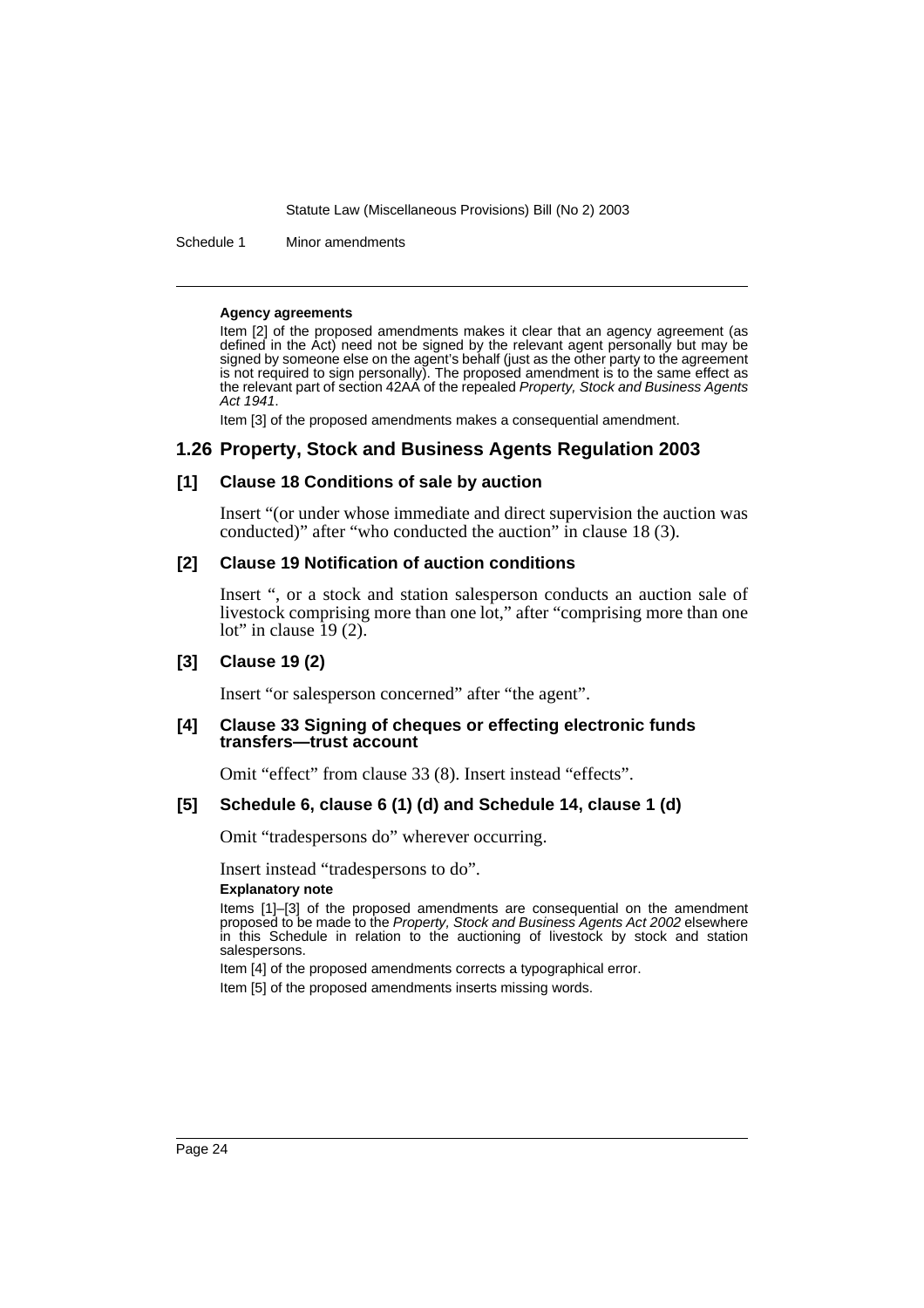Minor amendments **Schedule 1** and the state of the state of the state of the Schedule 1

### **1.27 Protection of the Environment Administration Act 1991 No 60**

### **Section 16 Functions of Board**

Omit section 16 (b).

#### **Explanatory note**

The Public Sector Employment and Management (Environment and Conservation) Order 2003 (**the Order**) abolished, as Departments of the Public Service, the bodies known as the Environment Protection Authority (**EPA**), the National Parks and Wildlife Service, Resource NSW and the Royal Botanic Gardens and Domain Trust. The Order created the Department of Environment and Conservation (**the new Department)** and transferred all the staff of the abolished Departments to that Department.

In view of the integration of the EPA with the new Department, it is no longer appropriate for the Board of the EPA to exercise the function currently set out in section 16 (b) of the Protection of the Environment Administration Act 1991 ("to oversee the effective, efficient and economical management of the [EPA]"). Accordingly, the proposed amendment repeals section 16 (b).

Other amendments consequential on the creation of the new Department and the transfer of staff are proposed to be made elsewhere in this Schedule.

### **1.28 Public Finance and Audit Act 1983 No 152**

#### **Schedule 2 Statutory bodies**

Omit "Resource NSW".

#### **Explanatory note**

The proposed amendment is consequential on the dissolution of the statutory body Resource NSW proposed to be effected by the amendments to the Waste Avoidance and Resource Recovery Act 2001 elsewhere in this Schedule.

### **1.29 Public Sector Employment and Management (General) Regulation 1996**

### **[1] Clause 3 Definitions**

Omit the definition of *Government Medical Officer* from clause 3 (1).

Insert in alphabetical order:

*HealthQuest* means the statutory health corporation of that name constituted by the *Health Services Act 1997*.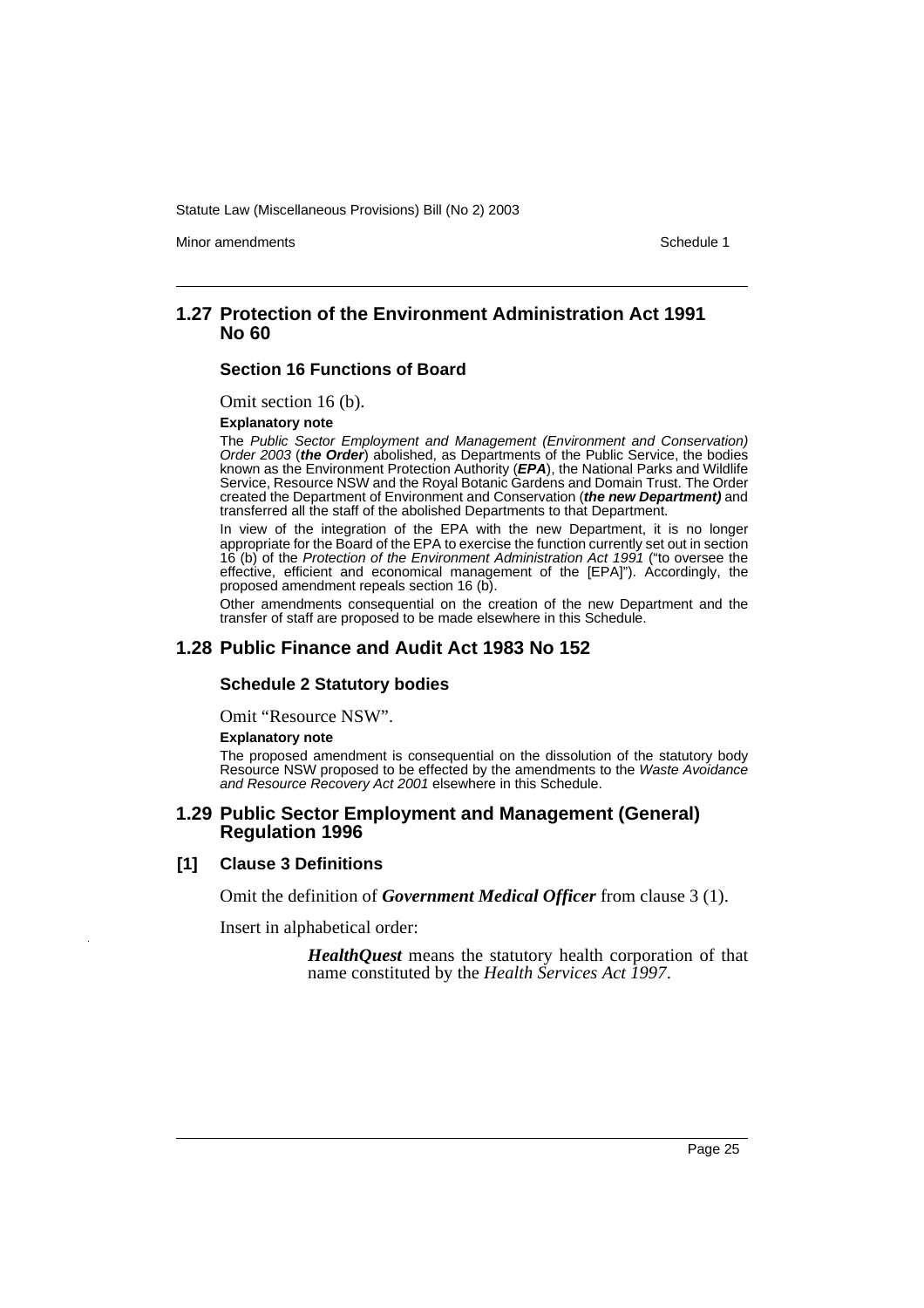Schedule 1 Minor amendments

### **[2] Clauses 17, 86 and 87**

Omit "the Government Medical Officer" wherever occurring.

Insert instead "HealthQuest".

#### **Explanatory note**

The functions of a Government Medical Officer under various Acts and Regulations are to be exercised by the statutory health corporation "HealthQuest".

The proposed amendments replace references to "Government Medical Officer" with direct references to HealthQuest.

Similar amendments are proposed to be made elsewhere in this Schedule to the other Acts and Regulations concerned.

### **1.30 Public Trustee Act 1913 No 19**

### **[1] Section 4A Definitions**

Insert in alphabetical order:

*Member of staff* means any person employed under Chapter 2 of the *Public Sector Employment and Management Act 2002* to assist the Public Trustee in the exercise of his or her functions under this Act, and includes a person appointed as a deputy Public Trustee as referred to in section 6.

### **[2] Section 5 Office of Public Trustee**

Omit section 5 (1). Insert instead:

(1) The Governor is to appoint a person to hold office as the Public Trustee.

### **[3] Section 5 (2) and (3)**

Omit "officer" wherever occurring. Insert instead "person".

### **[4] Section 5 (6)**

Insert after section 5 (5):

(6) The replacement of subsection (1) by the *Statute Law (Miscellaneous Provisions) Act (No 2) 2003* does not affect the appointment of a person as the Public Trustee if the appointment was in force immediately before the replacement of that subsection.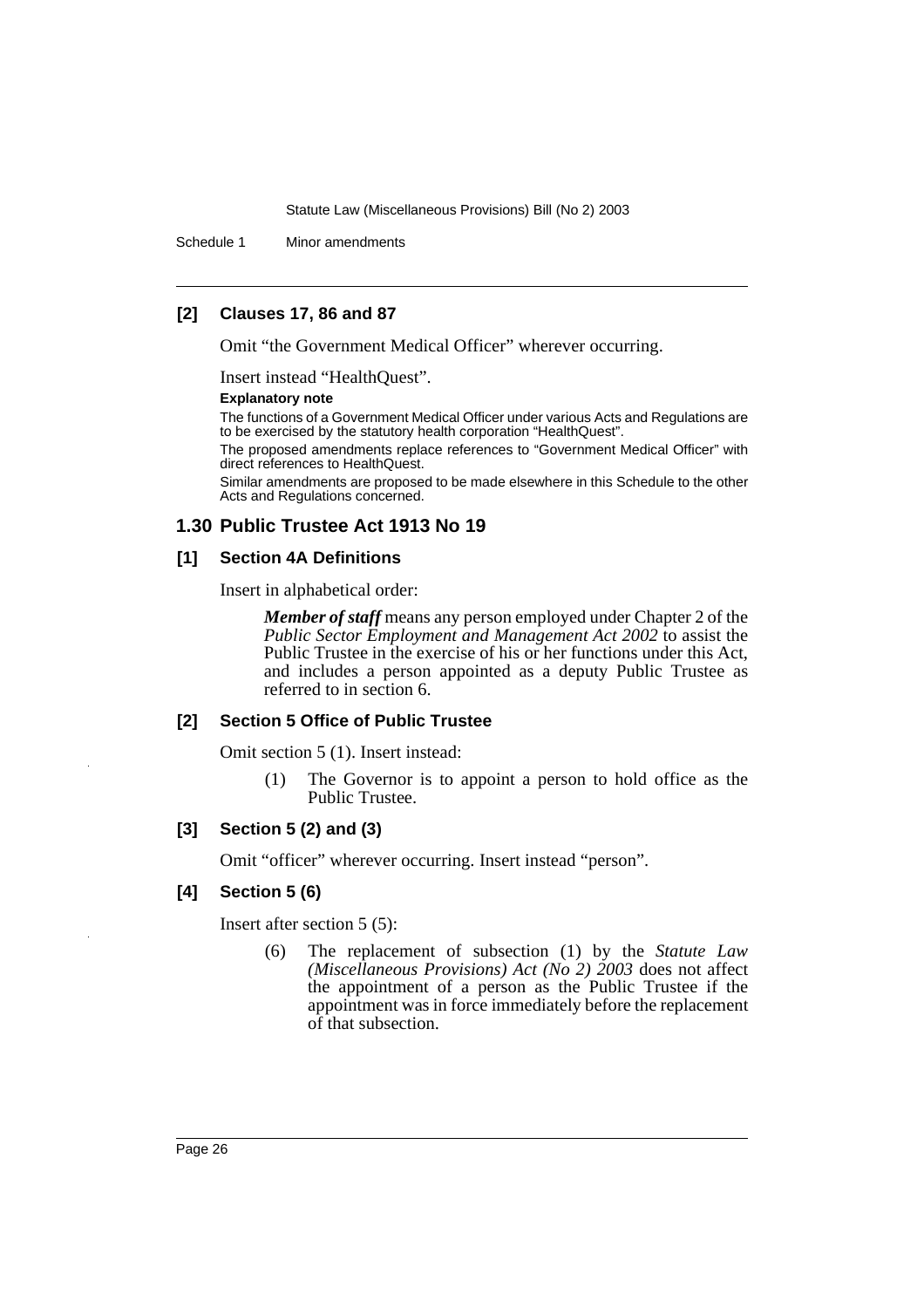Minor amendments **Schedule 1** and the state of the state of the state of the Schedule 1

### **[5] Section 6 Deputy Public Trustees**

Omit section 6 (4) (a). Insert instead:

(a) any act, dealing or transaction by or with the Public Trustee or any deputy Public Trustee, or any other member of staff, or any agent of the Public Trustee, is or is not authorised, or

### **[6] Section 10 Appointment of agents**

Omit "officer or employee on the staff of the Public Trustee".

Insert instead "member of staff".

### **[7] Section 34A Small estates**

Omit "of the Public Trustee's deputies, officers, servants or agents" from section 34A (3).

Insert instead "member of staff nor any agent of the Public Trustee".

### **[8] Section 37 Liability of Consolidated Fund**

Omit "of the Public Trustee's officers" wherever occurring.

Insert instead "member of staff".

### **[9] Section 38 Moneys in Public Trustee's account to be Crown property**

Omit "the deputy Public Trustee, or any officer, servant, or".

Insert instead "a member of staff or any other".

### **[10] Section 42 Payments to Public Trustee's account**

Omit "officer, servant," wherever occurring in section 42 (2). Insert instead "member of staff".

### **[11] Section 44 Certain acts of Public Trustee taken to be bona fide**

Omit ", the Public Trustee's deputies, officers, servants, or agents". Insert instead ", a member of staff or an agent of the Public Trustee".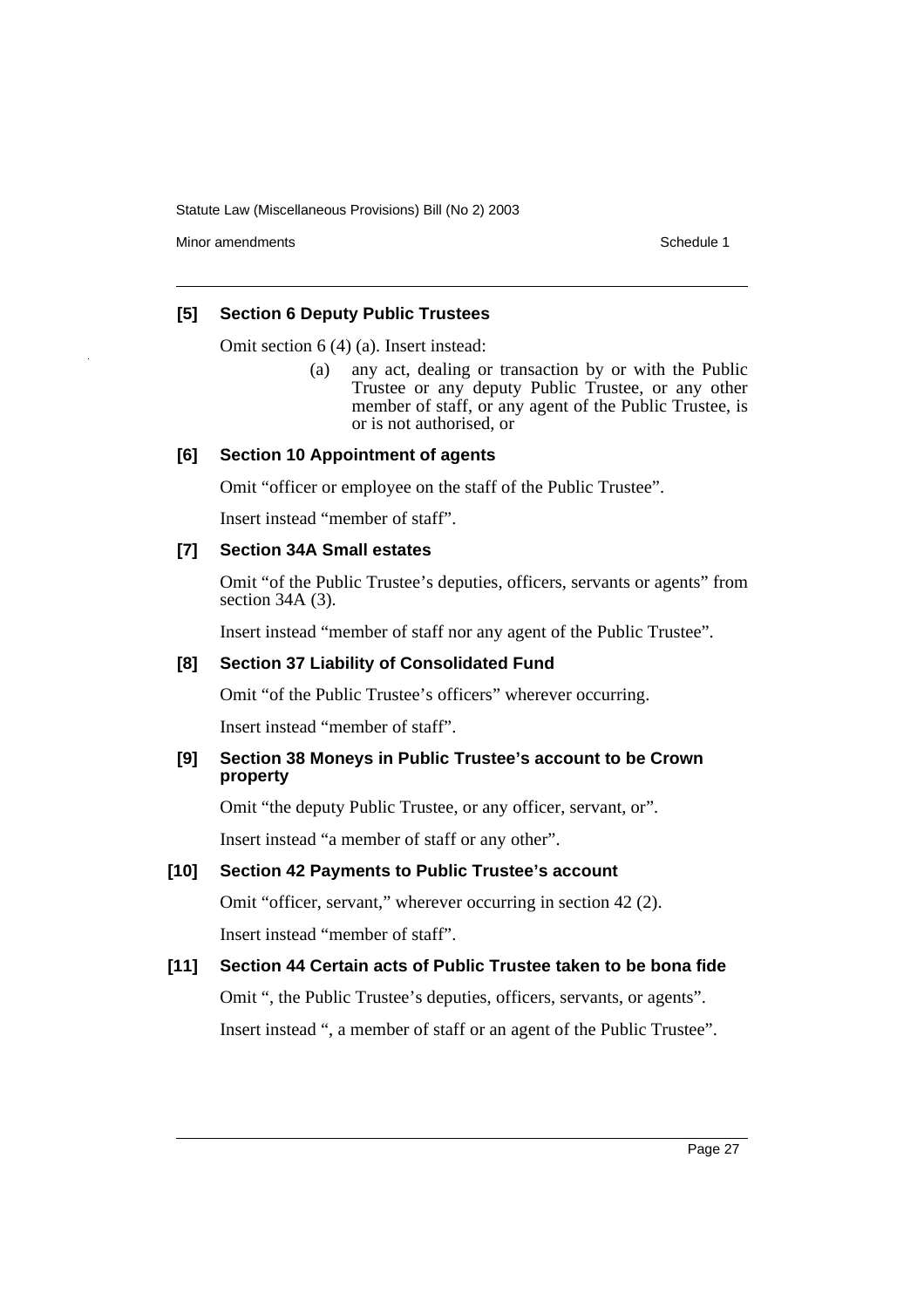Schedule 1 Minor amendments

### **[12] Section 44**

Omit "or the Public Trustee's deputies, officers, servants, or agents respectively".

Insert instead ", the member of staff or the agent, respectively".

### **[13] Section 45 Protection from personal liability for certain acts**

Omit "Neither the Public Trustee nor any of the Public Trustee's deputies, officers, servants, or agents shall be".

Insert instead "The Public Trustee, or any member of staff or any agent of the Public Trustee, is not".

### **[14] Section 46 Protection from personal liability in respect of certain goods**

Omit "Neither the Public Trustee nor any of the Public Trustee's deputies, officers, servants, or agents shall be".

Insert instead "The Public Trustee, or any member of staff or any agent of the Public Trustee, is not".

### **[15] Section 46**

Omit "or any such deputy, officer, servant or agent".

Insert instead "or by the member of staff or the agent".

### **[16] Section 46**

Omit "or the Public Trustee's deputy, officer, servant, or agent".

Insert instead "or member of staff or agent".

### **[17] Section 47 Proceeds of sale of goods of third person**

Omit "or the Public Trustee's deputies, officers, servants, or agents". Insert instead ", or by a member of staff or an agent of the Public Trustee,".

### **[18] Section 47**

Omit "or any such deputy, officer, servant, or agent".

Insert instead "or member of staff or agent".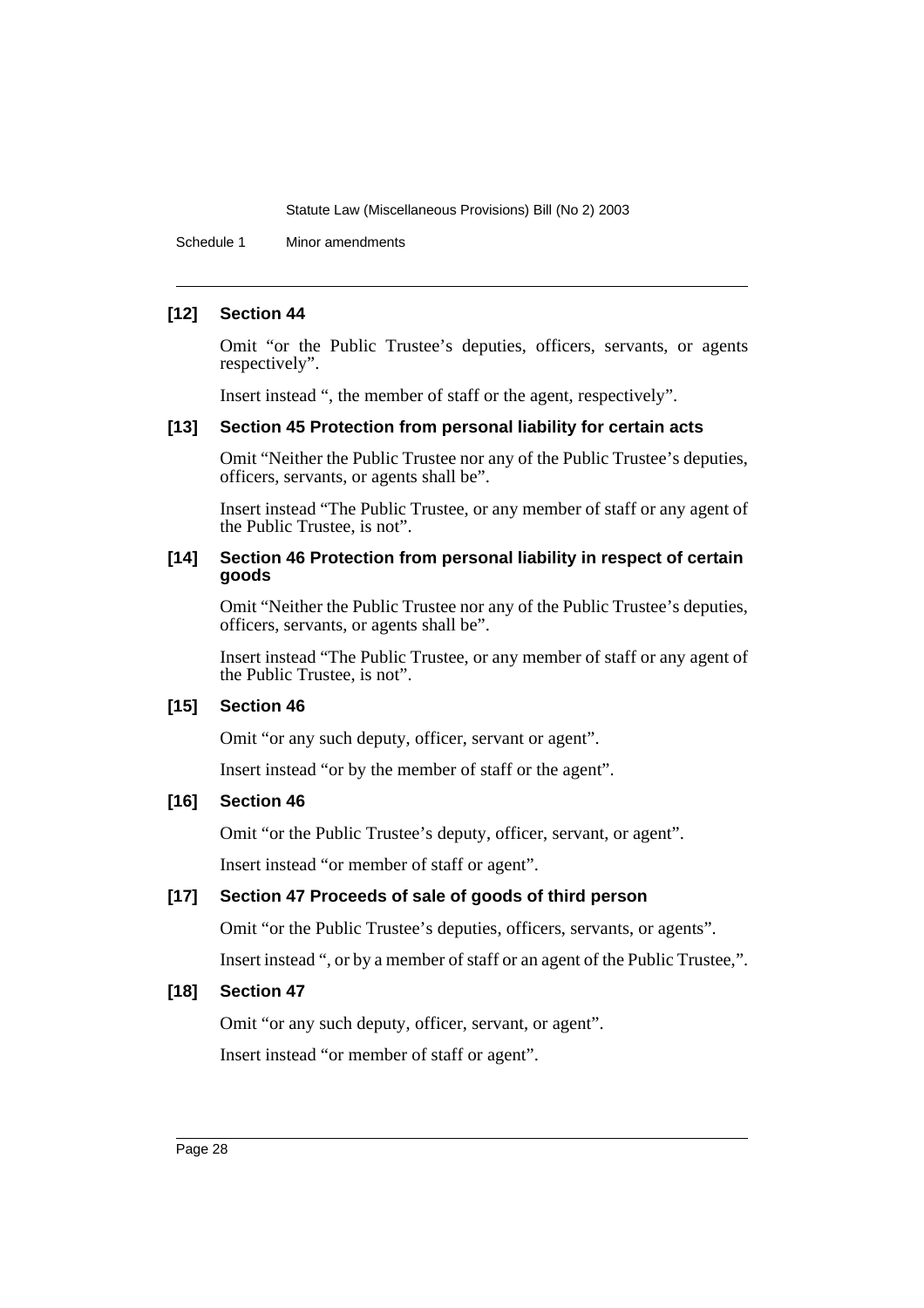Minor amendments **Schedule 1** and the state of the state of the state of the Schedule 1

### **[19] Section 48 Remedy against Public Trustee**

Omit "the deputy Public Trustee, or any officer, servant, or".

Insert instead "a member of staff or any other".

### **[20] Section 51 Service of orders on Public Trustee**

Omit "or into the public trust office" from section 51 (a).

### **[21] Section 59 Regulations**

Omit "public trust office" from section 59 (1) (a).

Insert instead "Public Trustee".

### **[22] Section 59 (1) (b)**

Omit "the officers, servants, and persons employed therein".

Insert instead "members of staff".

### **[23] Section 59 (1) (c)**

Omit "therein". Insert instead "with the Public Trustee".

### **[24] Section 59 (1) (i)**

Omit "Public Trust office". Insert instead "Public Trustee".

### **Explanatory note**

The proposed amendments are consequential on recent administrative changes made under Chapter 4 of the Public Sector Employment and Management Act 2002 in relation to the Public Trust Office. Those changes abolished the Public Trust Office as a separate Department and transferred the public service staff to the Attorney General's Department.

Consequential amendments are also made to the Public Trustee Regulation 2001 elsewhere in this Schedule.

### **1.31 Public Trustee Regulation 2001**

### **[1] Clause 7 Attendance fees**

Omit "Public Trust Office" from clause 7 (c).

Insert instead "offices used by members of staff".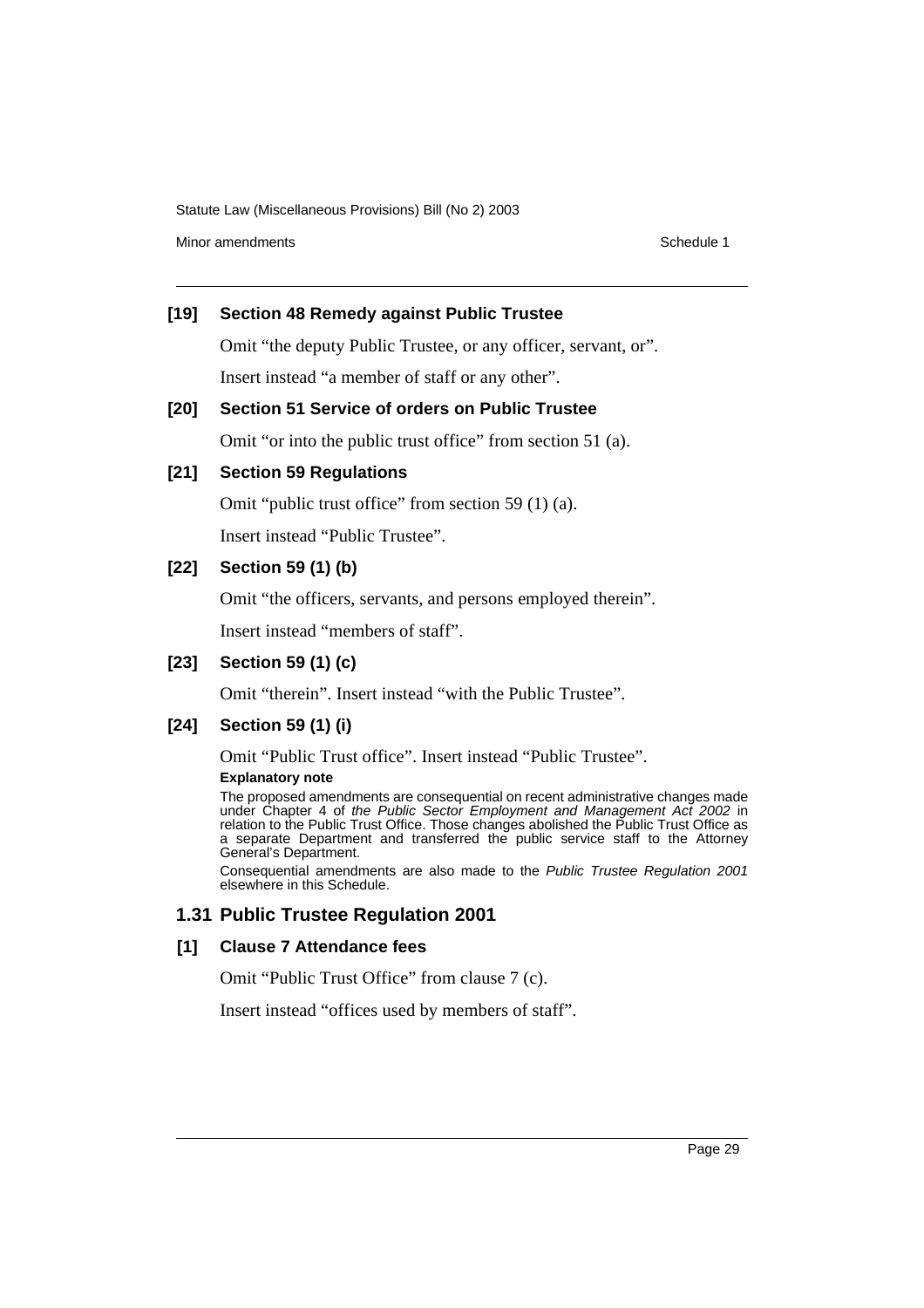Schedule 1 Minor amendments

### **[2] Clause 24 Search of records**

Omit "in the Public Trust Office" from clause 24 (1).

Insert instead "held by the Public Trustee".

### **[3] Clause 32**

Omit the clause. Insert instead:

### **32 Duties and obligations of members of staff**

Each member of staff:

- (a) is to perform such duties as are allotted to the member from time to time by the Public Trustee, and
- (b) is required to bind himself or herself by written promise of secrecy in relation to the affairs of any estate administered by the Public Trustee.

### **[4] Clause 35 Prescribed signatories**

Omit "persons holding or acting in the office of Branch Manager in the Public Trust Office are prescribed persons" from clause 35 (1).

Insert instead "any member of staff holding or acting in the position of Branch Manager is a prescribed person".

### **[5] Clause 35 (2)**

Omit "persons holding or acting in the following offices in the Public Trust Office are prescribed persons".

Insert instead "any member of staff holding or acting in any of the following positions is a prescribed person".

#### **Explanatory note**

The proposed amendments are consequential on recent administrative changes made under Chapter 4 of the Public Sector Employment and Management Act 2002 in relation to the Public Trust Office. Those changes abolished the Public Trust Office as a separate Department and transferred the public service staff to the Attorney General's Department.

Consequential amendments are also made to the Public Trustee Act 1913 elsewhere in this Schedule.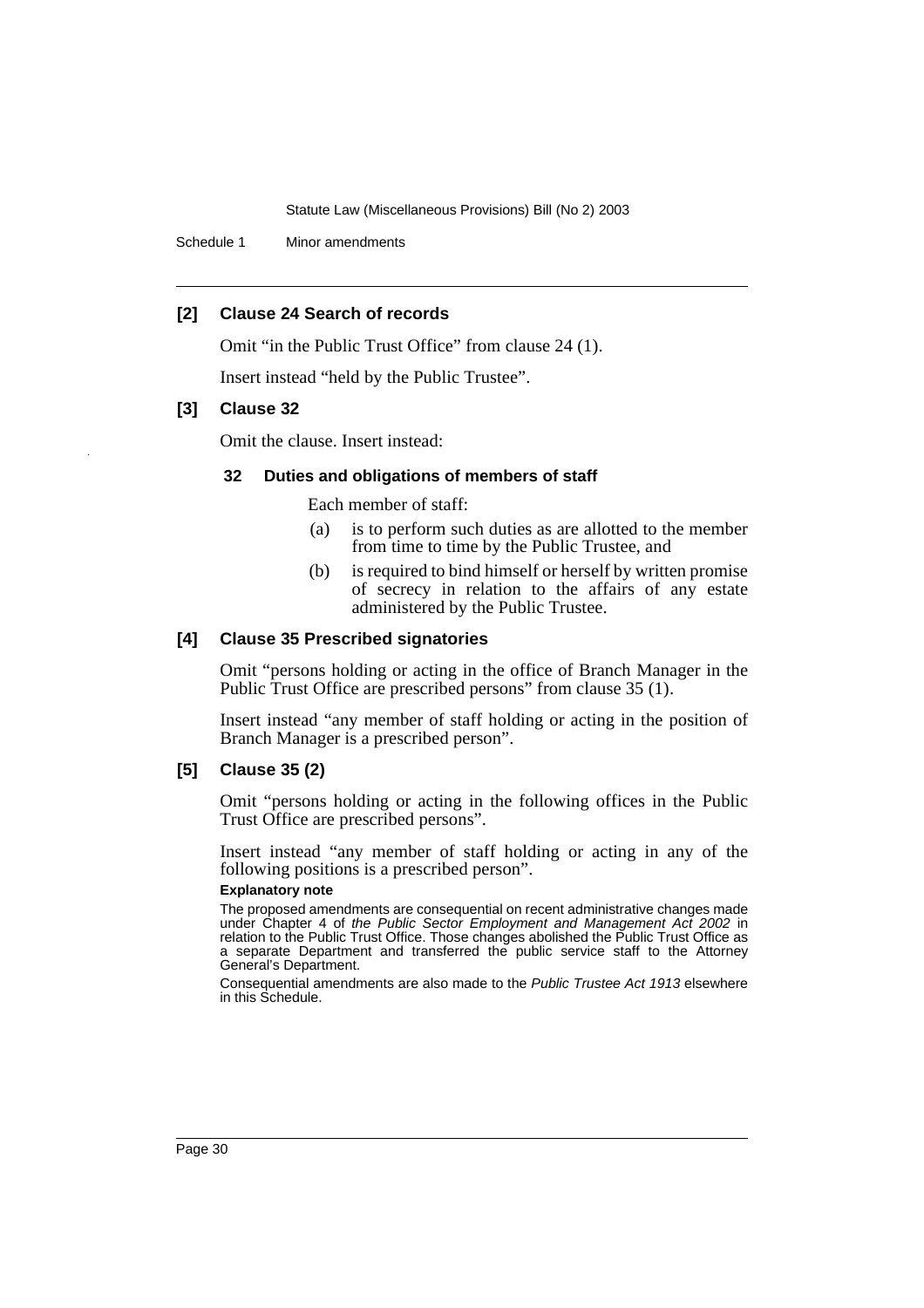Minor amendments **Schedule 1** and the state of the state of the state of the Schedule 1

### **1.32 Road Transport (General) Act 1999 No 18**

### **[1] Schedule 1 Impounded and forfeited vehicles**

Omit clause 5 (2). Insert instead:

- (2) The Commissioner may release the vehicle to the applicant if:
	- (a) the period for which the vehicle would be liable to be impounded under section 40 as a result of a conviction for the offence that gave rise to its impounding has expired and the prescribed fees for storage of the vehicle by the Commissioner have (except to the extent that the Commissioner has waived payment of those fees) been paid, or
	- (b) although that period has not expired, the Commissioner is satisfied, on such evidence as the Commissioner may reasonably require, that:
		- (i) the offence concerned was not committed with the consent of the applicant, and
		- (ii) the applicant did not know, and could not reasonably be expected to have known, that the vehicle would be used for the commission of the offence,

and if the Commissioner is satisfied, on such evidence as the Commissioner may reasonably require, that the applicant is lawfully entitled to possession of the vehicle.

#### **[2] Schedule 2 Savings, transitional and other provisions**

Omit "of the Authority" from clause 24 (1) (a) and (4) (a) wherever occurring.

### **[3] Schedule 2, clause 24 (2) (c) (i)**

Omit "of the Authority under this Act or the regulations".

Insert instead "under the road transport legislation".

#### **Explanatory note**

#### **Ranging of matter**

Item [1] of the proposed amendments repeals and re-enacts clause 5 (2) of Schedule 1 to the Road Transport (General) Act 1999 (**the Act**) so as to correct the incorrect placement of certain matter in that subclause.

The matter following clause 5 (2) (b) (ii) of Schedule 1 to the Act is currently located in a position ("ranged") that has the effect of applying that paragraph to paragraph (b) only of clause 5 (2). It should apply to both paragraphs (a) and (b). The proposed amendment ensures that it does.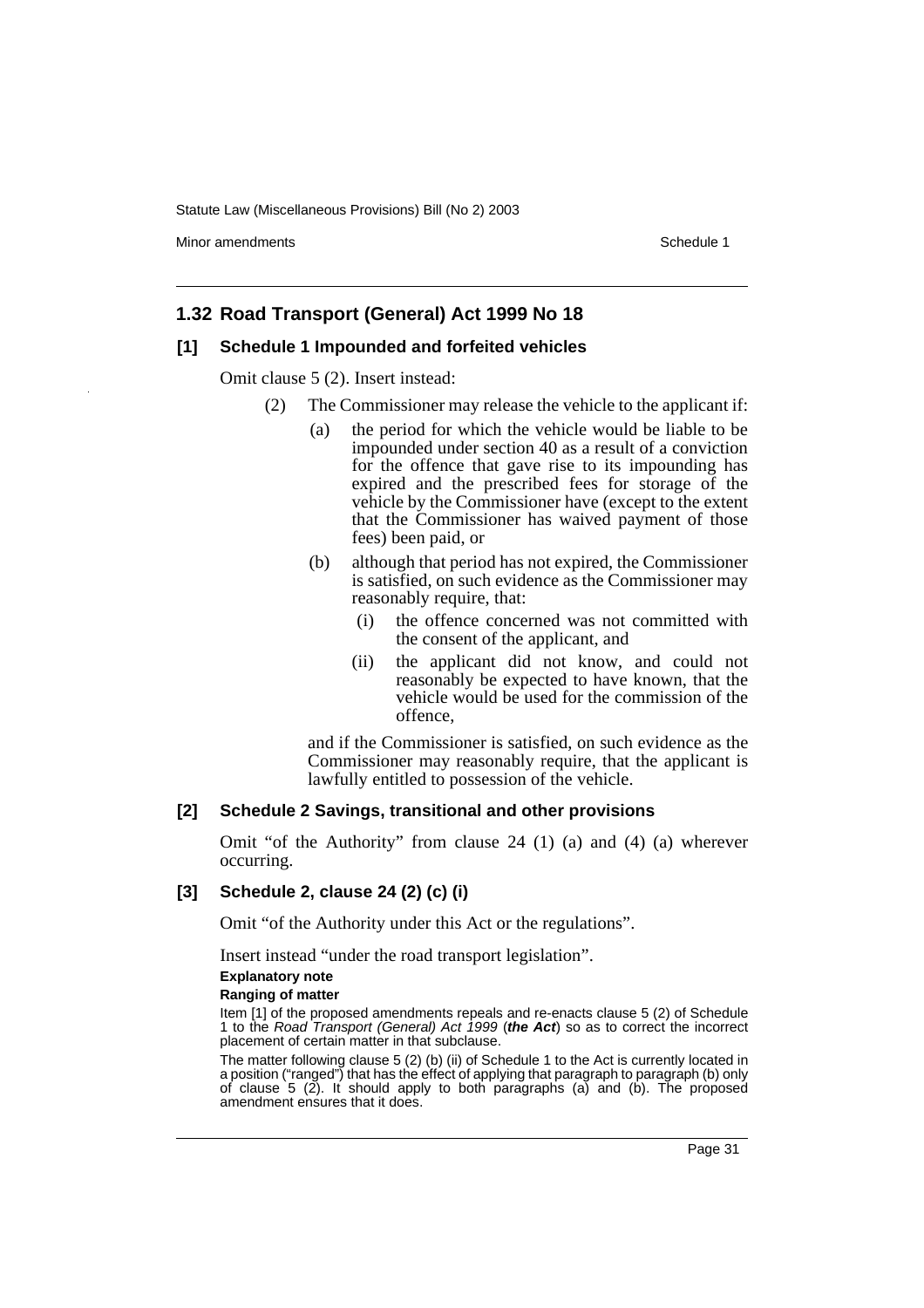Schedule 1 Minor amendments

#### **Provision for certain appeals to Local Court**

Section 48 of the Act provides for applications to the Administrative Decisions Tribunal (**the ADT**) for reviews of certain decisions made under the **road transport legislation** (as defined in the Act). The decisions include certain decisions of police officers and others.

Clause 24 of Schedule 2 to the Act deals with interim appeals rights to the Local Court pending the exercise of jurisdiction by the ADT. The clause permits the making of regulations for or with respect to appeals against decisions of the Roads and Traffic Authority (**the Authority**) under the road transport legislation (instead of reviews by the ADT). In particular, clause 24 (2) (c) (i) enables the regulations to confer jurisdiction on a Local Court to hear and determine appeals against "specified decisions, or classes of decisions, of the Authority under this Act or the regulations".

For consistency with section 48 of the Act, items [2] and [3] of the proposed amendments amend clause 24 by:

- (a) removing the references to decisions of the Authority (so as to extend the provision to all decisions under the road transport legislation that may be reviewed by the ADT), and
- (b) replacing the reference to "this Act or the regulations" in clause 24 (2) (c) (i) with a reference to the road transport legislation.

### **1.33 Royal Botanic Gardens and Domain Trust Act 1980 No 19**

### **[1] Section 4 Definitions**

Omit the definition of *Director* from section 4 (1).

### **[2] Section 4 (1)**

Insert in alphabetical order:

*Executive Director* means the person employed as Executive Director of the Royal Botanic Gardens and Domain pursuant to section 12 (1) or a person acting as Executive Director of the Royal Botanic Gardens and Domain.

### **[3] Section 12 Officers and employees**

Omit "a Director" from section 12 (1) (a).

Insert instead "an Executive Director".

### **[4] Section 13 Executive Director**

Insert "Executive" before "Director" wherever occurring.

### **[5] Section 13 (2)**

Insert "Executive" before "Director's".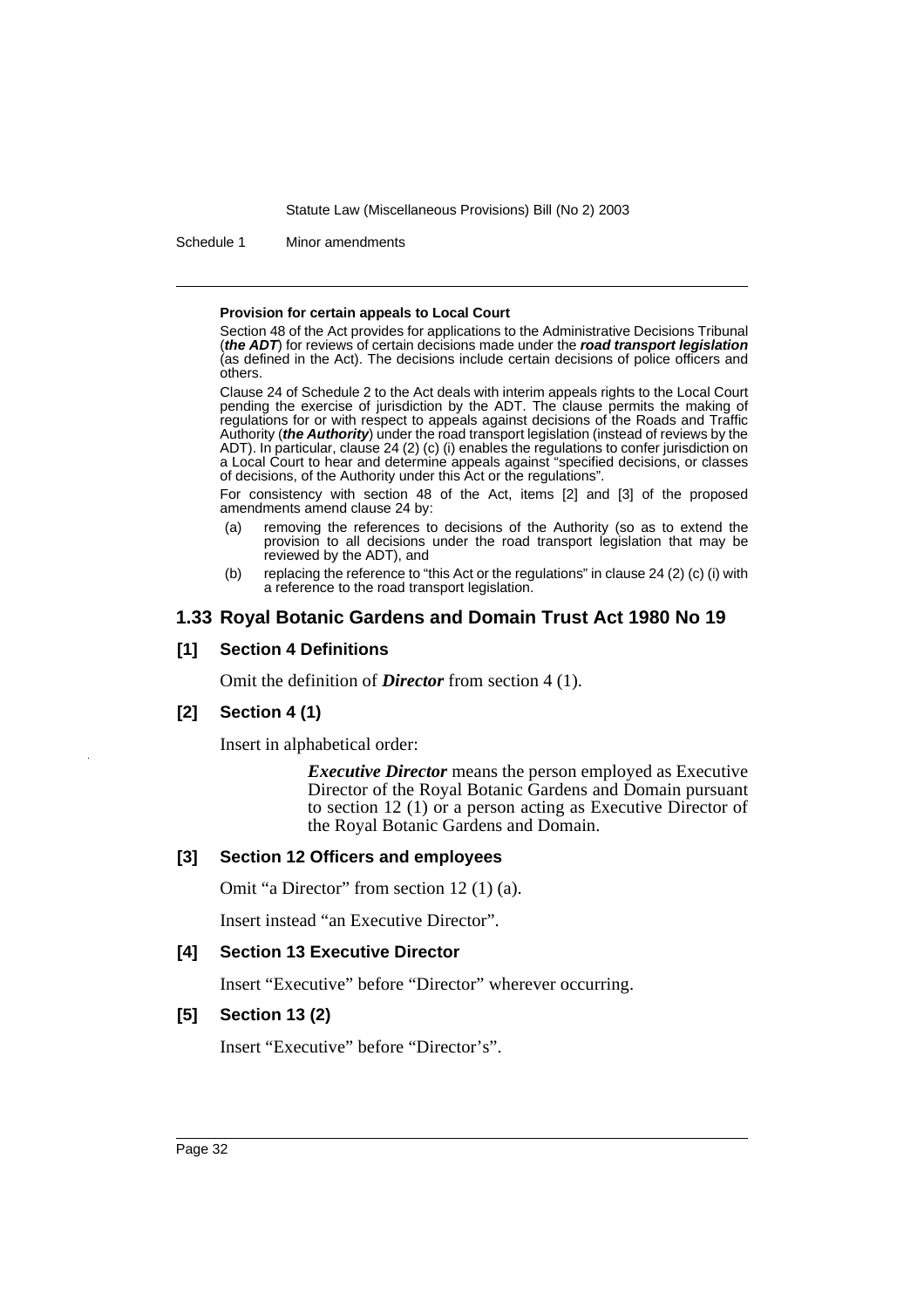Minor amendments **Schedule 1** and the state of the state of the state of the Schedule 1

### **[6] Schedule 1 Provisions relating to trustees and procedure of the Trust**

Insert "Executive" before "Director" wherever occurring in clause 11 (including where occurring in the heading to the clause).

### **[7] Schedule 3 Transitional and other provisions**

Insert after clause 13:

### **14 References to Director**

On and from the commencement of Schedule 1.33 to the *Statute Law (Miscellaneous Provisions) Act (No 2) 2003*, a reference in any document (other than this Act) to the Director of the Royal Botanic Gardens and Domain is taken to be a reference to the Executive Director.

#### **Explanatory note**

The Public Sector Employment and Management (Environment and Conservation) Order 2003 (**the Order**) abolished, as Departments of the Public Service, the bodies known as the Environment Protection Authority (**EPA**), the National Parks and Wildlife Service, Resource NSW and the Royal Botanic Gardens and Domain Trust. The Order created the Department of Environment and Conservation (**the new Department**) and transferred all the staff of the abolished Departments to that Department.

The Director of the Royal Botanic Gardens and Domain (**the Director**) had adopted the title "Director and Chief Executive" to distinguish the Director's position from those of the Directors of the various branches of the Royal Botanic Gardens and Domain. As the Director now reports to the Director-General of the new Department, the proposed amendments alter the title of the Director's position to "Executive Director".

Other amendments consequential on the creation of the new Department and the transfer of staff are proposed to be made elsewhere in this Schedule.

### **1.34 Royal Botanic Gardens and Domain Trust Regulation 2002**

### **Clauses 3 (definition of "ranger"), 22 and 23**

Insert "Executive" before "Director" wherever occurring.

#### **Explanatory note**

The proposed amendment is consequential on the amendments to section 4 of the Royal Botanic Gardens and Domain Trust Act 1980 proposed to be made elsewhere in this Schedule.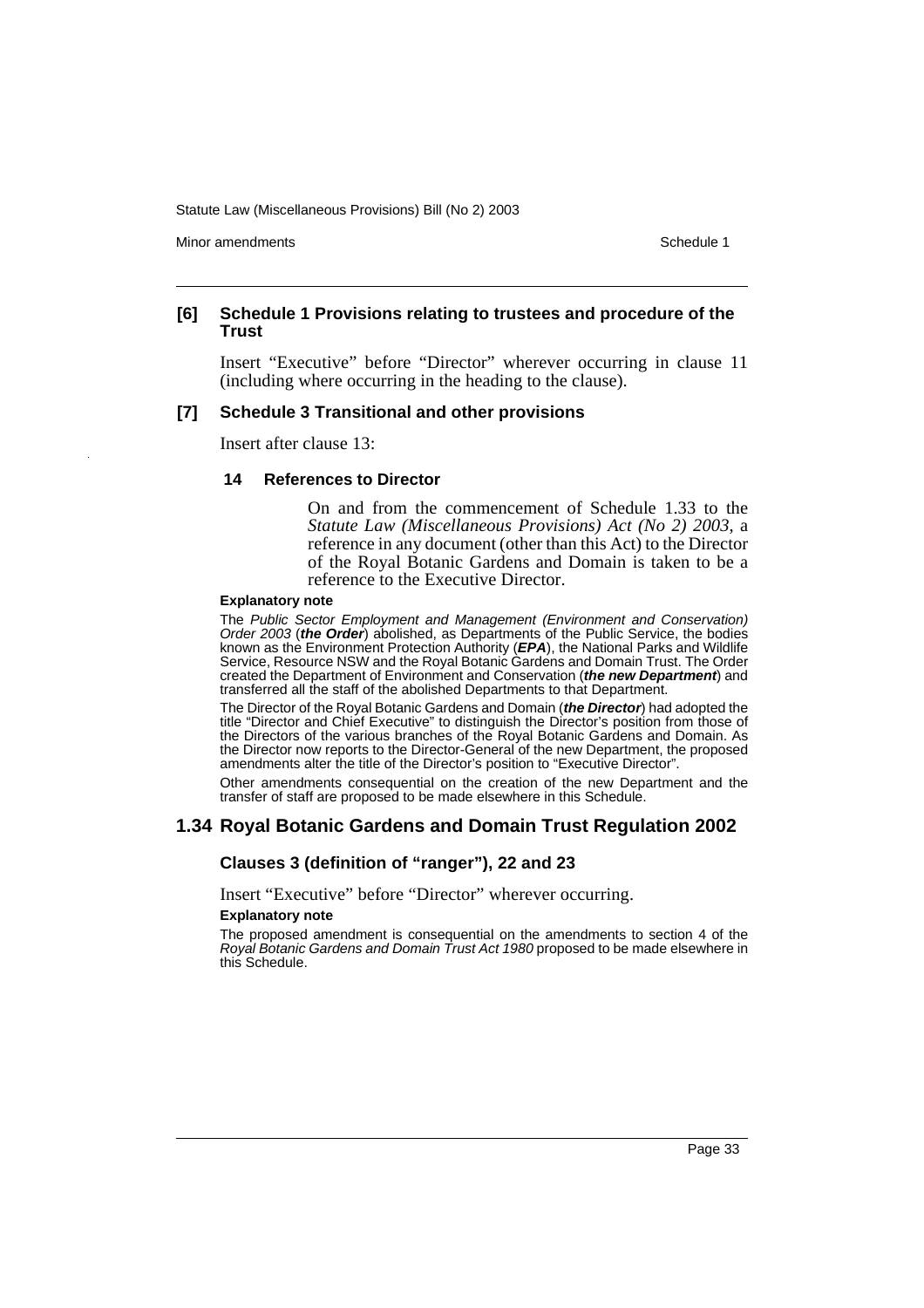Schedule 1 Minor amendments

### **1.35 State Authorities Non-contributory Superannuation Act 1987 No 212**

### **Schedule 1 Employers**

Omit "Resource NSW" from Part 1.

#### **Explanatory note**

The proposed amendment is consequential on the dissolution of the statutory body Resource NSW proposed to be effected by the amendments to the Waste Avoidance and Resource Recovery Act 2001 elsewhere in this Schedule.

### **1.36 State Authorities Superannuation Act 1987 No 211**

#### **Schedule 1 Employers**

Omit "Resource NSW" from Part 1.

#### **Explanatory note**

The proposed amendment is consequential on the dissolution of the statutory body Resource NSW proposed to be effected by the amendments to the Waste Avoidance and Resource Recovery Act 2001 elsewhere in this Schedule.

### **1.37 State Development and Industries Assistance Act 1966 No 10**

### **Section 34E Ministerial Corporation to be Constructing Authority for purposes of section 81 of Public Works Act 1912**

Omit the section.

#### **Explanatory note**

Section 34E of the State Development and Industries Assistance Act 1966 provides that the Ministerial Corporation for Industry constituted under that Act is taken to be a Constructing Authority "[f]or the purposes of section 81 of the Public Works Act 1912". As section 81 has been repealed, section 34E no longer has any effect. Accordingly, the proposed amendment repeals section 34E.

### **1.38 Statutory and Other Offices Remuneration Act 1975 (1976 No 4)**

### **Schedule 1 Public offices**

Omit "or is the holder of a prescribed office" from the matter relating to "Magistrate".

#### **Explanatory note**

Schedule 1 to the Statutory and Other Offices Remuneration Act 1975 refers to a Magistrate who is the holder of a prescribed office "within the meaning of" the Local Courts Act 1982. However, the term "prescribed office" is no longer defined in that Act. Accordingly, the proposed amendment omits the outdated reference from Schedule 1.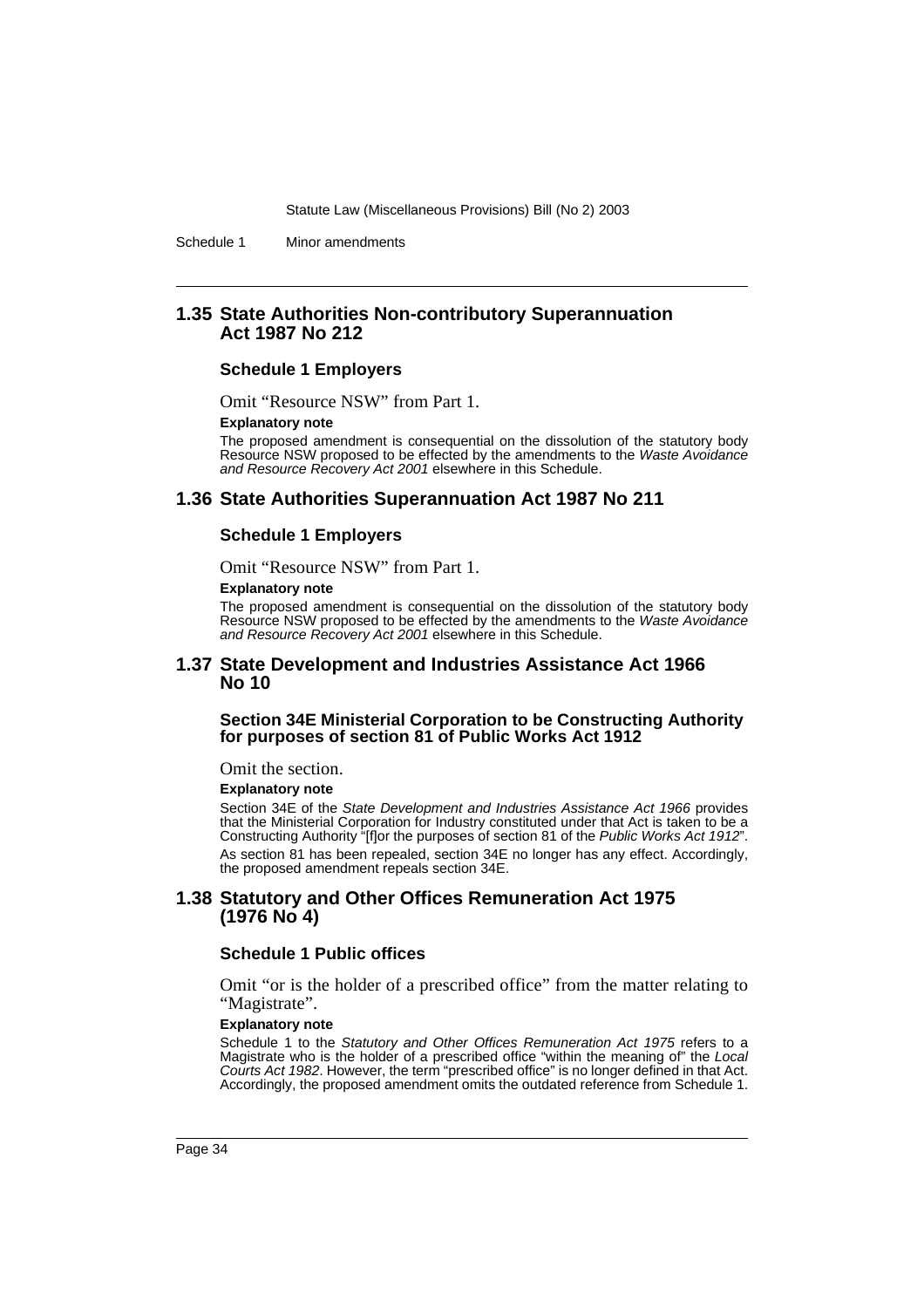Minor amendments **Schedule 1** and the state of the state of the state of the Schedule 1

### **1.39 Stock (Chemical Residues) Act 1975 No 26**

### **Section 3 Definitions**

Omit paragraph (a) from the definition of *stock*. Insert instead:

(a) cattle, sheep, goats and pigs, and

### **Explanatory note**

At present, paragraph (a) of the definition of **stock** in section 3 of the Stock (Chemical Residues) Act 1975 provides that the term means "bulls, oxen, steers, cows, heifers, calves, rams, ewes, wethers, lambs, goats, kids and swine".

The proposed amendment recasts paragraph (a) in the interests of plain English. The new terminology is consistent with that of the Stock Diseases Act 1923.

### **1.40 Stock Diseases Act 1923 No 34**

### **[1] Section 3 Definitions**

Omit "swine" from the definition of *Stock* in section 3 (1).

Insert instead "pigs".

### **[2] Section 3 (1), definition of "Swine"**

Omit the definition.

#### **Explanatory note**

At present, section 3 of the Stock Diseases Act 1923 (**the Act**) defines **Swine** as including "boar, sow, barrow and pig of any age, sex or breed". As the animals mentioned in the definition are all pigs, the proposed amendments, in the interests of plain English:

(a) omit that definition, and

(b) amend another definition so as to refer to "pigs" rather than "swine".

Consequential amendments to the Stock Diseases (General) Regulation 1997 are proposed to be made elsewhere in this Schedule.

### **1.41 Stock Diseases (General) Regulation 1997**

### **[1] Clauses 15 (b), 16 (4) (d) (i), (e) (i) and (j), 16C, 16E (2), 20B (1), 20G (1) (a) and 31 (1)**

Omit "swine" wherever occurring. Insert instead "pigs".

### **[2] Clause 31, heading**

Omit "**swine**". Insert instead "**pigs**".

#### **Explanatory note**

The proposed amendments are consequential on the amendments proposed to be made to the Stock Diseases Act 1923 elsewhere in this Schedule.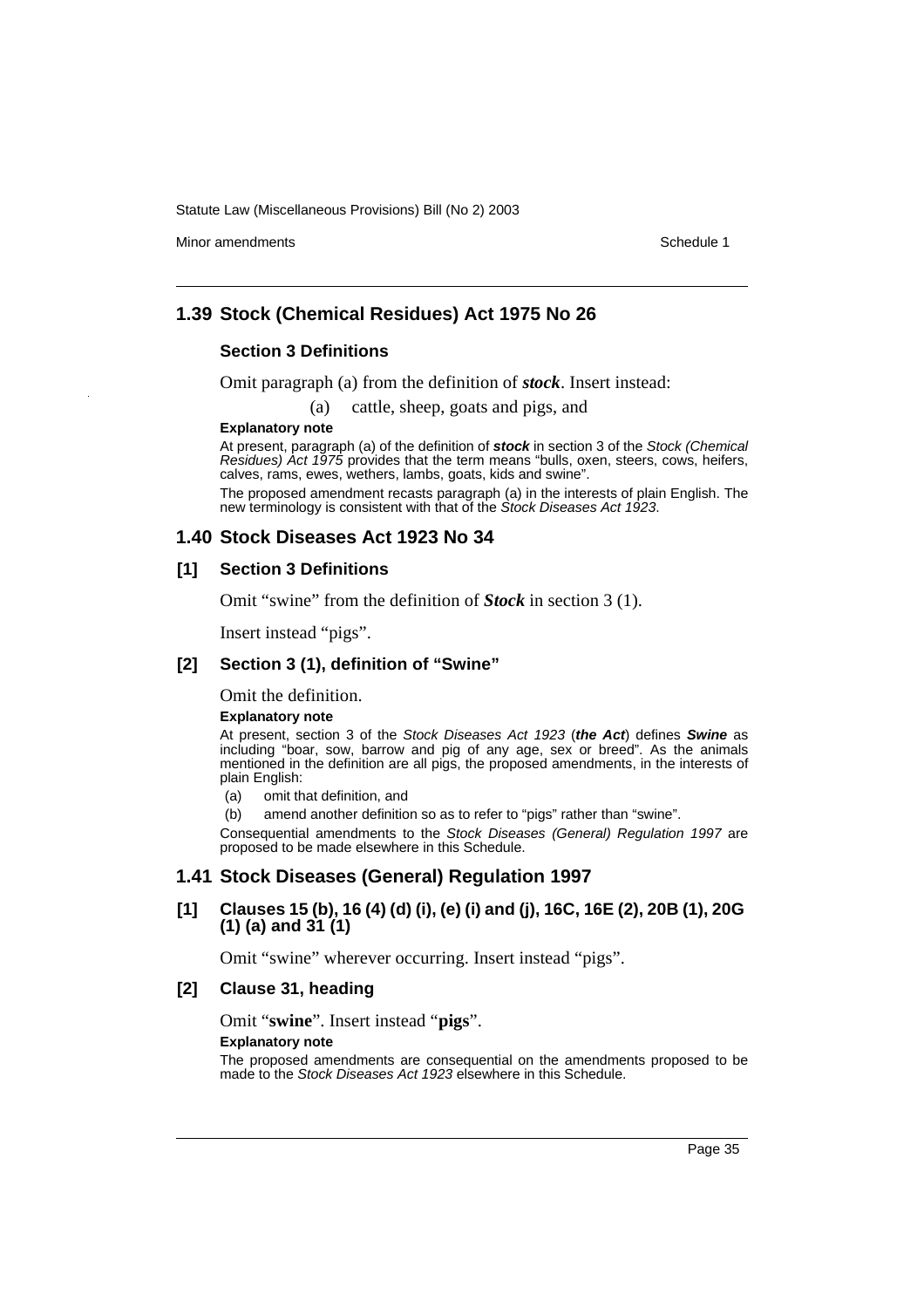Schedule 1 Minor amendments

## **1.42 Superannuation Act 1916 No 28**

### **[1] Section 3 Definitions**

Omit the definition of *Government Medical Officer* from section 3 (1).

Insert in alphabetical order:

*HealthQuest* means the statutory health corporation of that name constituted by the *Health Services Act 1997*.

### **[2] Sections 10A, 10D, 22 and 50 and Schedule 17**

Omit "the Government Medical Officer" wherever occurring.

Insert instead "HealthQuest".

### **[3] Schedule 3 List of Employers**

Omit "Resource NSW" from Part 1.

### **[4] Schedule 26**

Omit "Public Trust Office" and "Resource NSW" from Part 1.

### **Explanatory note**

#### **Government Medical Officer**

The functions of a Government Medical Officer under various Acts and Regulations are to be exercised by the statutory health corporation "HealthQuest".

Item [1] of the proposed amendments omits the definition of Government Medical Officer from the Superannuation Act 1916 (**the Act**) and inserts a definition of HealthQuest for the purposes of the Act.

Item [2] of the proposed amendments replaces references to "Government Medical Officer" in the Act with direct references to HealthQuest.

Similar amendments are proposed to be made elsewhere in this Schedule to the other Acts and Regulations concerned.

### **Public Trust Office and Resource NSW**

Item [3] and part of item [4] of the proposed amendments are consequential on the dissolution of the statutory body Resource NSW proposed to be effected by the amendments to the Waste Avoidance and Resource Recovery Act 2001 elsewhere in this Schedule. The other part of item [4] is consequential on recent administrative changes made under Chapter 4 of the Public Sector Employment and Management Act 2002 in relation to the Public Trust Office. Those changes abolished the Public Trust Office as a separate Department and transferred the public service staff to the Attorney General's Department.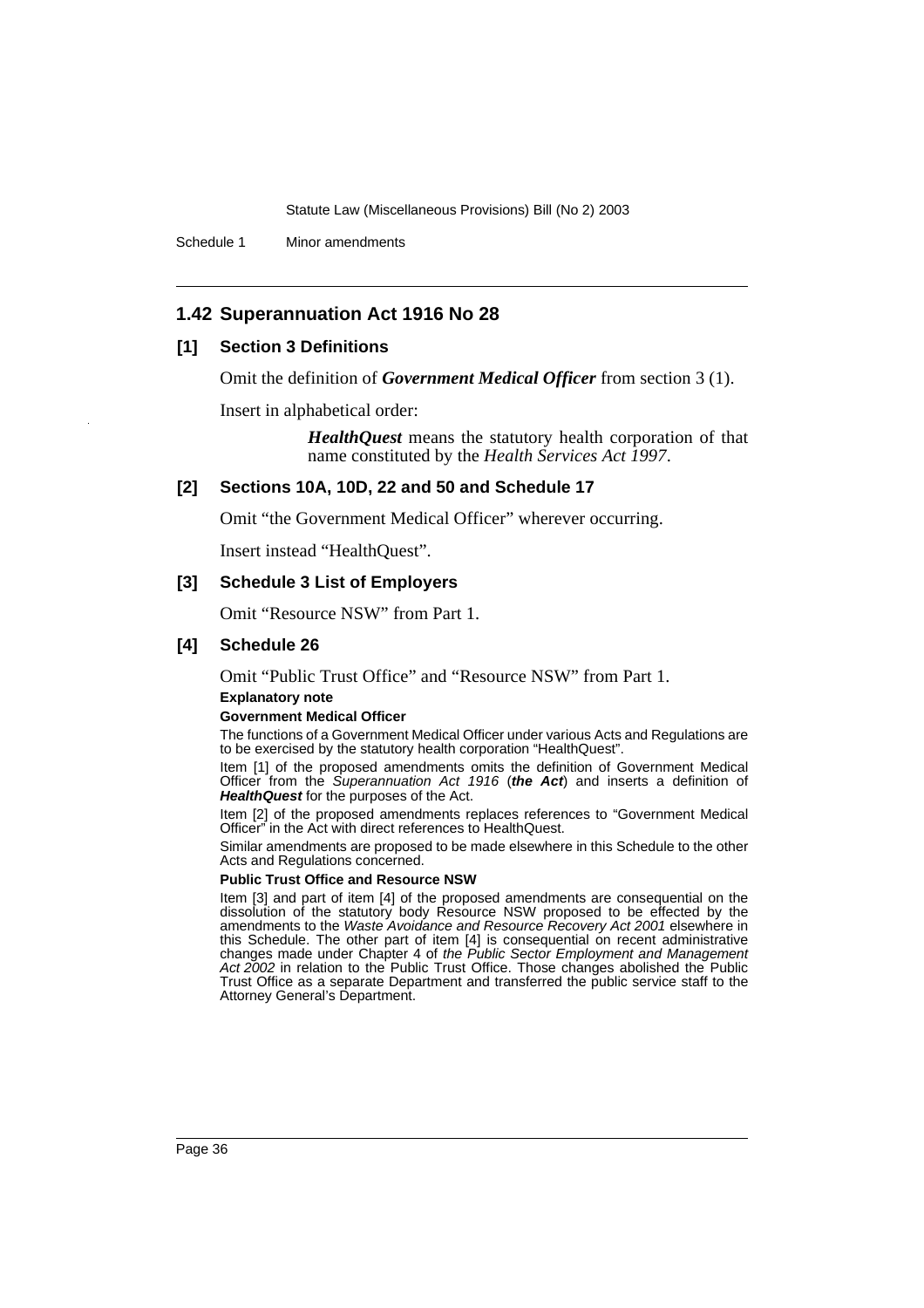Minor amendments **Schedule 1** and the state of the state of the state of the Schedule 1

## **1.43 Sydney Water Catchment Management Act 1998 No 171**

### **[1] Section 3 Definitions**

Insert in alphabetical order:

*Managing Director* means the member of staff of the Authority holding the position of Managing Director of the Authority.

### **[2] Section 7 Board**

Omit section 7 (2) (a). Insert instead:

(a) the Managing Director, and

### **[3] Schedule 1 Constitution and procedure of Board**

Omit "Chief Executive" wherever occurring in clauses 1 (definition of *appointed member*) and 3 (1).

Insert instead "Managing Director".

## **[4] Schedule 1, clause 12 (2)**

Omit "If the Chief Executive is not the Chairperson, the Chief Executive".

Insert instead "The Managing Director".

#### **Explanatory note**

The proposed amendments amend the Sydney Water Catchment Management Act 1998 (**the Act**) so as:

- (a) to provide that the ex-officio position on the Board of the Sydney Catchment Authority (**the Authority**) currently held by the Chief Executive of the Authority is to be held, instead, by the Managing Director of the Authority (item [2]), and
- (b) to make consequential amendments to a Schedule to the Act that deals with the constitution and procedure of the Board (items [3] and [4]), and
- (c) to insert a definition of the term **Managing Director** in section 3 of the Act for the purposes of the Act (item [1]).

## **1.44 Waste Avoidance and Resource Recovery Act 2001 No 58**

### **[1] The whole Act**

Omit "Resource NSW" wherever occurring (except where occurring in the long title, sections  $4(1)$ ,  $5$ ,  $6(2)$  and  $(3)$ ,  $7$ ,  $8$ ,  $9$ ,  $10$ ,  $11$ ,  $12(1)$  and  $(4)$ , 13, 14 (1), 19 (3), (4) (b) and (5) (b), 20 (1) and (2), 21, 22 (1), 24 (1) (except section  $24$  (1) (c)) and  $25$ , Schedules 1, 3 and 4 and the headings to Part 2 and sections 20, 21, 22, 24 and 25).

Insert instead "the Director-General".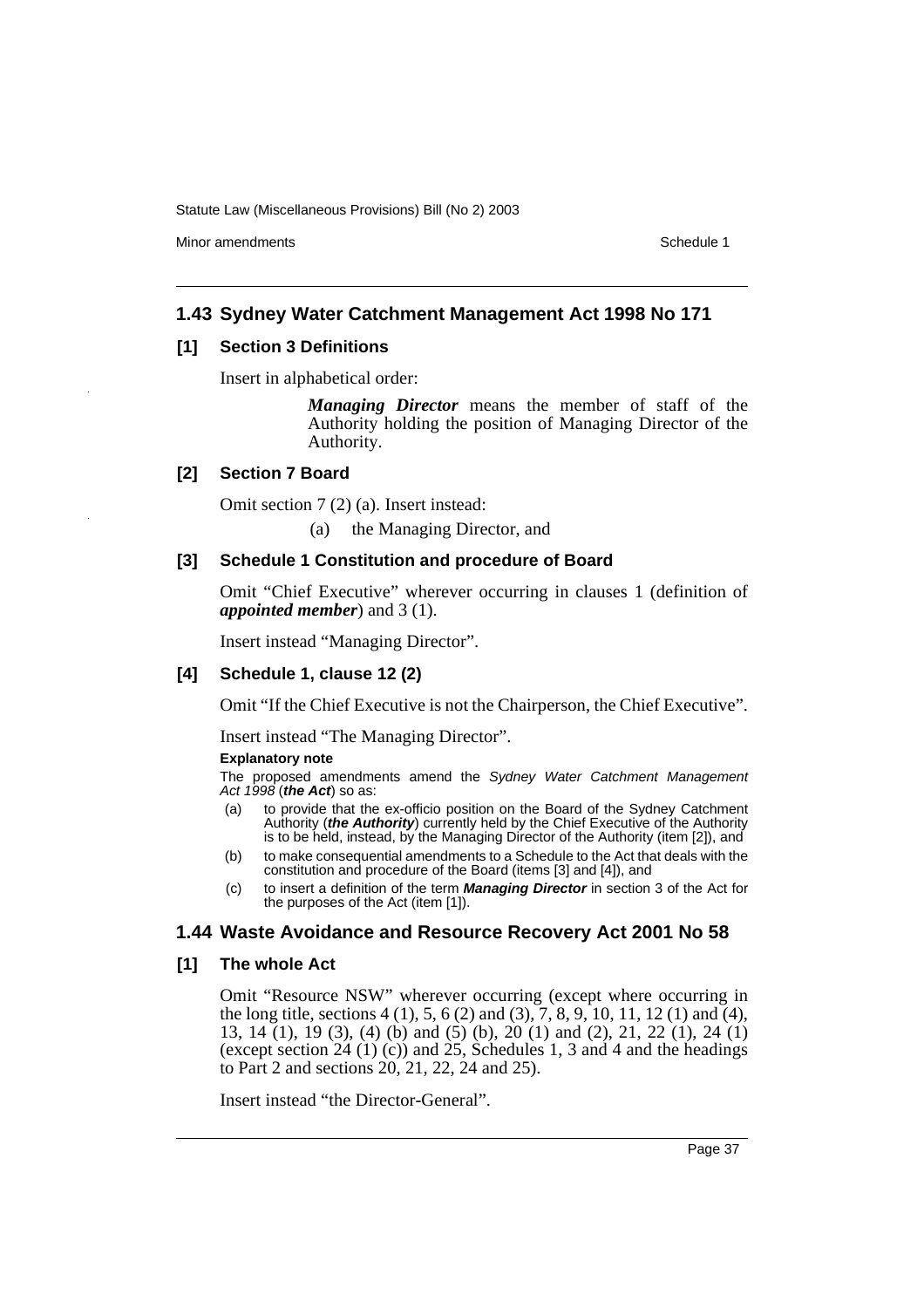Schedule 1 Minor amendments

## **[2] The whole Act**

Omit "The EPA" and "the EPA" wherever occurring (except where occurring in sections 4 (1), 13 and 19 (4) (b) and Schedule 2).

Insert instead "The Director-General" and "the Director-General", respectively.

## **[3] Long title**

Omit "to establish Resource NSW;".

## **[4] Section 4 Definitions**

Omit the definitions of *Chief Executive of Resource NSW*, *EPA* and *Resource NSW* from section 4 (1).

## **[5] Section 4 (1)**

Insert in alphabetical order:

*Department* means the Department of Environment and Conservation.

*Director-General* means the Director-General of the Department.

## **[6] Part 2, heading**

Omit the heading. Insert instead:

# **Part 2 Functions of Director-General**

## **[7] Sections 5, 7–10, 13, 25, 29 and 30**

Omit the sections.

## **[8] Section 6 Functions of Director-General**

Omit "conferred or imposed on it" from section 6 (1) (i).

Insert instead "conferred or imposed on the Director-General".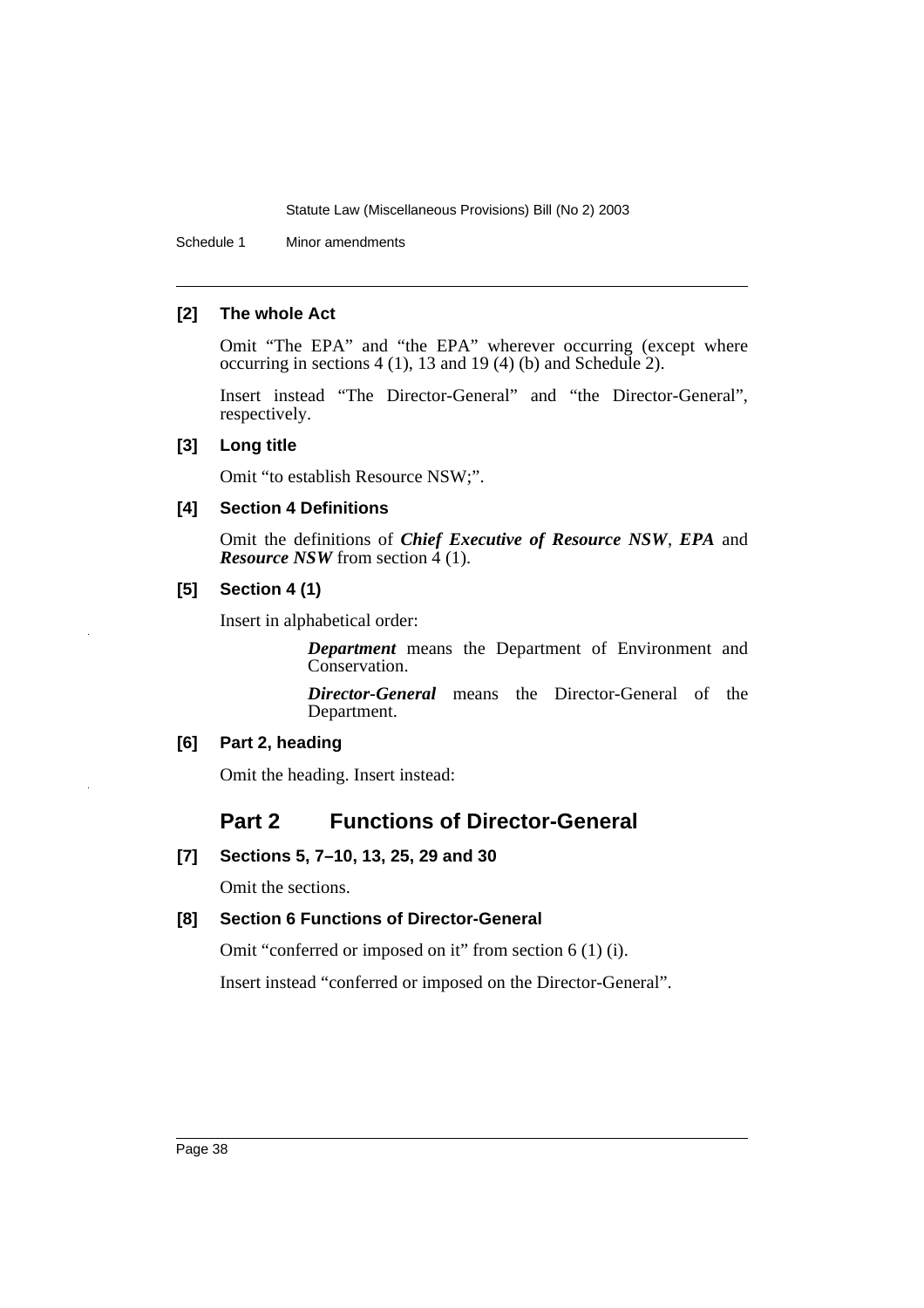Minor amendments **Schedule 1** and the state of the state of the state of the Schedule 1

## **[9] Sections 6 (2) and (3), 11 (1), 12 (1), 14 (1), 20 (1) and (2), 21, 22 (1) and 24 (1)**

Omit "Resource NSW" wherever occurring (except where occurring in a heading and in section 24 (1) (c)).

Insert instead "The Director-General".

## **[10] Sections 6 (3) and 11 (1)**

Omit "its functions" wherever occurring.

Insert instead "the Director-General's functions".

## **[11] Section 11 (2)**

Omit "Resource NSW". Insert instead "the Department".

## **[12] Section 12 (4)**

Omit the subsection.

## **[13] Section 12 (5)**

Omit "Subsequent".

Insert instead "After the adoption of the first waste strategy, subsequent".

## **[14] Section 12 (7) (b)**

Omit "its offices". Insert instead "the offices of the Department".

## **[15] Sections 18 (1) and 21 (b)**

Omit "it" wherever occurring. Insert instead "the Director-General".

## **[16] Section 19 Waste Fund**

Omit the second sentence of section 19 (3).

## **[17] Section 19 (4) (b)**

Omit "the EPA or Resource NSW". Insert instead "the Director-General".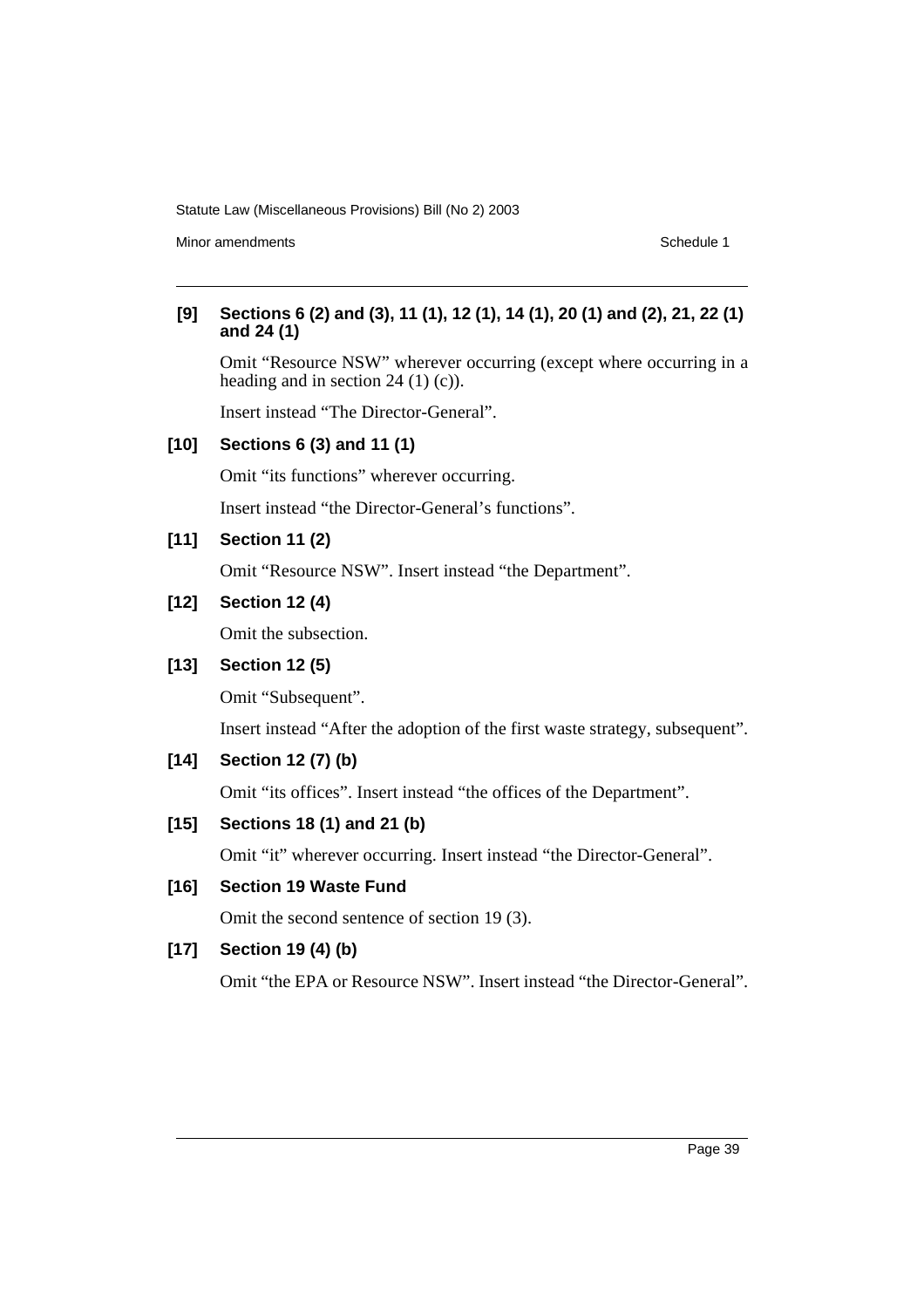Schedule 1 Minor amendments

## **[18] Section 19 (5) (b)**

Omit the paragraph. Insert instead:

(b) any purpose for which it could lawfully have been applied by the corporation formerly constituted under section 5 and known as Resource NSW immediately before the dissolution of that corporation,

### **[19] Section 20 Provision by Director-General of financial assistance and guarantees**

Omit "exercising its functions" from section 20 (1).

Insert instead "exercising the Director-General's functions under this Act".

## **[20] Sections 21 and 24, headings**

Omit "**Resource NSW**" wherever occurring.

Insert instead "**Director-General**".

## **[21] Section 22, heading**

Omit the heading. Insert instead:

## **22 Acquisitions by Director-General**

## **[22] Schedules 1, 2 and 3**

Omit the Schedules.

### **[23] Schedule 4 Savings, transitional and other provisions**

Omit the heading to Part 1. Insert instead:

# **Part 1 Preliminary**

### **[24] Schedule 4, clause 1**

Insert at the end of clause 1 (1):

*Statute Law (Miscellaneous Provisions) Act (No 2) 2003*, but only to the extent that it amends this Act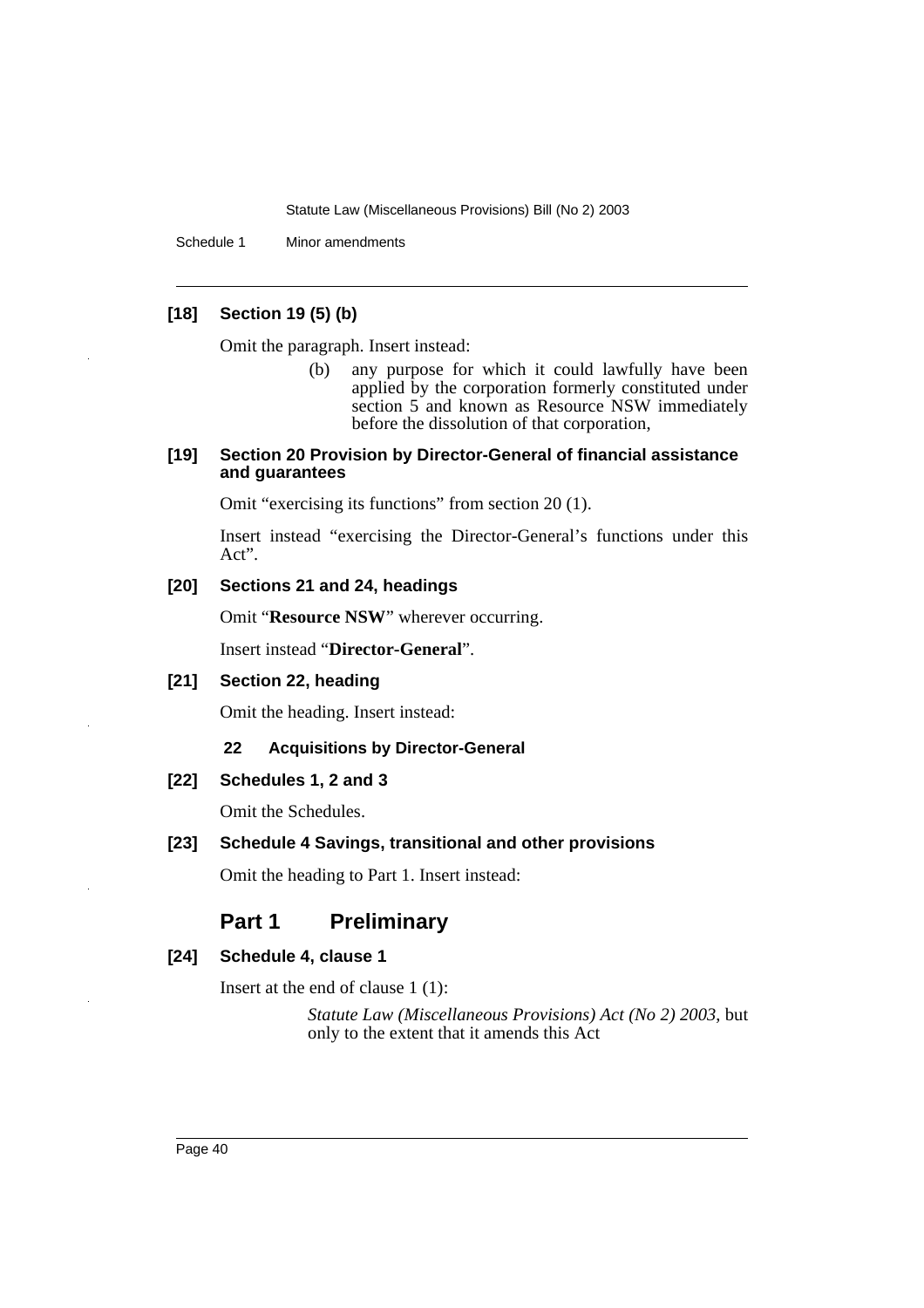Minor amendments **Schedule 1** and the state of the state of the state of the Schedule 1

## **[25] Schedule 4, clause 1A**

Insert after clause 1:

### **1A Definitions**

In this Schedule:

*assets* means any legal or equitable estate or interest (whether present or future and whether vested or contingent) in real or personal property of any description (including money), and includes securities, choses in action and documents.

*liabilities* means any liabilities, debts or obligations (whether present or future and whether vested or contingent).

*rights* means any rights, powers, privileges or immunities (whether present or future and whether vested or contingent).

## **[26] Schedule 4, clause 2**

Omit the definitions of *assets*, *liabilities* and *rights*.

### **[27] Schedule 4, Part 3**

Insert after clause 12:

# **Part 3 Provisions consequent on enactment of the Statute Law (Miscellaneous Provisions) Act (No 2) 2003**

### **13 Definitions**

In this Part:

*Board* means the Board of Resource NSW referred to in section 8 as in force immediately before the repeal of that section by the *Statute Law (Miscellaneous Provisions) Act (No 2) 2003*.

*Resource NSW* means the corporation constituted under section 5 as in force immediately before the repeal of that section by the *Statute Law (Miscellaneous Provisions) Act (No 2) 2003*.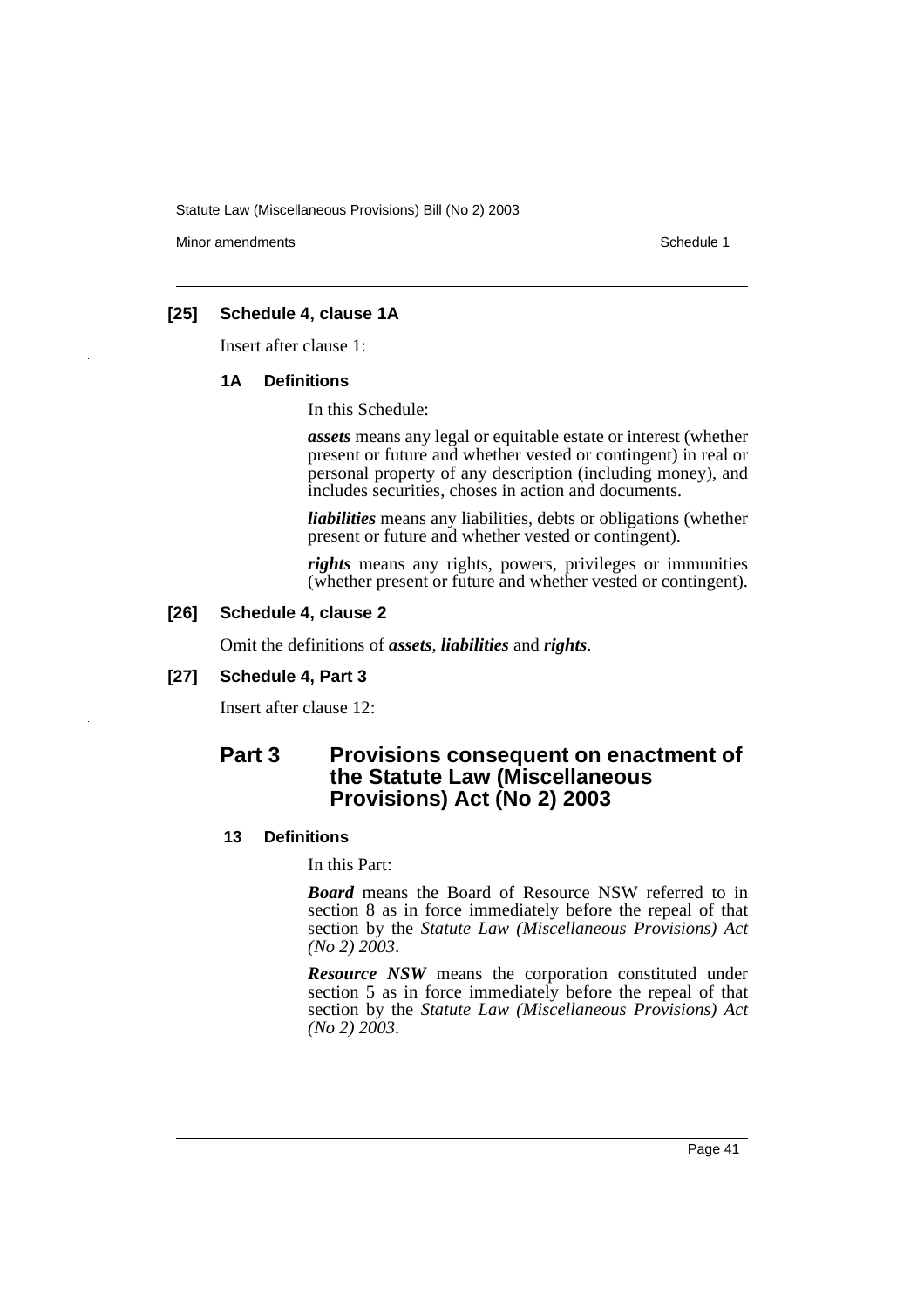Schedule 1 Minor amendments

### **14 Dissolution of Resource NSW**

- (1) Resource NSW is dissolved.
- (2) A reference in any document (other than this Act) to Resource NSW is taken to be a reference to the Director-General.
- (3) A person who, immediately before the dissolution of Resource NSW, held office as a member of the Board:
	- (a) ceases to hold that office, and
	- (b) is not entitled to any compensation because of the loss of that office.

### **15 Transfer of assets, rights and liabilities to the Crown**

- (1) On the day on which Resource NSW is dissolved by this Act, the following provisions have effect:
	- (a) the assets of Resource NSW vest in the Crown by virtue of this clause without the need for any further conveyance, transfer, assignment or assurance,
	- (b) the rights and liabilities of Resource NSW become the rights and liabilities of the Crown,
	- (c) all proceedings commenced before that day by or against Resource NSW and pending immediately before that day are taken to be proceedings pending by or against the Crown,
	- (d) any act, matter or thing done or omitted to be done before that day by, to or in respect of Resource NSW is (to the extent that that act, matter or thing has any force or effect) taken to have been done or omitted by, to or in respect of the Crown.
- (2) The operation of this clause is not to be regarded:
	- (a) as a breach of contract or confidence or otherwise as a civil wrong, or
	- (b) as a breach of any contractual provision prohibiting, restricting or regulating the assignment or transfer of assets, rights or liabilities, or
	- (c) as giving rise to any remedy by a party to an instrument, or as causing or permitting the termination of any instrument, because of a change in the beneficial or legal ownership of any asset, right or liability.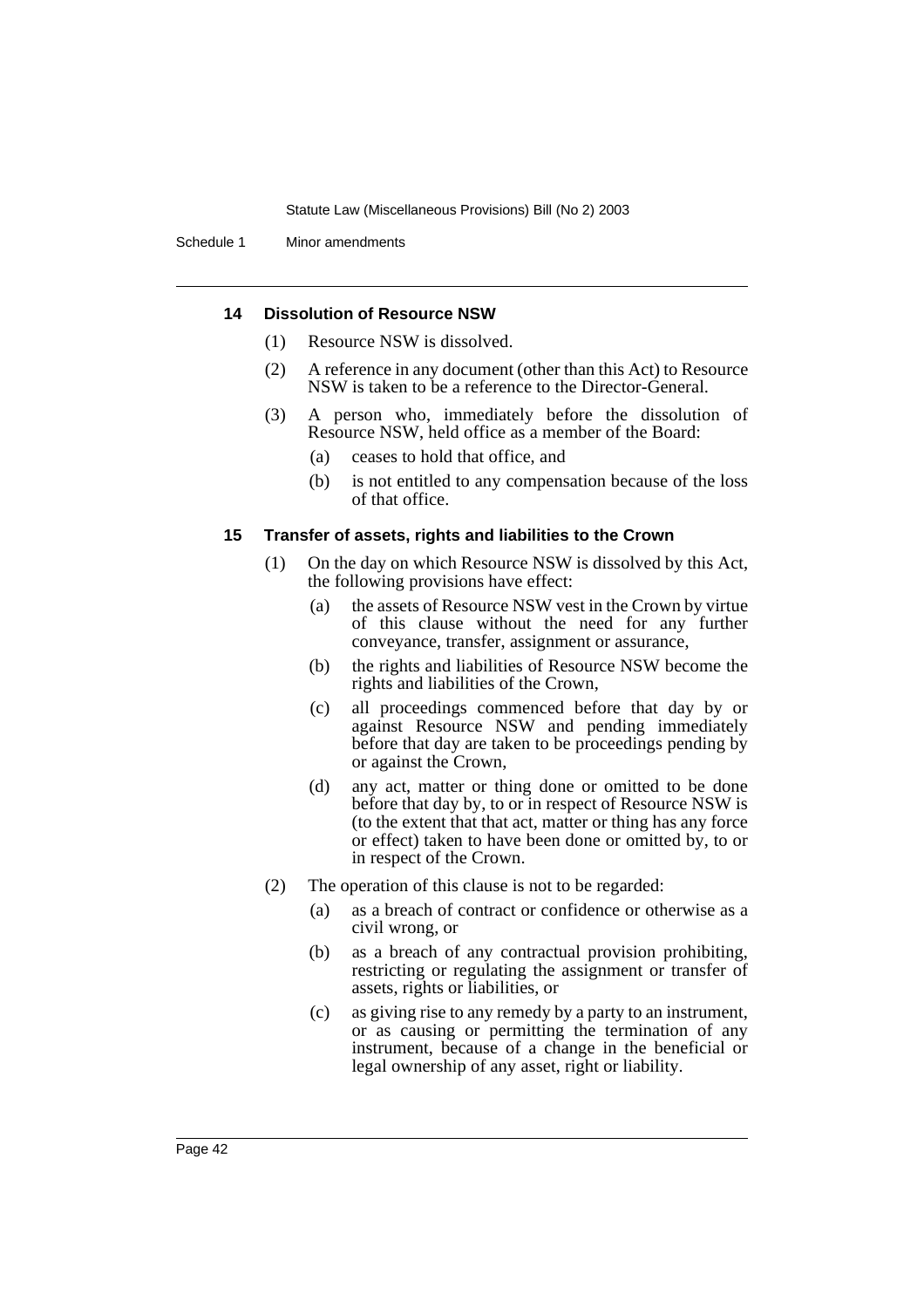Minor amendments **Schedule 1** and the state of the state of the state of the Schedule 1

- (3) The operation of this clause is not to be regarded as an event of default under any contract or other agreement.
- (4) No attornment to the transferee by a lessee from Resource NSW is required.
- (5) Duty under the *Duties Act 1997* is not chargeable for or in respect of:
	- (a) a transfer effected by this clause, or
	- (b) anything certified by the Minister as having been done in consequence of such a transfer (for example, the transfer or conveyance of an interest in land).

#### **16 Financial statements and annual report of Resource NSW**

- (1) The annual report of Resource NSW required under the *Annual Reports (Statutory Bodies) Act 1984* in respect of the portion of the financial year ending on the date of dissolution of Resource NSW is to be included in the annual report of the Department of Environment and Conservation for the relevant financial year.
- (2) In this clause, *financial year* has the same meaning as it has in the *Public Finance and Audit Act 1983*.

**Note.** An annual report referred to in clause 16 (1) must contain financial statements, prepared in accordance with Division 3 of Part 3 of the Public Finance and Audit Act 1983 and audited under that Division.

#### **Explanatory note**

The Public Sector Employment and Management (Environment and Conservation) Order 2003 (**the Order**) abolished, as Departments of the Public Service, the bodies known as the Environment Protection Authority (**EPA**), the National Parks and Wildlife Service, Resource NSW and the Royal Botanic Gardens and Domain Trust. The Order created the Department of Environment and Conservation (**the new Department)** and transferred all the staff of the abolished Departments to that Department. The functions previously exercised by Resource NSW are to be exercised by the Director-General of the new Department.

In view of that amalgamation, it is not necessary to retain Resource NSW as a statutory corporation. Items [6] and [27] of the proposed amendments amend the Waste Avoidance and Resource Recovery Act 2001 (**the Act**) accordingly, confer Resource NSW's functions and power of delegation on the Director-General of the new Department and insert the necessary savings and transitional provisions. Items [23], [25] and [26] of the proposed amendments make consequential "housekeeping" amendments to Schedule 4 to the Act. Item [24] of the proposed amendments amends that Schedule so as to permit the making under the Act of regulations of a savings or transitional nature consequent on the amendments made to the Act by this Act.

Items [7] (in part), [12], [16] and [22] of the proposed amendments omit provisions that are spent.

The other proposed amendments are purely consequential.

Other amendments consequential on the creation of the new Department and the transfer of staff are proposed to be made elsewhere in this Schedule.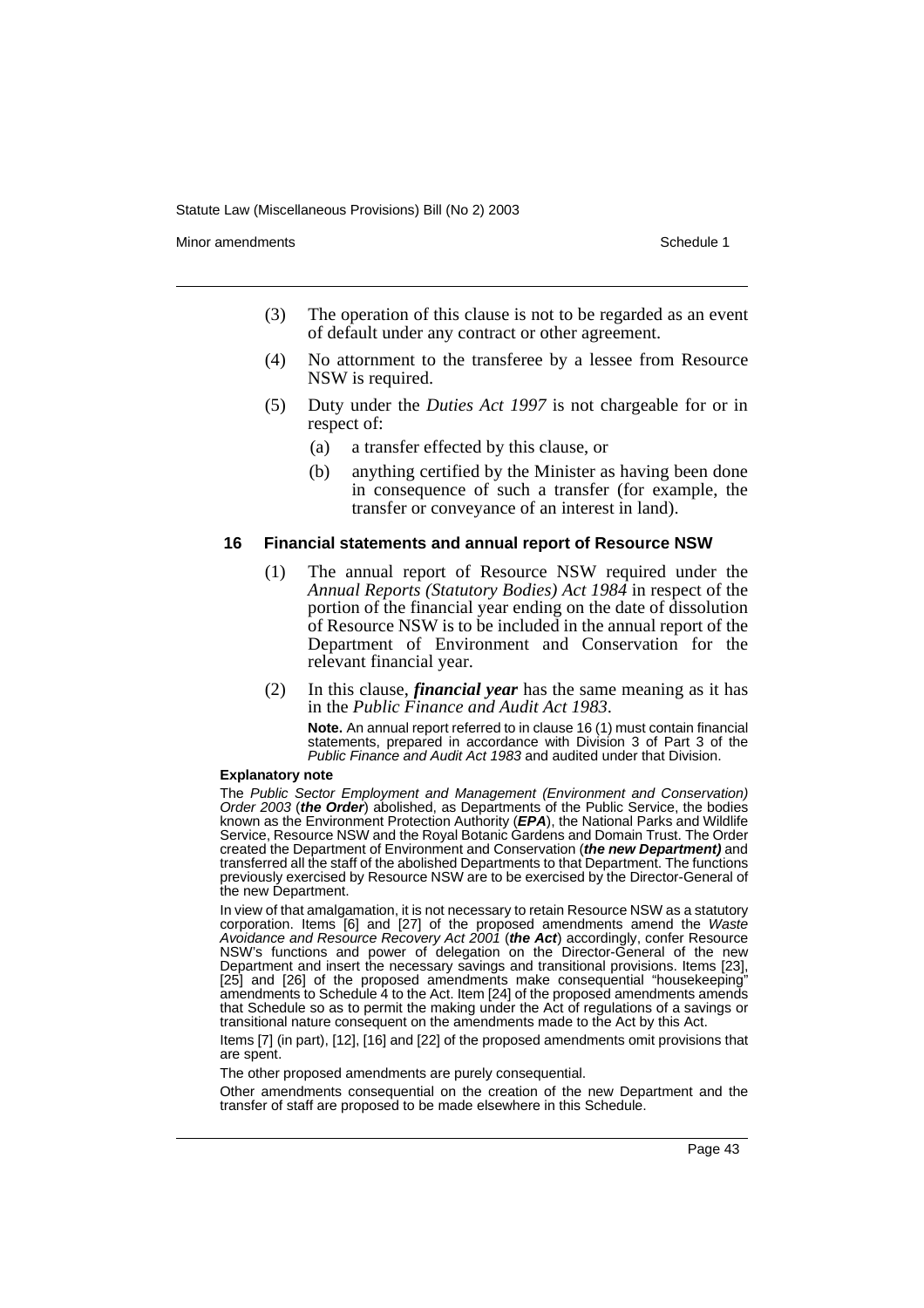Schedule 2 Amendments by way of statute law revision

# **Schedule 2 Amendments by way of statute law revision**

(Section 3)

## **2.1 Cancer Institute (NSW) Act 2003 No 14**

### **Section 6 Guiding principles**

Omit "mutli-disciplinary" from section 6 (d).

Insert instead "multi-disciplinary". **Explanatory note** The proposed amendment corrects incorrect spelling.

## **2.2 Children and Young Persons (Care and Protection) Regulation 2000**

### **Schedule 2 Code of Conduct for Authorised Carers**

Transfer clause 5 (c) (iii) to the position of the current clause 5 (c) (ii), renumber the transferred subparagraph as clause 5 (c) (ii) and renumber the existing clause 5 (c) (ii) as clause 5 (c) (iii).

**Explanatory note**

The proposed amendment transposes two subparagraphs and renumbers those subparagraphs accordingly.

### **2.3 Classification (Publications, Films and Computer Games) Enforcement Act 1995 No 63**

### **[1] Section 4 Definitions**

Omit the definitions in the Note at the end of the section. Insert instead:

*add-on* means a computer program, data associated with a computer program or a computer program and any associated data referred to in subsection  $5A(2)$ .

*adult* means a person who is 18 or older.

*advertisement* for a publication, a film or a computer game means any form of advertising for the publication, film or game, and includes:

(a) advertising, whether visual or audible, whether in the form of written or spoken words or other sounds and whether in a book, paper, magazine, poster,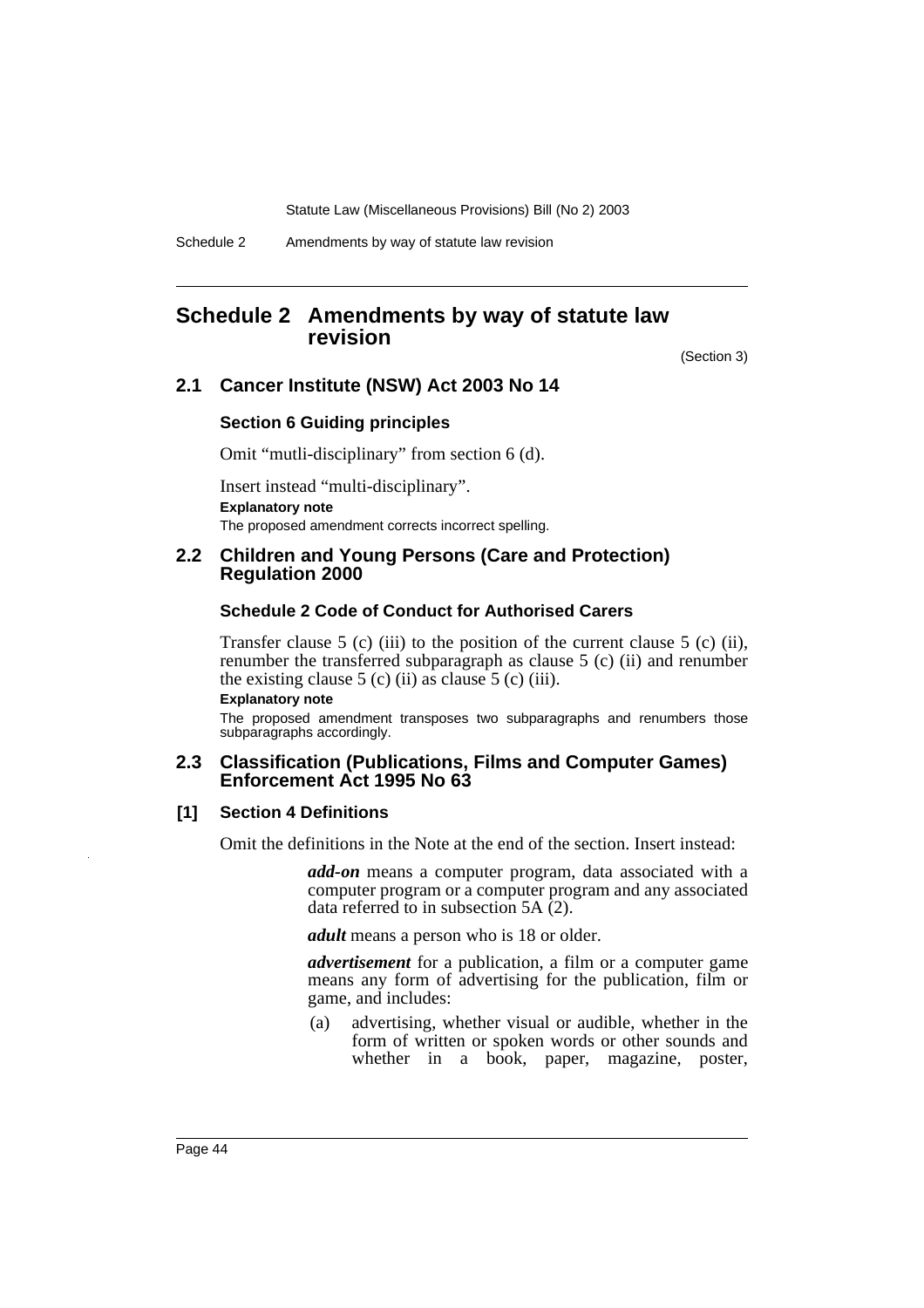Amendments by way of statute law revision Schedule 2 and Schedule 2

photograph, sketch, program, film or slide or in any other form, and

- (b) advertising on a container or wrapping enclosing the publication, film or game, and
- (c) advertising on an item of clothing advertising the publication, film or game,

but does not include:

- (d) advertising for an exempt film or exempt computer game, or
- (e) advertising, in an imported publication, for a publication, film or computer game that has not been published in Australia, or
- (f) advertising, in an imported film or computer game that is in a form that cannot be modified, for a film or computer game that has not been published in Australia (the *advertised film or game*), whether or not the advertised film or game is later published in Australia.

*Board* means the Classification Board.

*business day* means a day other than a Saturday, Sunday or public holiday.

*classification certificate* means a certificate issued under section 25.

*classified* means classified under this Act.

*Code* means the National Classification Code set out in the Schedule, or that Code as amended in accordance with section 6.

*computer generated image* means an image (including an image in the form of text) produced by use of a computer on a computer monitor, television screen, liquid crystal display or similar medium from electronically recorded data.

*contentious material*, in relation to a film or computer game, means material that would be likely to cause it to be classified:

- (a) for a film—M or a higher classification, or
- (b) for a computer game—M (15+) or a higher classification.

*Convenor* means the Convenor of the Review Board.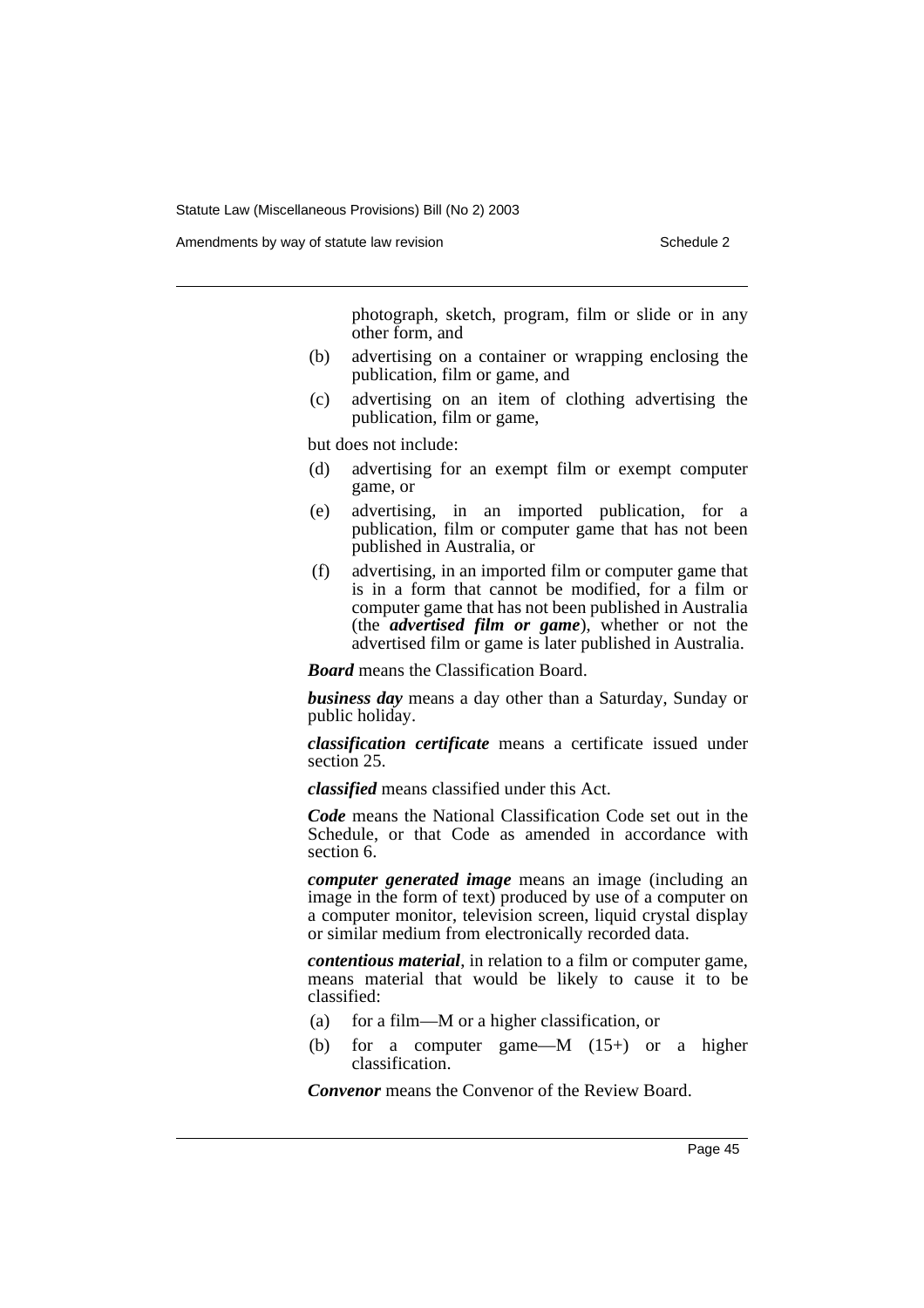*decision* means a decision of the Board:

- (a) to classify or refuse to classify a publication, film or computer game (including a decision of the Board under section 39 or 97A), or
- (b) to determine the consumer advice to apply to a publication, film or computer game, or
- (c) to approve or refuse to approve an advertisement for a publication, film or computer game (including a decision of the Board under section 39) or to impose conditions on such an approval, or
- (d) to grant a certificate of exemption for a film, or
- (e) to decline to deal with or to deal further with an application under this Act, or
- (f) to make or refuse to make a declaration under subsection 13 (3), or
- (g) to revoke such a declaration, or
- (h) to impose a condition under section 13A, or
- (i) to revoke the classification of a film or computer game under section 21A, or
- (j) to revoke the classification of, or consumer advice for, a publication, film or computer game under section  $22\overline{B}$ , or
- (k) to grant or refuse to grant a certificate under Division 6 of Part 2, or
- (l) to revoke such a certificate.

*demonstrate* includes exhibit, display, screen, play or make available for playing.

*Deputy Director* means the Deputy Director of the Board.

*determined markings* means markings determined by the Director under section 8.

*Director* means the Director of the Board.

*enforcement application* means an application that is made:

(a) by the Commonwealth, a State or a Territory, or by an authority or agency of the Commonwealth, a State or a Territory, and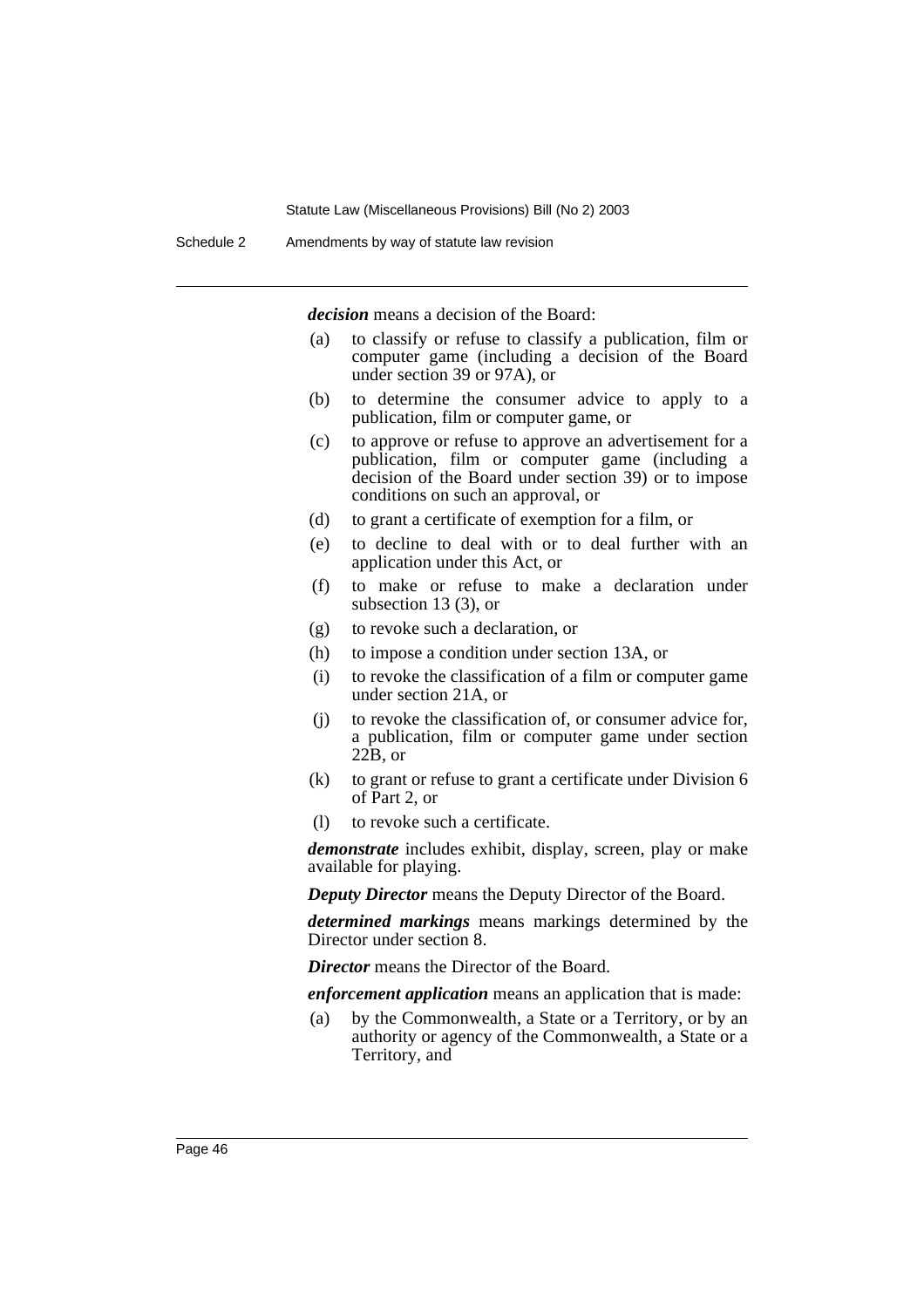Amendments by way of statute law revision Schedule 2 and Schedule 2

(b) for the purpose of investigating or prosecuting an offence against a law of the Commonwealth, a State or a Territory.

*exempt computer game* has the meaning given by section 5B, and includes a game for which a certificate is in force under Division 6 of Part 2.

*exempt film* has the meaning given by section 5B, and includes a film for which a certificate is in force under Division 6 of Part 2.

*film* includes a cinematograph film, a slide, video tape and video disc and any other form of recording from which a visual image, including a computer generated image, can be produced (together with its sound track), but does not include:

- (a) a computer game, or
- (b) an advertisement for a publication, a film or a computer game.

*interactive film* means a film to which subsection 14 (4) applies.

*interactive game* means a game in which the way the game proceeds and the result achieved at various stages of the game is determined in response to the decisions, inputs and direct involvement of the player.

*member* means a member of the Board, and includes a temporary member.

*minor* means a person under 18.

*participating Minister* means a Minister of a State or Territory who is responsible for censorship matters where the State or Territory is a participant in the scheme referred to in section 3, but does not include such a Minister in relation to action to be taken under a provision of this Act if:

- (a) the action relates to publications, films or computer games, and
- (b) the State or Territory does not participate in the scheme in relation to publications, films or computer games, as the case may be.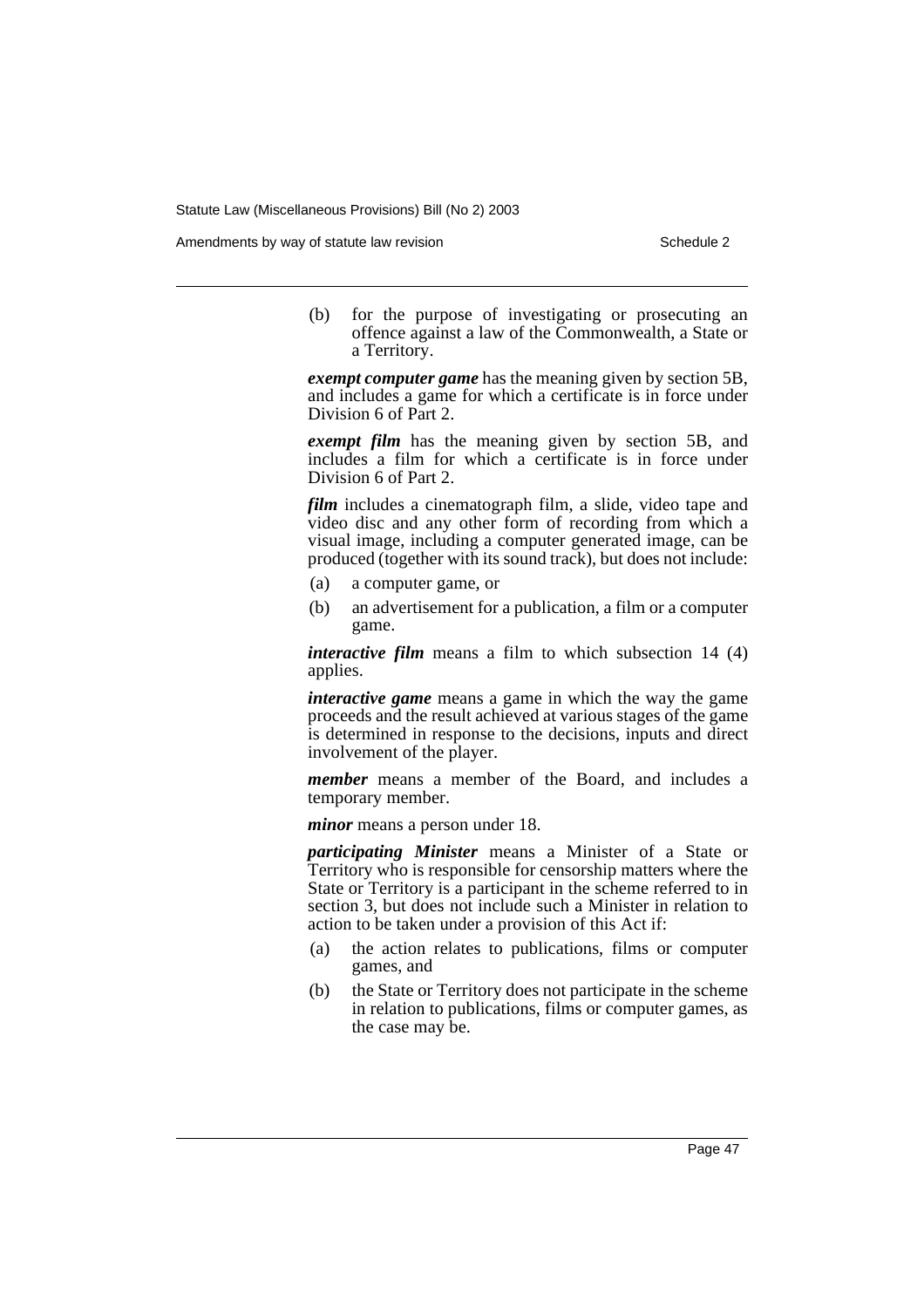Schedule 2 Amendments by way of statute law revision

*publication* means any written or pictorial matter, but does not include:

- (a) a film, or
- (b) a computer game, or
- (c) an advertisement for a publication, a film or a computer game.

*publish* includes sell, offer for sale, let on hire, exhibit, display, distribute and demonstrate.

*Review Board* means the Classification Review Board.

*submittable publication* means an unclassified publication that, having regard to the Code and the classification guidelines to the extent that they relate to publications, contains depictions or descriptions that:

- (a) are likely to cause the publication to be classified RC, or
- (b) are likely to cause offence to a reasonable adult to the extent that the publication should not be sold or displayed as an unrestricted publication, or
- (c) are unsuitable for a minor to see or read.

*temporary member* means a person appointed under section 50.

*work* means:

- (a) a cinematic composition that:
	- (i) appears to be self-contained, and
	- (ii) is produced for viewing as a discrete entity, or
- (b) a computer game that is produced for playing as a discrete entity,

but does not include an advertisement.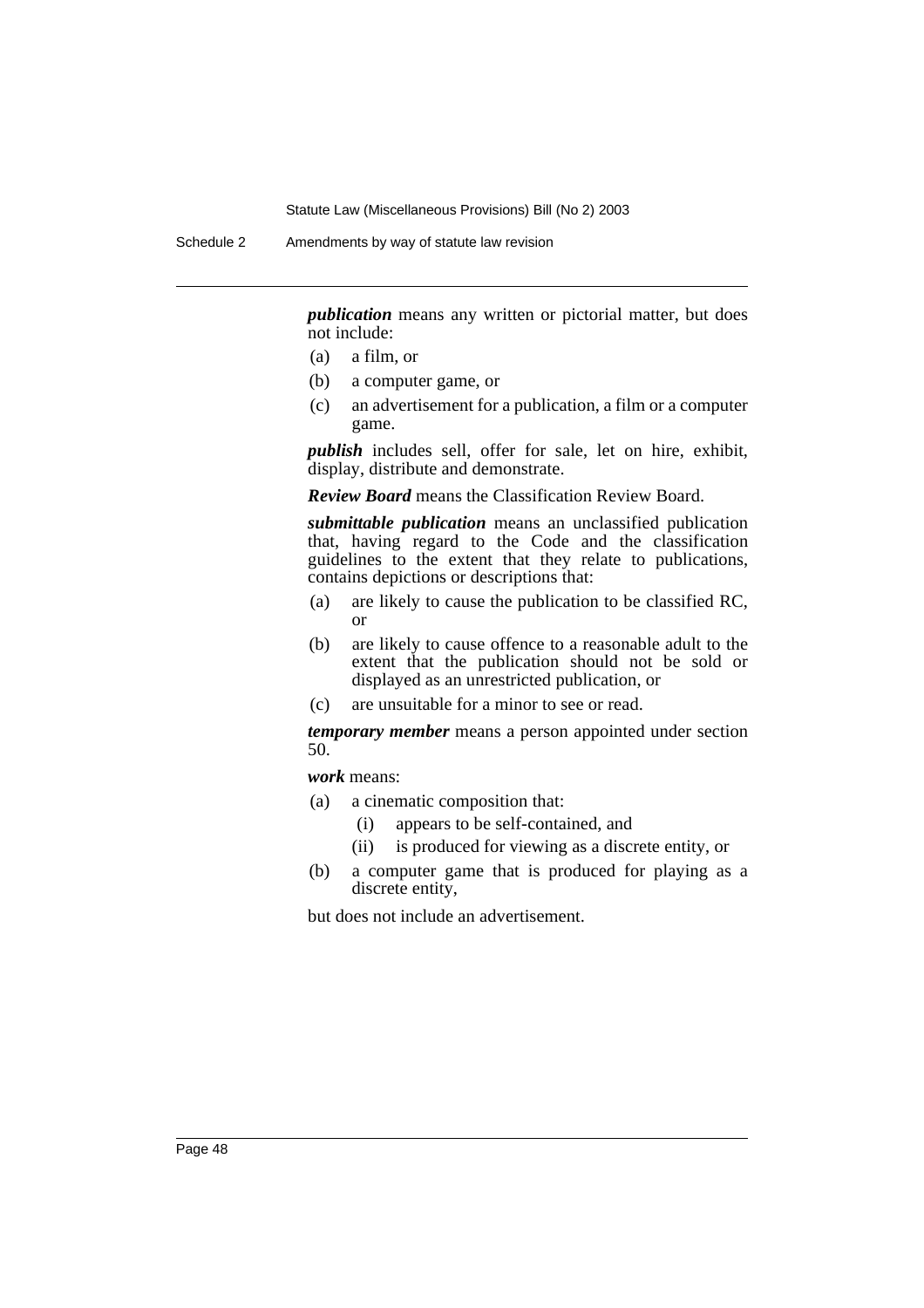Amendments by way of statute law revision example 2

## **[2] Section 4, Note**

Insert at the end of the definitions:

Section 5A of the Commonwealth Act provides the following definition of *computer game*:

- (1) A *computer game* is a computer program and any associated data capable of generating a display on a computer monitor, television screen, liquid crystal display or similar medium that allows the playing of an interactive game.
- (2) A computer program, data associated with a computer program or a computer program and any associated data that:
	- (a) is capable of generating new elements or additional levels into a game (the *original game*) that is a computer game under subsection  $(1)$ , and
	- (b) is contained in a device separate from that containing the original game,

is also a *computer game*.

(3) However, a *computer game* does not include an advertisement for a publication, film or computer game.

## **[3] Note at the end of the Act (National Classification Code)**

Omit from clause 1 (b) of the matter relating to Publications "a minor who is, or who appears to be, under 16 (whether the minor".

Insert instead "a person who is, or who looks like, a child under 16 (whether the person".

### **[4] Note at the end of the Act, clause 1 (b) of the matter relating to Films**

Omit "a minor who is, or who appears to be, under 16 (whether or not".

Insert instead ", a person who is, or who looks like, a child under 16 (whether the person is".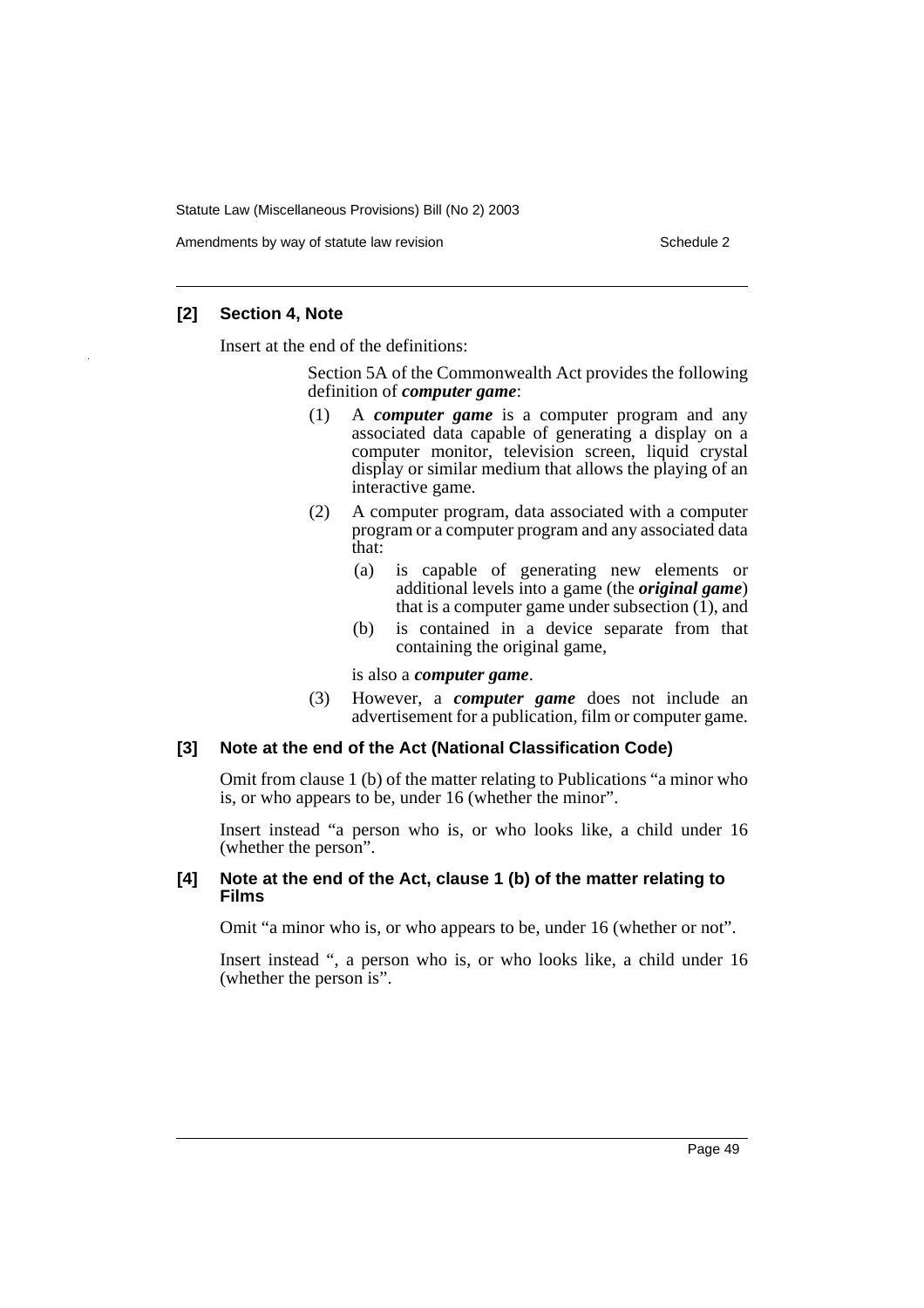Schedule 2 Amendments by way of statute law revision

### **[5] Note at the end of the Act, clause 2 (a) of the matter relating to Films**

Omit the paragraph. Insert instead:

(a) contain real depictions of actual sexual activity between consenting adults in which there is no violence, sexual violence, sexualised violence, coercion, sexually assaultive language, or fetishes or depictions which purposefully demean anyone involved in that activity for the enjoyment of viewers, in a way that is likely to cause offence to a reasonable adult, and

#### **Explanatory note**

The proposed amendments update certain Notes in the Classification (Publications, Films and Computer Games) Enforcement Act 1995 that set out the text of certain provisions of the Classification (Publications, Films and Computer Games) Act 1995 of the Commonwealth. The amendments are made in consequence of amendments made to the Commonwealth Act.

### **2.4 Commercial Arbitration Act 1984 No 160**

### **Section 65**

Insert after section 64:

#### **65 Saving**

Section 5 of the *Commercial Arbitration (Amendment) Act 1990* continues in force despite the repeal of that Act by the *Statute Law (Miscellaneous Provisions) Act (No 2) 2003*.

### **Explanatory note**

The proposed amendment is consequential on the repeal of the Commercial Arbitration (Amendment) Act 1990 by Schedule 3. It ensures the continued operation of a savings and transitional provision of that Act.

### **2.5 Costs in Criminal Cases Act 1967 No 13**

### **Section 3A Evidence of further relevant facts may be adduced**

Omit "Justice or Justices" wherever occurring in section 3A (3).

Insert instead "Magistrate".

**Explanatory note**

The proposed amendment updates outdated terminology.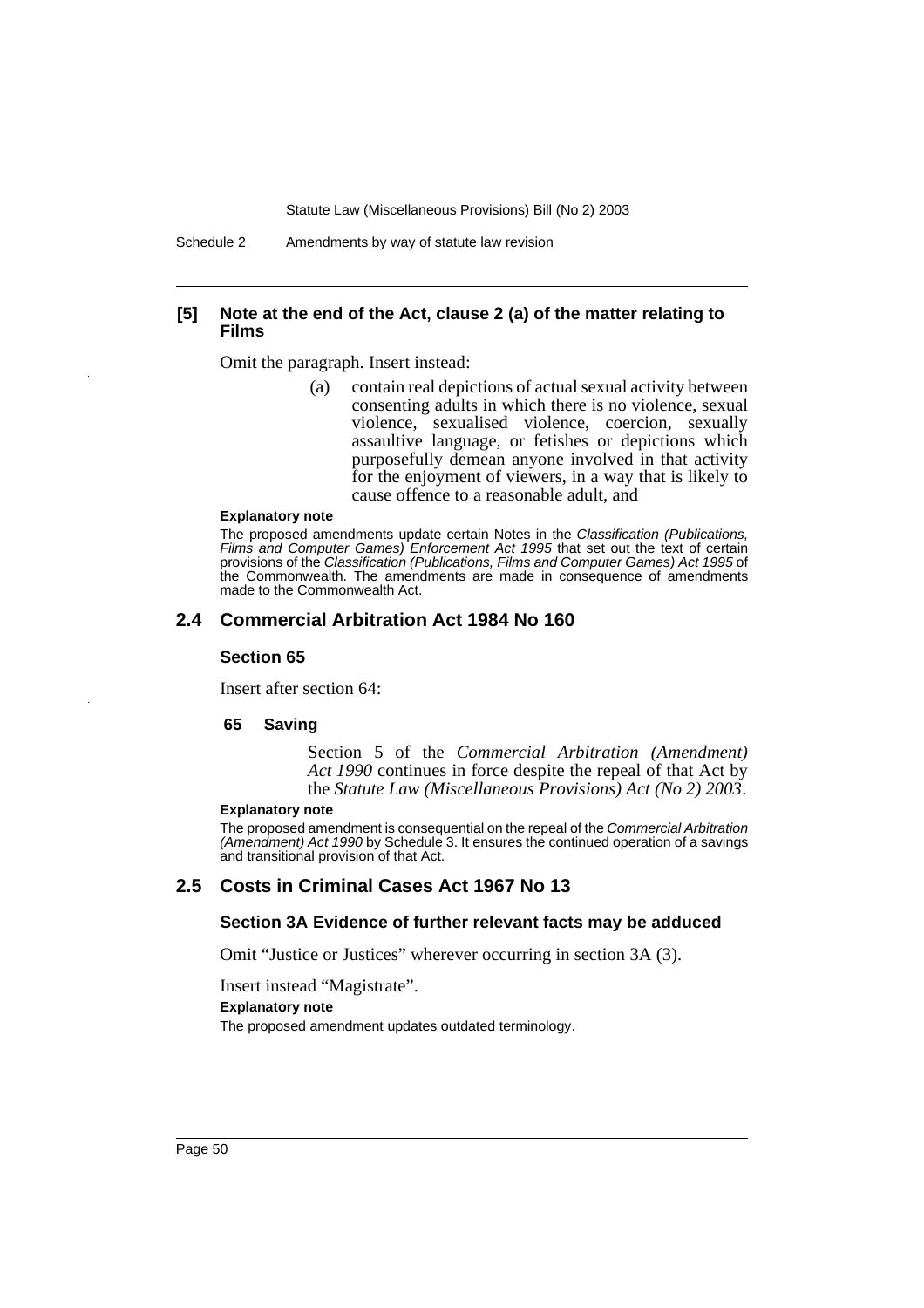## Amendments by way of statute law revision Schedule 2 and Schedule 2

## **2.6 Crimes Act 1900 No 40**

## **[1] Section 517 Unlawful possession of trees, fences etc**

Omit "fails to satisfy them". Insert instead "fails to satisfy the Court".

## **[2] Section 517**

Omit ", before such Justices,".

### **Explanatory note**

Section 517 has been amended to refer to certain persons being taken or summoned before "a Local Court" rather than before "two Justices". Item [1] of the proposed amendments makes a consequential amendment.

Item [2] of the proposed amendments omits unnecessary matter.

## **2.7 Crimes (Administration of Sentences) Act 1999 No 93**

## **[1] Section 79 Regulations**

Omit "Visiting Justice" from section 79 (v1).

Insert instead "Visiting Magistrate".

### **[2] Schedule 5 Savings, transitional and other provisions**

Renumber Part 5 and clauses 64–66 where secondly occurring as Part 6 and clauses 70–72, respectively.

**Explanatory note**

Item [1] of the proposed amendments updates outdated terminology. Item [2] of he proposed amendments corrects duplicated numbering.

# **2.8 Crimes (Administration of Sentences) Regulation 2001**

## **Clauses 147 (1), 148 (4), 150 (1), 166 and 168 (2) and (3)**

Omit "Visiting Justice" wherever occurring.

Insert instead "Visiting Magistrate". **Explanatory note** The proposed amendments update outdated terminology.

## **2.9 Criminal Procedure Act 1986 No 209**

### **[1] Section 15 Application of Part**

Omit "Division" wherever occurring. Insert instead "Part".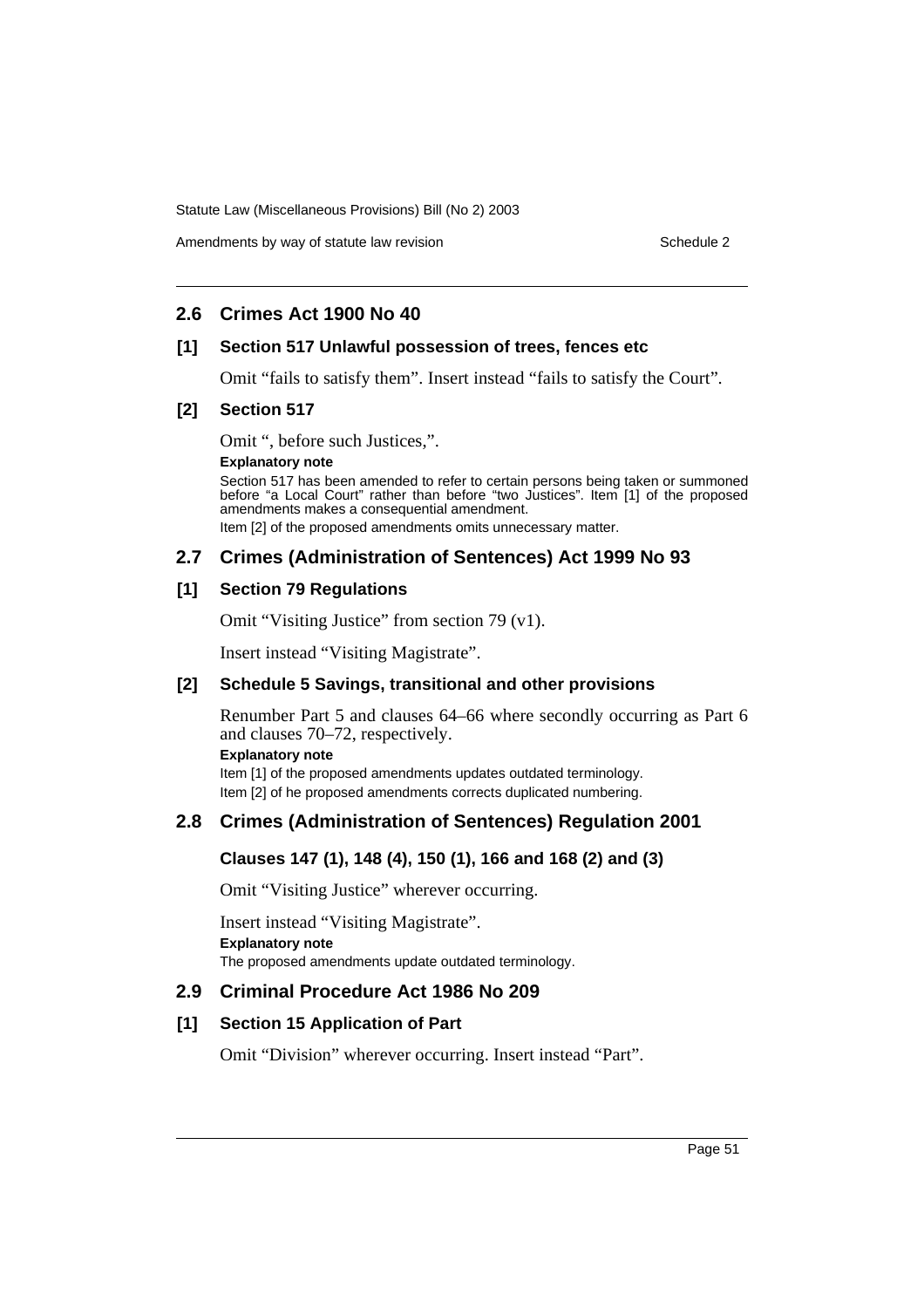## **[2] Section 20 Amendment of indictment**

Omit "section 64" from section 20 (2). Insert instead "section 21".

**[3] Section 147 Exemption for matters disclosed in brief of evidence** Omit "section 25". Insert instead "section 265".

### **[4] Section 149 Miscellaneous provisions**

Omit "Division 3" from section 149 (3). Insert instead "Division 4".

**[5] Section 149 (6)**

Omit "Part 7". Insert instead "Division 2 of Part 5 of Chapter 6".

# **[6] Section 262 Procedure for dealing with offences if election made** Omit "that section" from section 262 (2). Insert instead "that Division".

## **[7] Section 275 Definitions**

Omit "In this Part". Insert instead "In this Chapter".

**[8] Section 320 Disposal of property after determination of proceedings**

Omit "section 134" from section 320 (1). Insert instead "section 319".

**[9] Section 321 Application to Treasurer for recovery of money or proceeds of sale**

Omit "section 135". Insert instead "section 320".

## **[10] Section 332 Definitions**

Omit section 332 (2).

# **[11] Section 333 Police may issue penalty notices for certain offences**

Omit "section 170 (3)" from the note to the section.

Insert instead "section 342 (3)".

### **[12] Section 338 Effect of payment of penalty**

Omit "sections 163 and 168" from section 338 (3). Insert instead "sections 335 and 340".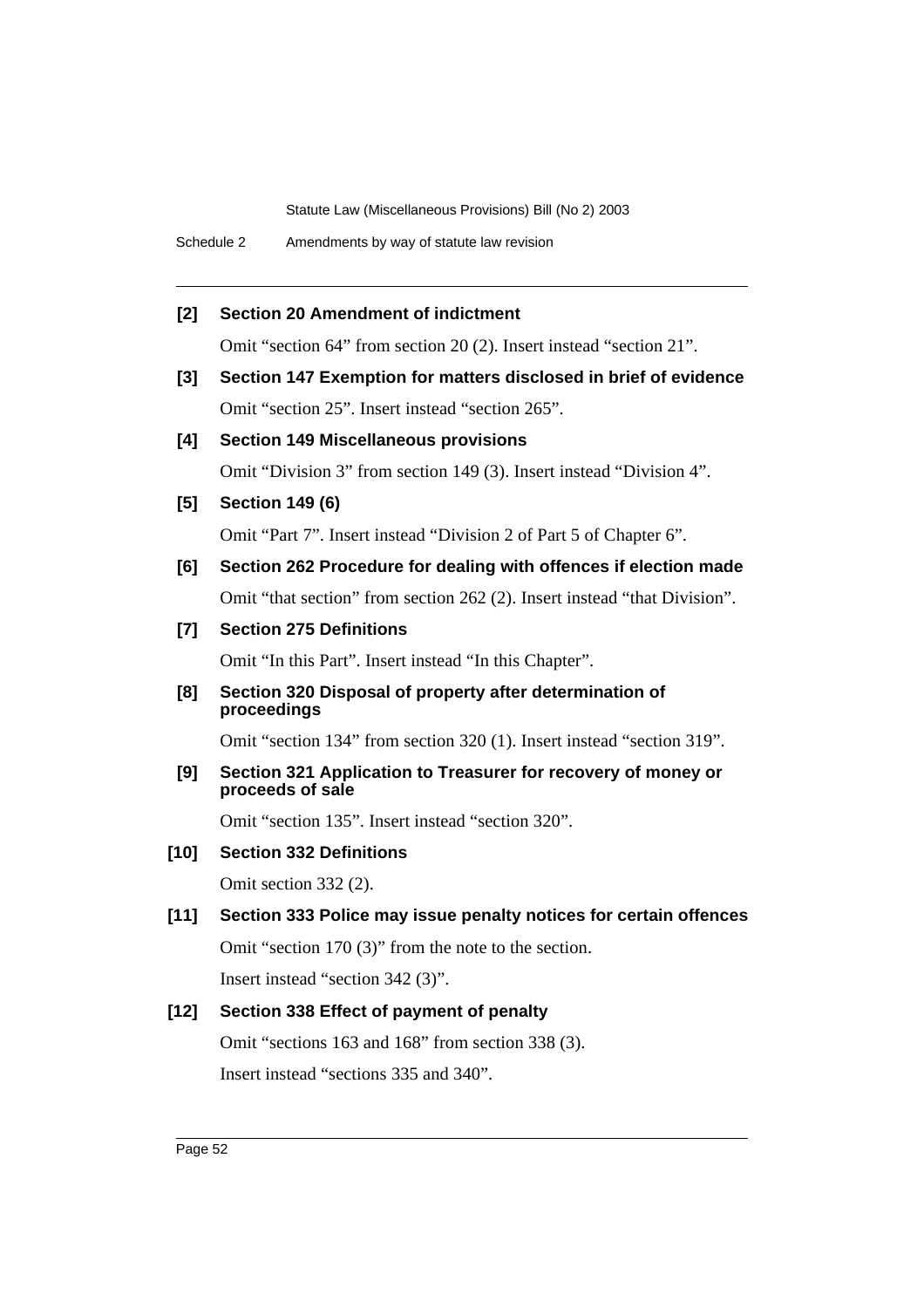Amendments by way of statute law revision Schedule 2 and Schedule 2

## **[13] Section 342 Effect of Part on other procedures and powers**

Omit "section 166" from section 342 (1).

Insert instead "section 338".

#### **[14] Schedule 1 Indictable offences triable summarily**

Omit "to this Part" from item 13 of Table 1.

Insert instead "to this Schedule".

#### **Explanatory note**

Among other things, the Criminal Procedure Amendment (Justices and Local Courts) Act 2001 reorganised and renumbered various provisions of the Criminal Procedure Act 1986 (**the Act**). In that reorganisation:

- (a) certain provisions of Division 5 of Part 3 became Part 2 of Chapter 2, and
- (b) section 25 was renumbered as section 265, and
- (c) section 64 was renumbered as section 21, and
- (d) certain provisions of Parts 4 and 7 became Chapter 6, and

(e) sections 134 and 135 were renumbered as sections 319 and 320, respectively.

The Crimes Legislation Amendment (Penalty Notice Offences) Act 2002 inserted, among other things, Part 8 (sections 160–172) in the Act and then renumbered that Part as the last Part in Chapter 7 (which became sections 332–344).

Item [1] of the proposed amendments corrects internal references to the old Division 5 of Part 3.

Item [2] of the proposed amendments corrects a cross-reference to the old section 64. Item [3] of the proposed amendments corrects a cross-reference to the old section 25.

Item [4] of the proposed amendments corrects a typographical error.

Items [5] and [7] of the proposed amendments correct internal references to old Parts. Items [6] and [14] of the proposed amendments correct incorrect terminology.

Item [8] of the proposed amendments corrects a cross-reference to the old section 134.

Item [9] of the proposed amendments corrects a cross-reference to the old section 135. Item [10] of the proposed amendments omits an unnecessary provision (see section 3 (2)).

Item [11] of the proposed amendments corrects a cross-reference to the old section 170.

Item [12] of the proposed amendments corrects a cross-reference to the old sections 163 and 168.

Item [13] of the proposed amendments corrects a cross-reference to the old section 166.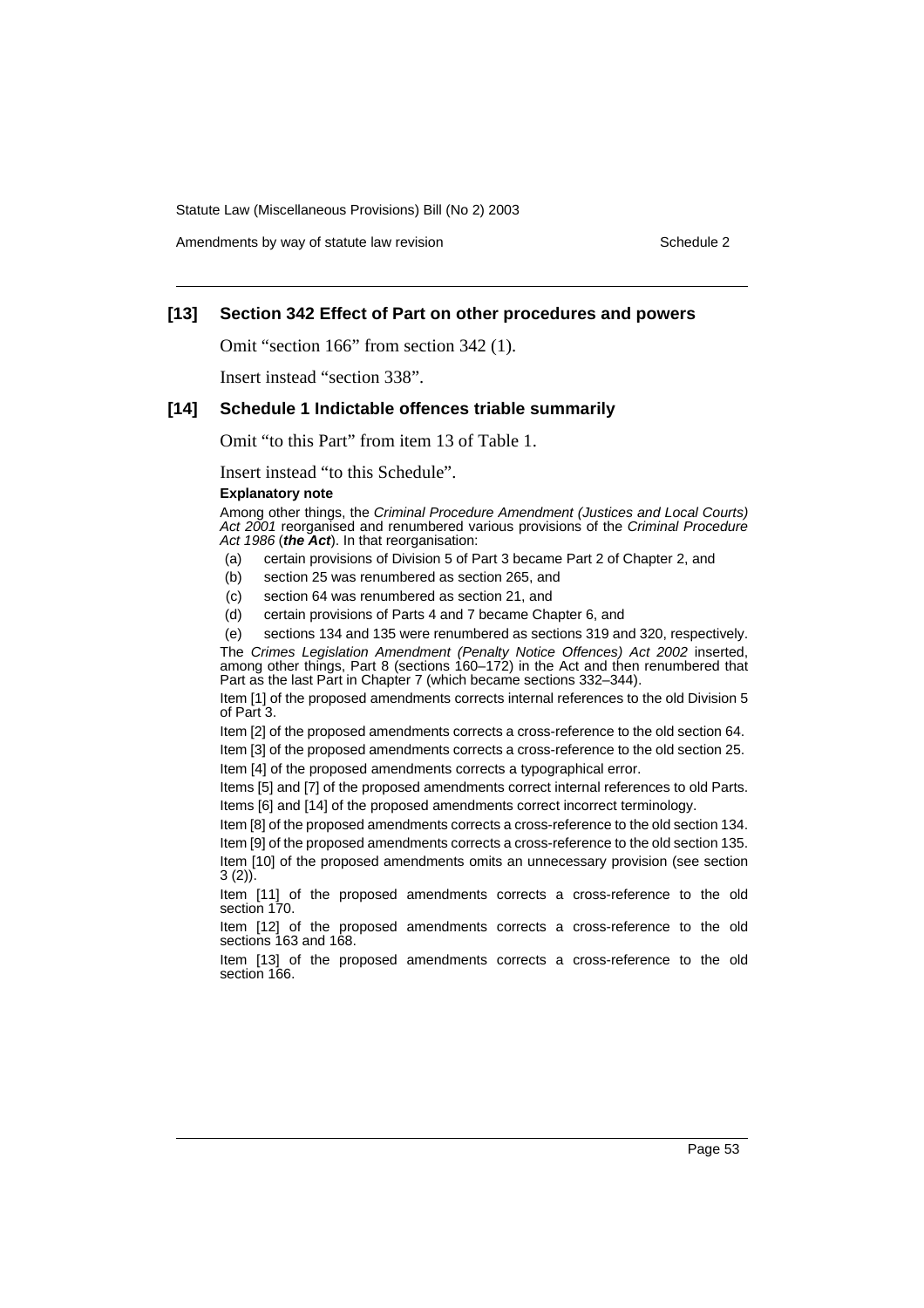Schedule 2 Amendments by way of statute law revision

### **2.10 Energy Services Corporations Act 1995 No 95**

### **Schedule 3 Transfer of staff, assets, rights and liabilities**

Omit "clauses 3, 7 and 12" from the matter immediately below the heading of the Schedule.

Insert instead "clauses 7, 12, 13A, 13D, 13F and 16".

**Explanatory note**

The proposed amendment omits a reference to a clause that has been repealed and inserts references to new clauses to which Schedule 3 is relevant.

### **2.11 Fines Act 1996 No 99**

### **[1] Section 90 Calculation of period of imprisonment under warrant**

Omit "the *Periodic Detention of Prisoners Act 1981*" from section 90 (2).

Insert instead "the *Crimes (Administration of Sentences) Act 1999*".

#### **[2] Schedule 1 Statutory provisions under which penalty notices issued**

Omit "section 29 or 29A" from the matter relating to the *Summary Offences Act 1988*.

Insert instead "section 29, 29A or 29B".

#### **Commencement**

Item [2] of the amendments to the Fines Act 1996 is taken to have commenced on 27 September 2002.

### **Explanatory note**

Item [1] of the proposed amendments updates a reference to a repealed Act.

Item [2] of the proposed amendments provides for the enforcement of penalty notices issued under section 29B of the Summary Offences Act 1988 and is consequential on the insertion of that section, on 27 September 2002, by the Pastoral and Agricultural Crimes Legislation Amendment Act 2002.

### **2.12 Guardianship Act 1987 No 257**

### **Section 46 Effect of consent**

Omit "that carrying out" from section 46 (4).

Insert instead "the carrying out".

### **Explanatory note**

The proposed amendment corrects a typographical error.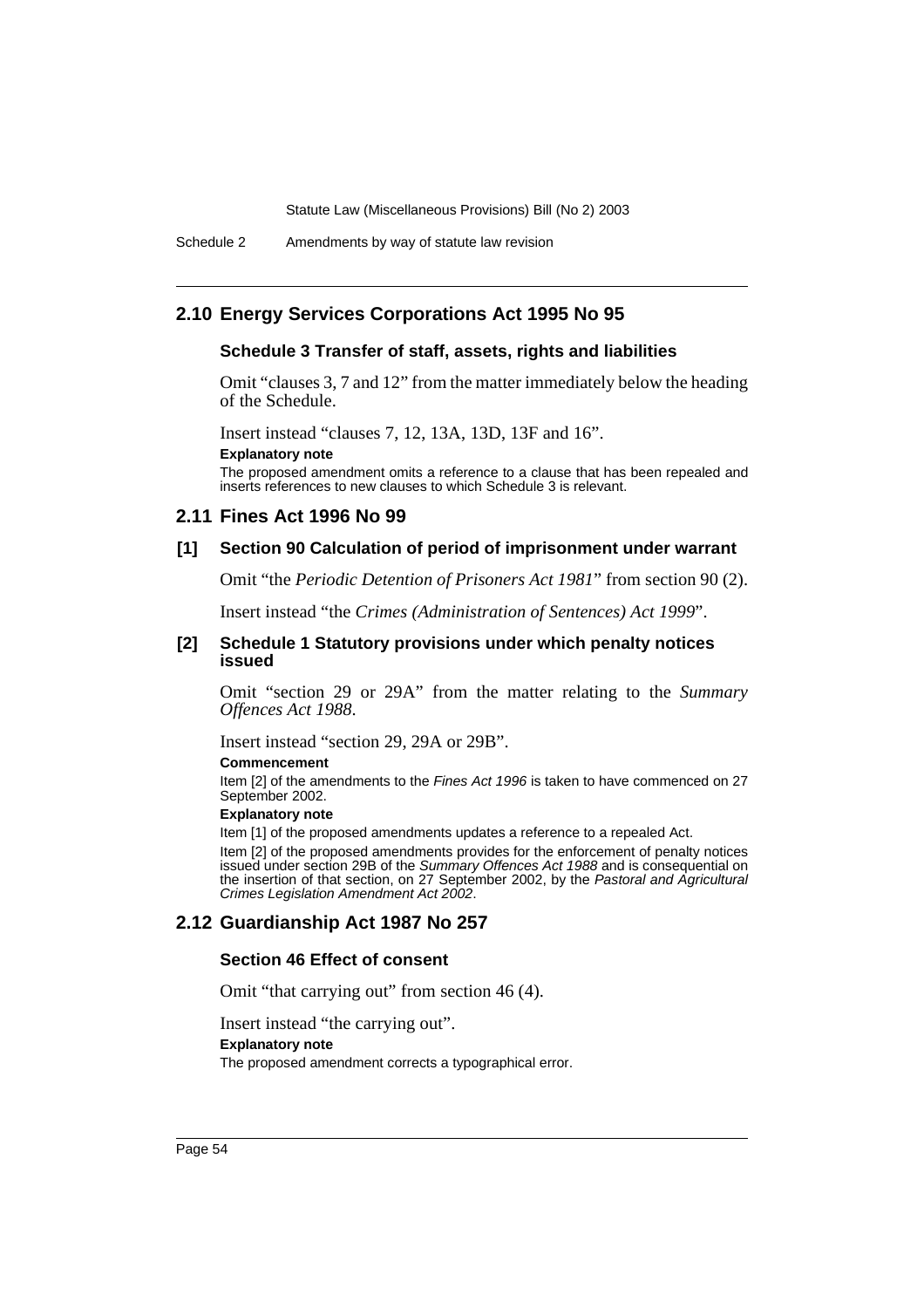Amendments by way of statute law revision Schedule 2 and Schedule 2

## **2.13 Inebriates Act 1912 No 24**

### **Section 13 Institutions for inebriates committed under section 11**

Omit "visiting justice" wherever occurring in section 13 (2).

Insert instead "Visiting Magistrate". **Explanatory note** The proposed amendment updates outdated terminology.

### **2.14 Kogarah Local Environmental Plan 1998**

### **Schedule 2, heading**

Omit the heading. Insert instead:

# **Schedule 2 Classification and reclassification of public land as operational land**

#### **Explanatory note**

The proposed amendment renames a Schedule (currently named "Operational land") to Kogarah Local Environmental Plan 1998 to reflect the terminology of the clause of that plan to which it relates (clause 13).

### **2.15 Law Enforcement (Powers and Responsibilities) Act 2002 No 103**

### **[1] Section 16 Failure of passenger to disclose identity**

Insert "driver or other" before "passenger" where secondly occurring in section 16 (2) (b).

### **[2] Section 197 Power to give reasonable directions in public places**

Omit "in traffic" from section 197 (1) (a). Insert instead "or traffic".

### **[3] Schedule 2 Search warrants under other Acts**

Omit "*Food Act 1989*, section 18".

Insert instead "*Food Act 2003*, section 39".

#### **Commencement**

Item [3] of the amendments to the Law Enforcement (Powers and Responsibilities) Act 2002 commences, or is taken to have commenced, on the commencement of section 142 of the Food Act 2003.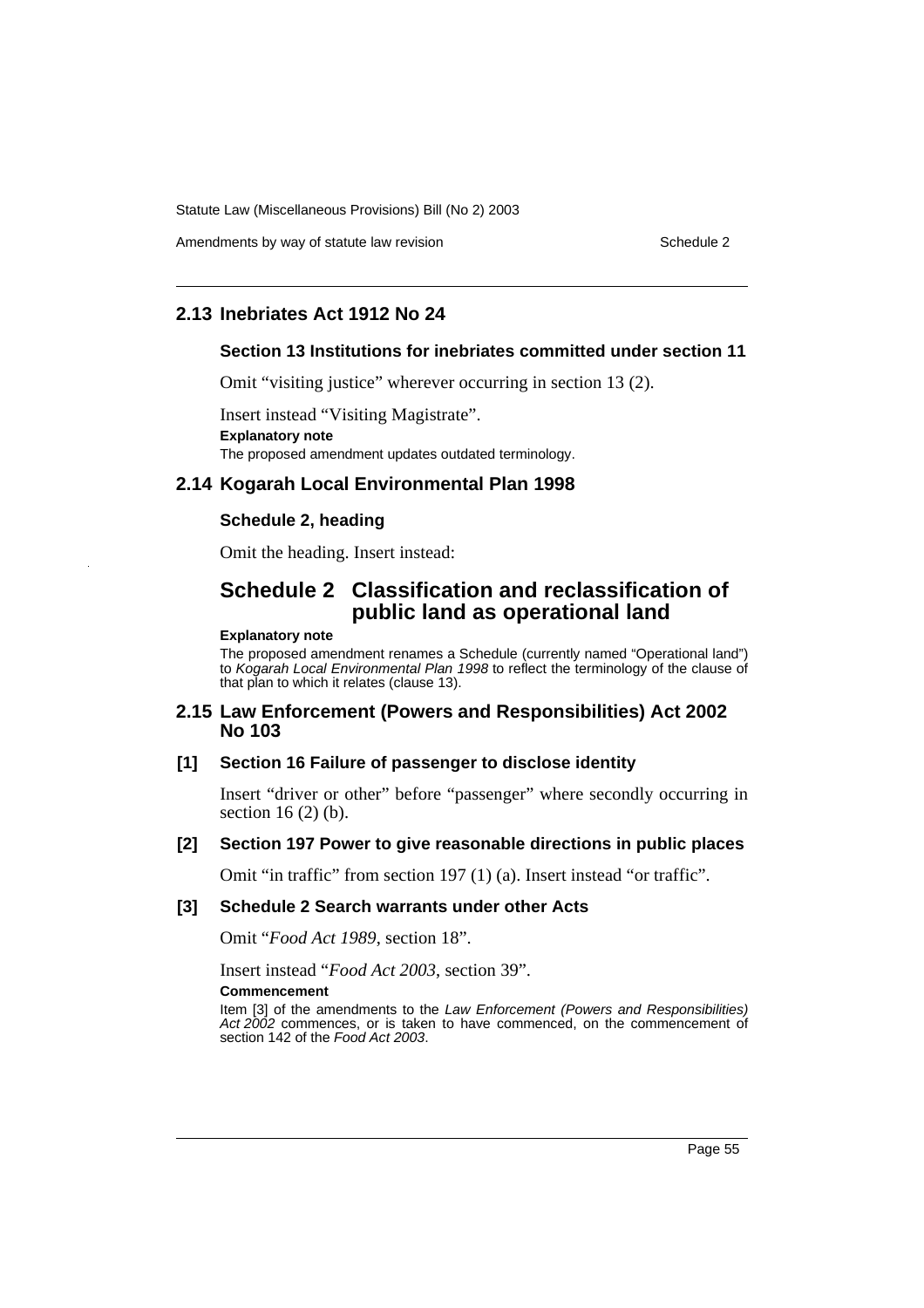Schedule 2 Amendments by way of statute law revision

#### **Explanatory note**

Item [1] of the proposed amendments inserts missing words.

Item [2] of the proposed amendments makes a correction to reflect section 28F (1) of the Summary Offences Act 1988, which section 197 (1) of the Law Enforcement (Powers and Responsibilities) Act 2002 re-enacts. Item [3] of the proposed amendments updates a reference to an Act that is to be repealed.

## **2.16 Marine Pollution Regulation 2001**

### **Schedule 5 Holding tanks—capacity and specification requirements**

Renumber paragraph (b) where secondly occurring as paragraph (c). **Explanatory note** The proposed amendment corrects duplicated numbering.

### **2.17 Mental Health Act 1990 No 9**

### **Sections 93 (4) and 111 (2)**

Omit "the the Magistrate" wherever occurring.

Insert instead "the Magistrate". **Explanatory note** The proposed amendment omits duplicated words.

## **2.18 Moratorium Act 1932 No 57**

## **Section 5A**

Insert after section 5:

### **5A Saving concerning application of Act**

Section 2 of the *Moratorium (Amendment) Act 1968* continues in force despite the repeal of that Act by the *Statute Law (Miscellaneous Provisions) Act (No 2) 2003*.

#### **Explanatory note**

The proposed amendment is consequential on the repeal of the Moratorium (Amendment) Act 1968 by Schedule 3. It ensures the continued operation of a provision of that Act concerning the operation of the Moratorium Act 1932.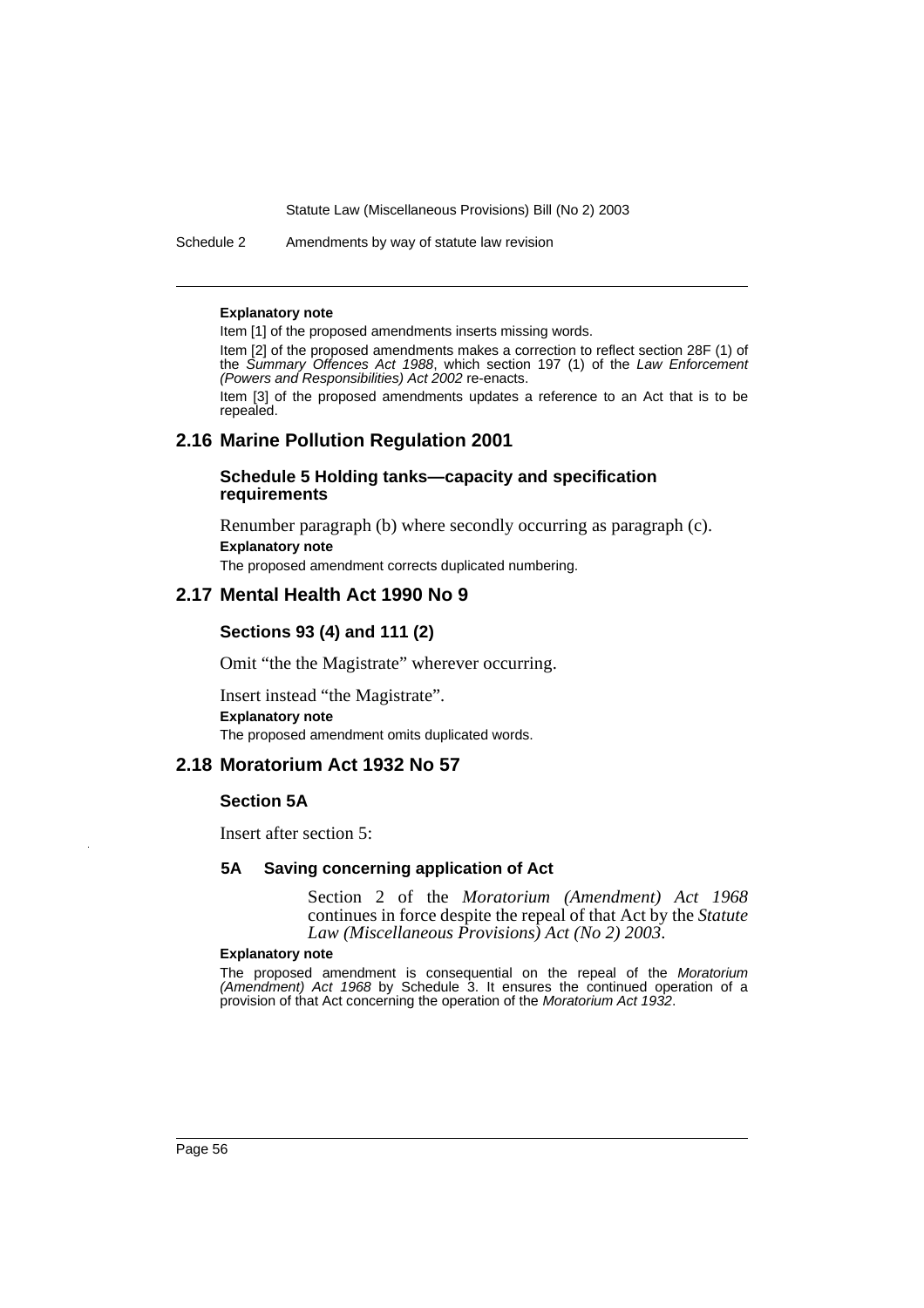Amendments by way of statute law revision Schedule 2 and Schedule 2

# **2.19 National Parks and Wildlife Act 1974 No 80**

### **Section 176 Proceedings for offences**

Omit "makes or make an order the" from section 176 (3).

Insert instead "makes an order under the".

#### **Explanatory note**

The proposed amendment omits unnecessary words (the section originally referred to "the magistrate or justices" and, therefore, required both a singular and a plural verb) and inserts a missing word.

## **2.20 Nurses Amendment Act 2003 No 45**

### **Section 2 Commencement**

Omit "Part 5 f the" from section 2 (2) (b). Insert instead "Part 5 of the". **Commencement**

The amendment to the Nurses Amendment Act 2003 is taken to have commenced on 30 September 2003 (being the date of assent to that Act).

#### **Explanatory note**

The proposed amendment inserts a missing letter in a word.

### **2.21 Occupational Health and Safety Regulation 2001**

### **Schedule 1 Standards covering design and manufacture of plant**

Omit "Austral1ian Miniature" from the matter relating to Boilers and pressure vessels.

Insert instead "Australian Miniature".

**Explanatory note**

The proposed amendment corrects a typographical error.

### **2.22 Pesticides Regulation 1995**

#### **Schedule 1, heading**

Omit "**and short descriptions**" from the heading.

#### **Explanatory note**

The proposed amendment corrects the heading to a Schedule that no longer contains short descriptions of offences.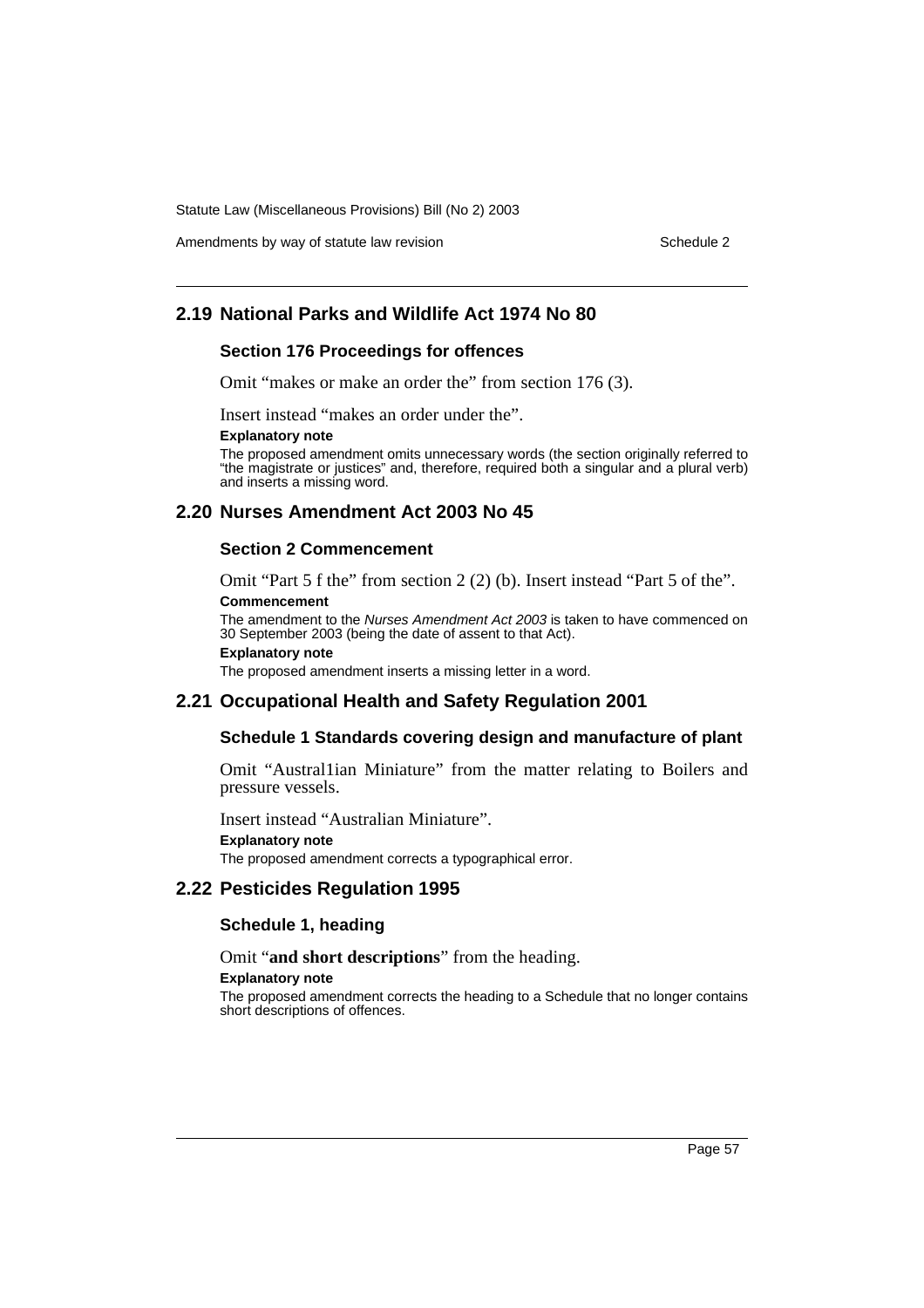### **2.23 Poisons and Therapeutic Goods Act 1966 No 31**

### **Section 17B Authorisation of possession, use, prescription or supply by optometrists**

Omit "optometrist drug authority" from section 17B (2) (a) and (c) wherever occurring.

Insert instead "optometrists drug authority".

### **Explanatory note**

The proposed amendment corrects inconsistent terminology. Section 17B was inserted in the Poisons and Therapeutic Goods Act 1966 by the Optometrists Act 2002. The latter Act, and the remainder of section 17B, refer to an "optometrists drug authority" rather than an "optometrist drug authority".

### **2.24 Public Authorities (Financial Arrangements) Regulation 2000**

### **Schedule 4 Authorities specifically included**

Omit the matter relating to Pacific Power. **Explanatory note** The proposed amendment omits a reference to a body that has been dissolved.

### **2.25 Radiation Control Act 1990 No 13**

### **Section 25 Proceedings for offences**

Omit "constituted by a Magistrate" from section 25 (1) (a). **Explanatory note** The proposed amendment omits unnecessary words.

### **2.26 Radiation Control Regulation 2003**

## **Schedule 2 Dose limits for exposure to ionising radiation**

Omit "does" from Note 1 to the Schedule. Insert instead "dose". **Explanatory note** The proposed amendment corrects a typographical error.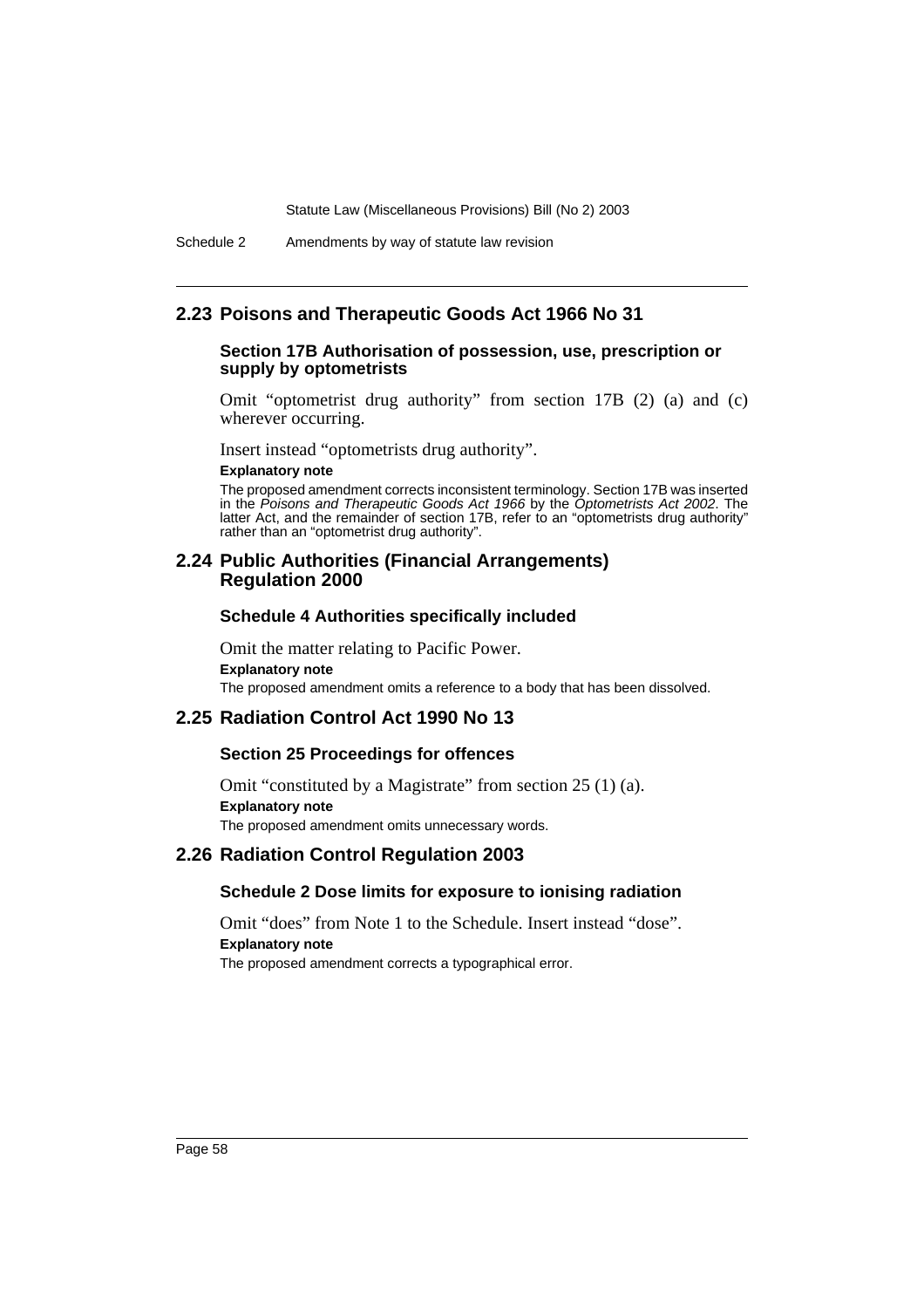Amendments by way of statute law revision Schedule 2 and Schedule 2

## **2.27 Research Involving Human Embryos (New South Wales) Act 2003 No 21**

### **Section 4 Definitions**

Renumber paragraphs (f) and (g) of the definition of *Commonwealth embryo laws* in section 4 (1) as paragraphs (a) and (b), respectively. **Explanatory note** The proposed amendment corrects numbering of paragraphs.

### **2.28 Search Warrants Act 1985 No 37**

### **Section 8 Search and arrest of persons pursuant to warrant**

Omit "a authorised officer" from section 8 (b).

Insert instead "an authorised officer". **Explanatory note** The proposed amendment corrects a grammatical error.

### **2.29 State Environmental Planning Policy No 62—Sustainable Aquaculture**

### **Schedule 1 Pond-based and tank-based aquaculture**

Insert at the end of clause 4:

(2) In this clause, a reference to *AHD* is a reference to Australian Height Datum within the meaning of the *Surveying Act 2002*.

#### **Explanatory note**

The proposed amendment gives effect to an amendment purporting to be made by Schedule 2.18 to the Surveying Act 2002. That amendment could not take effect because of an intervening amendment that had rendered it unincorporable.

### **2.30 State Environmental Planning Policy No 71—Coastal Protection**

### **Schedule 2 Significant coastal development—specified development**

Omit "*Mining Act 1962*" from the definition of *mining*.

Insert instead "*Mining Act 1992*".

#### **Explanatory note**

The proposed amendment corrects an incorrect citation of an Act.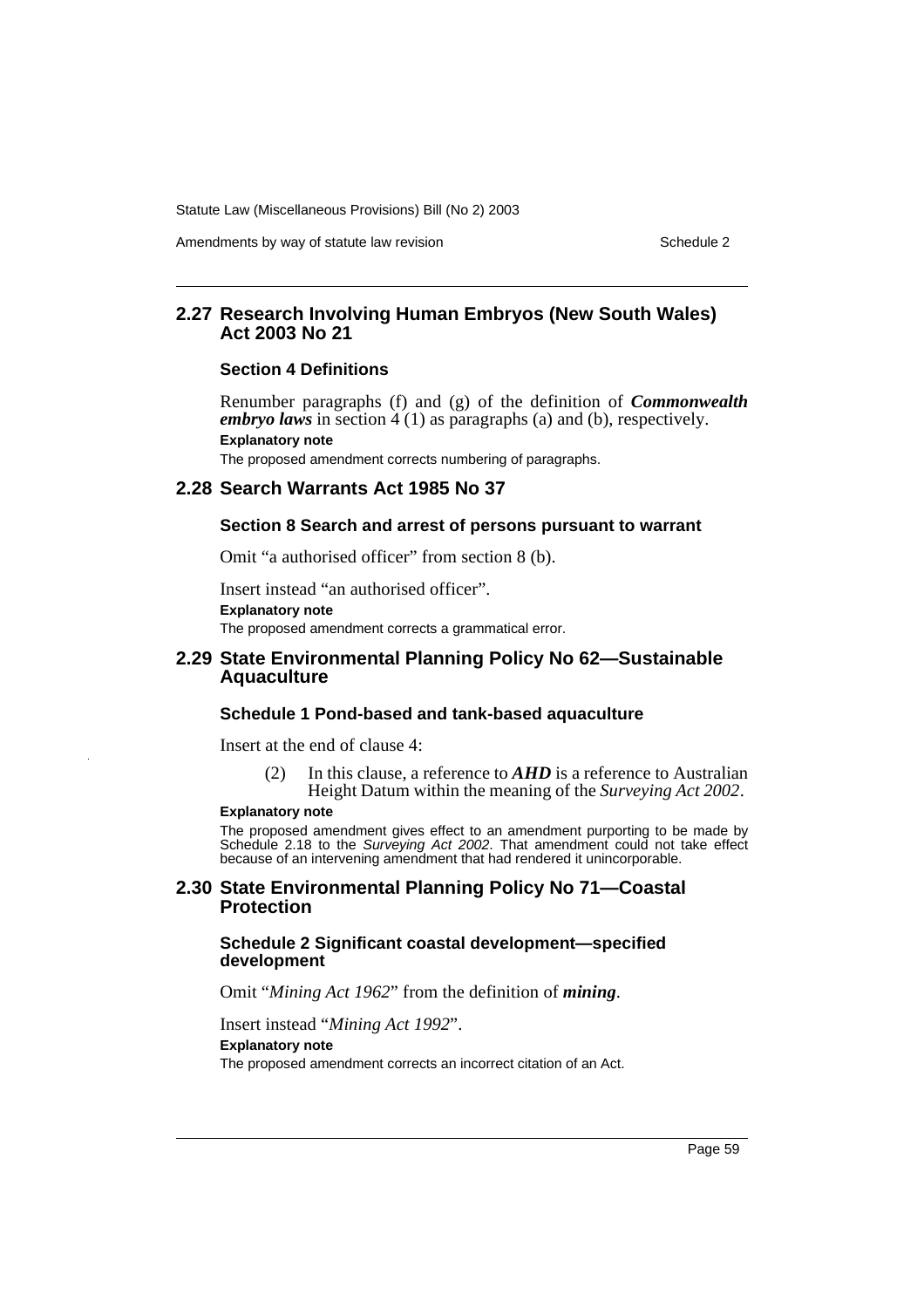Schedule 2 Amendments by way of statute law revision

# **2.31 Treasury Corporation Act 1983 No 75**

## **Section 14**

Insert after section 13:

### **14 Saving**

Section 5 of the *Treasury Corporation (Amendment) Act 1987* continues in force despite the repeal of that Act by the *Statute Law (Miscellaneous Provisions) Act (No 2) 2003*.

#### **Explanatory note**

The proposed amendment is consequential on the repeal of the Treasury Corporation (Amendment) Act 1987 by Schedule 3. It ensures the continued operation of a savings and transitional provision of that Act.

## **2.32 Workers Compensation Regulation 2003**

## **Clause 188 Purporting to be a PDA**

Omit "subclauses (2) and (3)" from clause 188 (3).

Insert instead "subclauses (1) and (2)".

**Explanatory note**

The proposed amendment corrects incorrect cross-references.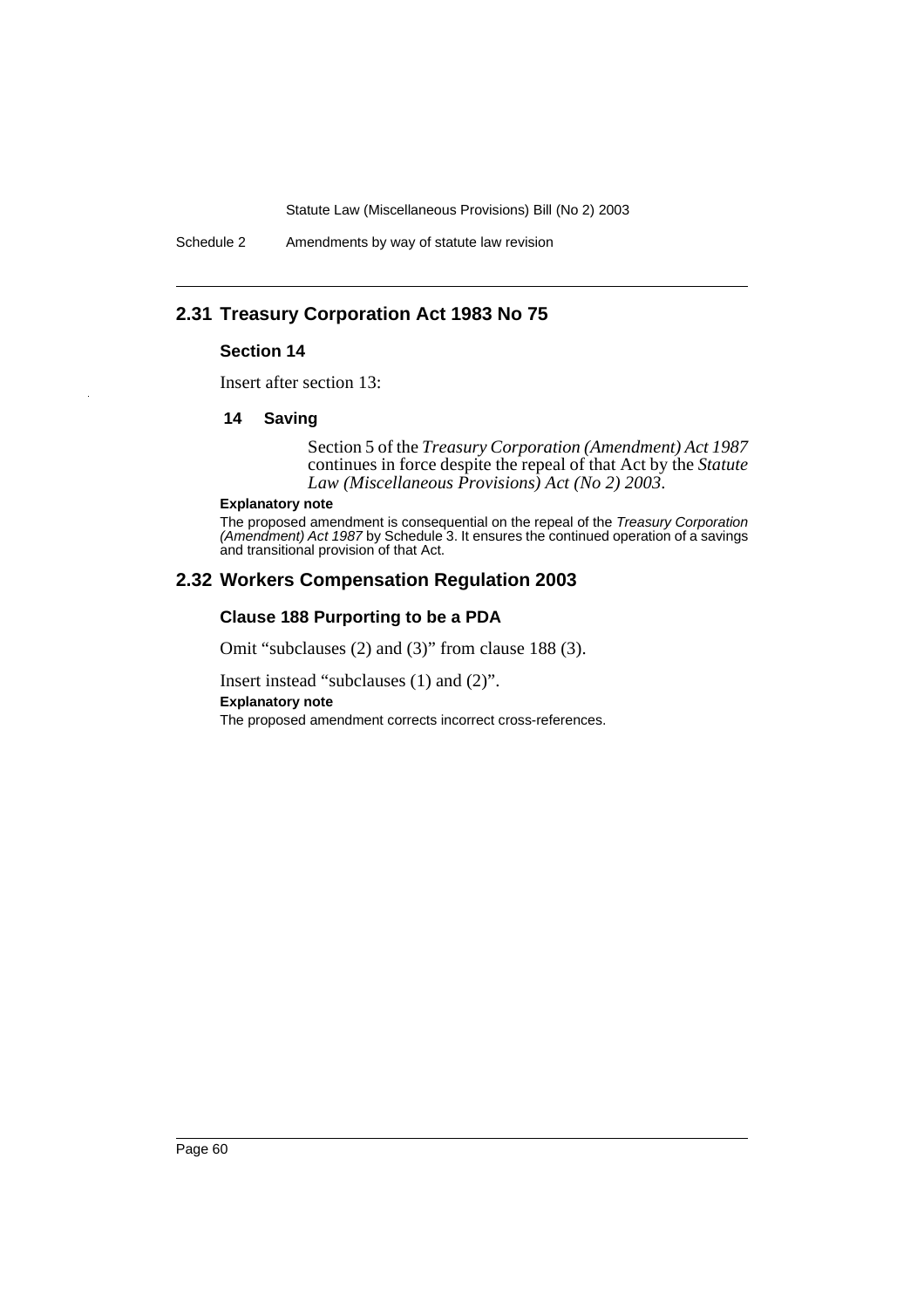Repeals Schedule 3

# **Schedule 3 Repeals**

(Section 4)

| <b>Name of Act</b>                                                           | <b>Extent of repeal</b>      |
|------------------------------------------------------------------------------|------------------------------|
| Public Trustee Act 1913 No 19                                                | Section $604$                |
| Trustee (Amendment) Act 1929 No 60                                           | Whole $Act2$                 |
| Farrer Memorial Research Scholarship Fund<br>Act 1930 No 38                  | Section $114$                |
| Valuation of Land and Local Government<br>(Further Amendment) Act 1961 No 67 | Whole $Act2$                 |
| Local Government (Town and Country<br>Planning) Amendment Act 1962 No 7      | Parts 2 and $3^5$            |
| Companies (Mining Partnerships) Amendment<br>Act 1967 No 37                  | Whole $Act2$                 |
| Administration of Justice Act 1968 No 3                                      | Whole Act <sup>2</sup>       |
| Moratorium (Amendment) Act 1968 No 25                                        | Whole Act <sup>3</sup>       |
| Water, Crown Lands and Other Acts<br>(Amendment) Act 1970 No 5               | Whole $Act2$                 |
| Companies (Amendment) Act 1972 No 24                                         | Whole $Act2$                 |
| Crown Lands and Other Acts (Reserves)<br>Amendment Act 1974 No 37            | Whole $Act2$                 |
| Courts of Petty Sessions (Civil Claims)<br>Amendment Act 1975 No 106         | Whole $Act2$                 |
| Anglican Church of Australia Act 1976 No 21                                  | Section 7 and Schedule $2^4$ |
| Small Businesses' Loans Guarantee Act 1977<br>No 34                          | Whole Act <sup>6</sup>       |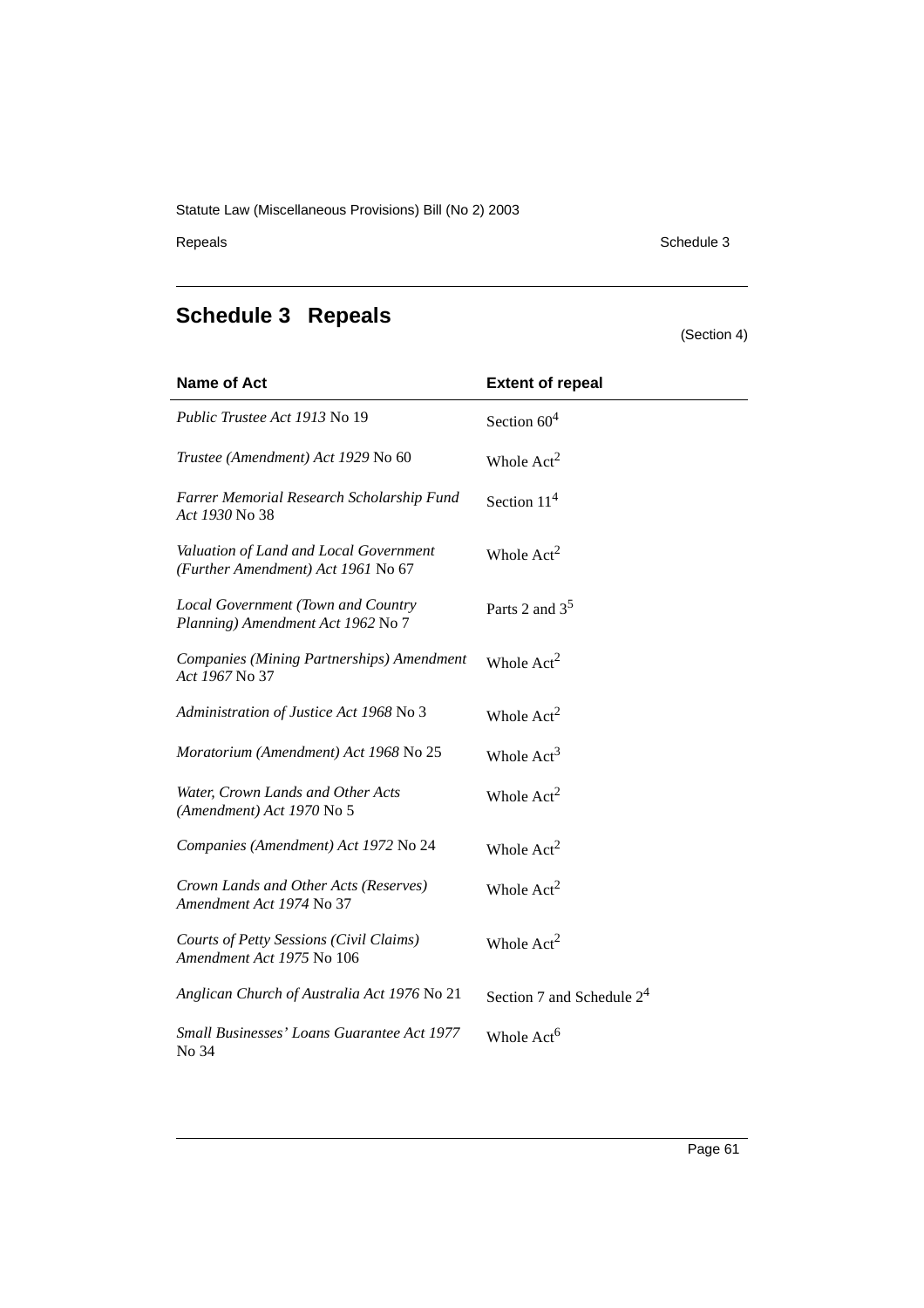Schedule 3 Repeals

| <b>Name of Act</b>                                                              | <b>Extent of repeal</b> |
|---------------------------------------------------------------------------------|-------------------------|
| Valuation of Land (Rating and Valuation)<br>Amendment Act 1978 No 126           | Whole $Act2$            |
| Valuation of Land (Amendment) Act 1978 No<br>137                                | Whole $Act2$            |
| Stamp Duties (Amendment) Act 1978 No 139                                        | Whole $Act2$            |
| Supreme Court (Amendment) Act 1979 No 88                                        | Whole $Act2$            |
| Courts of Petty Sessions (Civil Claims)<br>Amendment Act 1980 No 61             | Whole $Act2$            |
| Co-operation (Amendment) Act 1981 No 5                                          | Whole $Act2$            |
| Crimes (Sexual Assault) Amendment Act 1981<br>No 42                             | Whole $Act2$            |
| <b>Stamp Duties (Financial Institutions Duty)</b><br>Amendment Act 1982 No 133  | Whole $Act2$            |
| Local Government (Regulation of Flats)<br>Amendment Act 1983 No 174             | Whole $Act2$            |
| Supreme Court (Interest) Amendment Act 1983<br>No 201                           | Whole $Act2$            |
| Courts of Petty Sessions (Civil Claims)<br>(Interest) Amendment Act 1983 No 203 | Whole $Act2$            |
| Trustee (Investments) Amendment Act 1983<br>No 204                              | Whole $Act2$            |
| Valuation of Land (Rating and Valuation)<br>Amendment Act 1983 No 205           | Whole Act <sup>2</sup>  |
| <b>District Court (Commercial Arbitration)</b><br>Amendment Act 1984 No 162     | Whole $Act2$            |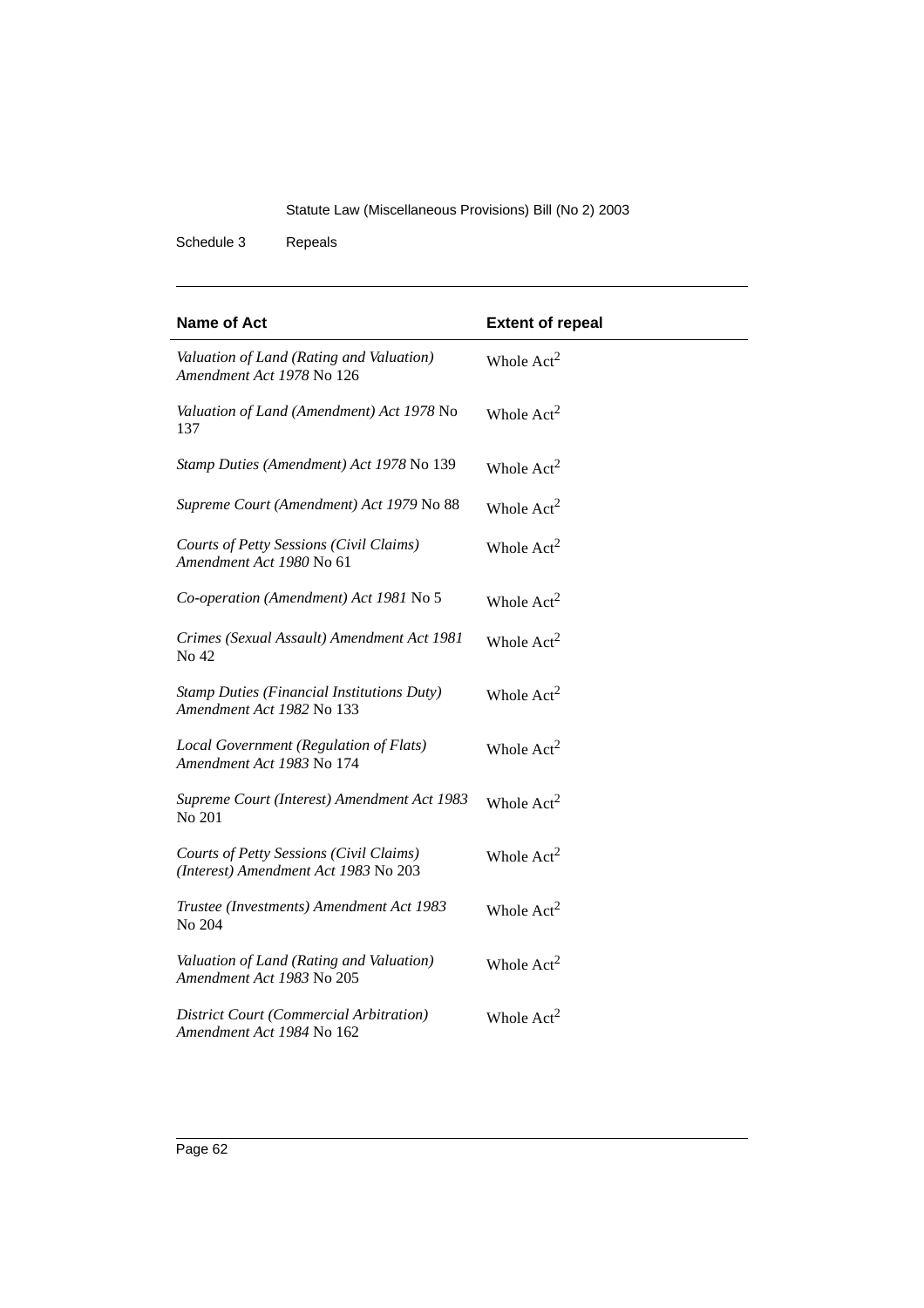Repeals Schedule 3

| Name of Act                                                                           | <b>Extent of repeal</b>                   |
|---------------------------------------------------------------------------------------|-------------------------------------------|
| Supreme Court (Commercial Arbitration)<br>Amendment Act 1984 No 166                   | Whole $Act2$                              |
| Stamp Duties (Further Amendment) Act 1986<br>No 193                                   | Whole $Act2$                              |
| Stamp Duties (Amendment) Act 1987 No 85                                               | Whole $Act2$                              |
| Treasury Corporation (Amendment) Act 1987<br>No 225                                   | Whole $Act3$                              |
| <b>Australian Mutual Provident Society Act 1988</b><br>No 47                          | Section $144$                             |
| Miscellaneous Acts (Public Sector Executives<br>Employment) Amendment Act 1989 No 105 | Whole Act <sup>1</sup>                    |
| <b>Higher Education (Amalgamation) Amendment</b><br>Act 1989 No 129                   | Whole Act <sup>1</sup>                    |
| <b>Real Property (Boundary Determinations)</b><br>Amendment Act 1989 No 171           | Whole Act <sup>1</sup>                    |
| Catchment Management Act 1989 No 235                                                  | Section $694$                             |
| Bishop Tyrrell Trust (Amendment) Act 1990<br>No <sub>2</sub>                          | Whole Act <sup>1</sup>                    |
| Commercial Arbitration (Amendment) Act 1990<br>No 100                                 | Whole $Act3$                              |
| National Rail Corporation (Agreement) Act<br>1991 No 82                               | Section $154$                             |
| Public Finance and Audit (Auditor-General)<br>Amendment Act 1991 No 88                | Section 4 and Schedules 1, 2, 4 and $5^5$ |
| Fertilizers (Amendment) Act 1992 No 8                                                 | Schedule $35$                             |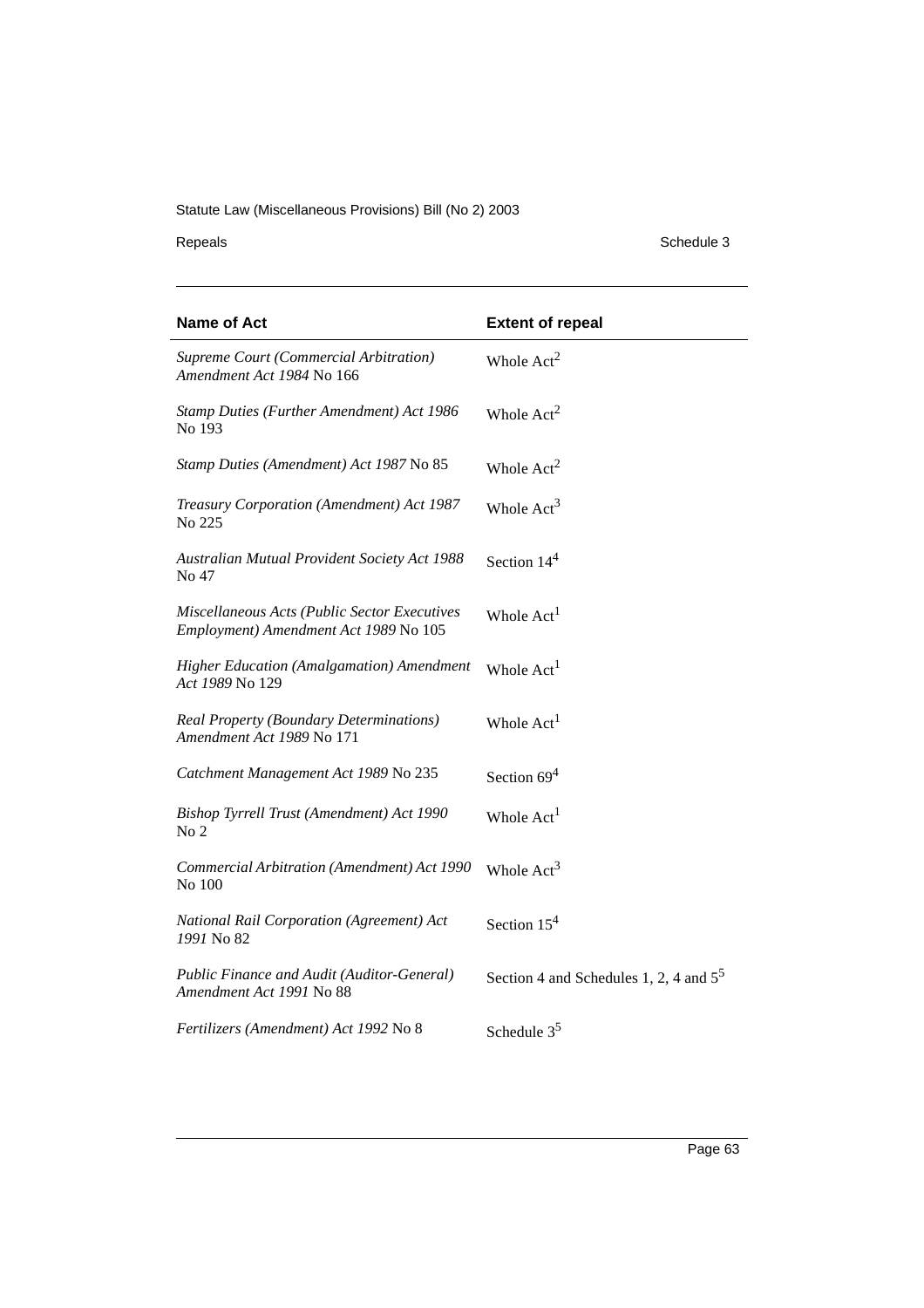Schedule 3 Repeals

| Name of Act                                                                             | <b>Extent of repeal</b>                                                                                                                                                                                                                                                                                                                                           |
|-----------------------------------------------------------------------------------------|-------------------------------------------------------------------------------------------------------------------------------------------------------------------------------------------------------------------------------------------------------------------------------------------------------------------------------------------------------------------|
| Jurisdiction of Courts (Cross-vesting)<br>Amendment Act 1992 No 62                      | Whole $Act2$                                                                                                                                                                                                                                                                                                                                                      |
| Supreme Court (Video Link) Amendment<br>Act 1992 No 69                                  | Whole $Act2$                                                                                                                                                                                                                                                                                                                                                      |
| Conveyancing Legislation (Notice of Sale)<br>Amendment Act 1992 No 92                   | Whole $Act2$                                                                                                                                                                                                                                                                                                                                                      |
| Health Care Complaints Act 1993 No 105                                                  | Schedule 3 (other than the heading to the<br>Schedule and amendments to the<br>Coroners Act 1980) <sup>4</sup>                                                                                                                                                                                                                                                    |
| University Legislation (Amendment) Act 1994<br>No 16                                    | So much of Schedule 1 as amends the<br>Charles Sturt University Act 1989, the<br>University of New England Act 1993, the<br>University of New South Wales Act 1989,<br>the University of Newcastle Act 1989, the<br>University of Sydney Act 1989, the<br>University of Technology, Sydney,<br>Act 1989 and the University of<br>Wollongong Act 1989 <sup>5</sup> |
| Coal and Oil Shale Mine Workers<br>(Superannuation) Further Amendment Act 1994<br>No 85 | Whole $Act2$                                                                                                                                                                                                                                                                                                                                                      |
| Workers Compensation Legislation Amendment<br>Act 1995 No 30                            | Sections 4–6 and Schedules 1, 2, 4, 5 and<br>$7 - 15^5$                                                                                                                                                                                                                                                                                                           |
| Gas Supply Act 1996 No 38                                                               | Schedule 1.1-1.6, 1.7 [1]-[9] and [11]-<br>[18] and $1.8 - 1.124$                                                                                                                                                                                                                                                                                                 |
| Crimes Amendment (Detention after Arrest)<br>Act 1997 No 48                             | Section 3 and Schedule $15$                                                                                                                                                                                                                                                                                                                                       |
| Public Notaries Act 1997 No 98                                                          | Section $204$                                                                                                                                                                                                                                                                                                                                                     |
| Snowy Hydro Corporatisation Act 1997 No 99                                              | Section 55 and Schedule $34$                                                                                                                                                                                                                                                                                                                                      |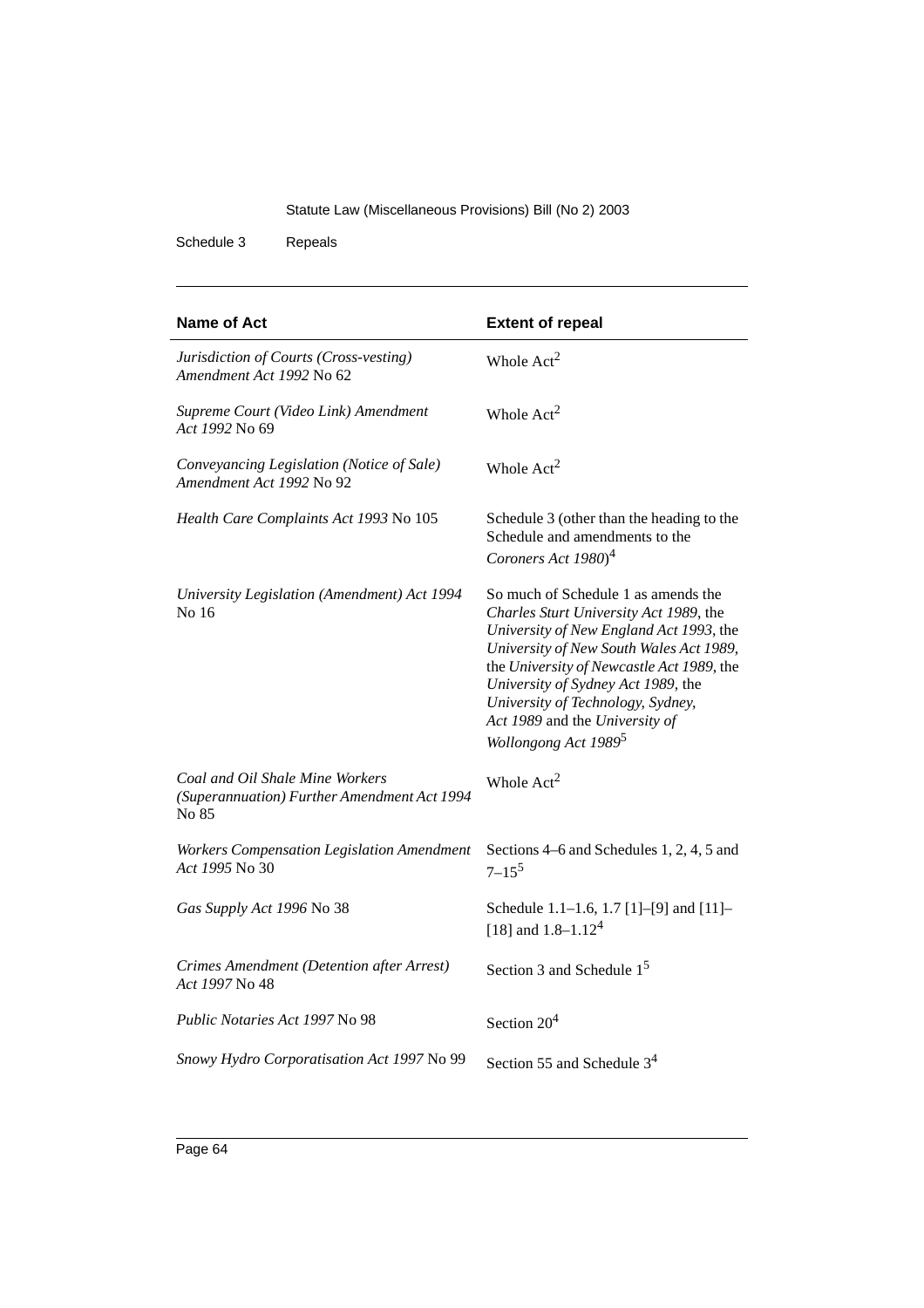Repeals Schedule 3

| <b>Name of Act</b>                                                                          | <b>Extent of repeal</b>                                                             |
|---------------------------------------------------------------------------------------------|-------------------------------------------------------------------------------------|
| Road and Rail Transport (Dangerous Goods)<br>Act 1997 No 113                                | Section $534$                                                                       |
| South-west Tablelands Water Supply<br>Administration (Repeal) Act 1997 No 114               | Section $84$                                                                        |
| Road Transport (Vehicle Registration) Act 1997<br>No 119                                    | Section $324$                                                                       |
| Co-operative Housing and Starr-Bowkett<br>Societies Act 1998 No 11                          | Section 228 and Schedule $64$                                                       |
| Saint Andrew's College Act 1998 No 15                                                       | Section $194$                                                                       |
| <i>State Records Act 1998</i> No 17                                                         | Section 80 and Schedule $44$                                                        |
| <b>Building and Construction Industry Long</b><br>Service Payments Amendment Act 1998 No 33 | Section 4 and Schedules 1 $[1]$ – $[7]$ , $[9]$ –<br>[23] and [25]–[56] and $2-4^5$ |
| Gas Pipelines Access (New South Wales)<br>Act 1998 No 41                                    | Schedule $1.2-1.64$                                                                 |
| Agricultural Industry Services Act 1998 No 45                                               | Section 52 and Schedule $34$                                                        |
| Aboriginal Housing Act 1998 No 47                                                           | Section 44 and Schedule $24$                                                        |
| Premium Property Tax Act 1998 No 79                                                         | Section 13 and Schedule $24$                                                        |
| Environmental Trust Act 1998 No 82                                                          | Section 28 and Schedule $24$                                                        |
| <b>Legal Profession Amendment (Costs</b><br>Assessment) Act 1998 No 83                      | Schedule 1 [1], [2], [6]-[14] and [16]-<br>$[19]^{5}$                               |
| Companion Animals Act 1998 No 87                                                            | Section 99 and Schedule 4 <sup>4</sup>                                              |
| Road Transport (Driver Licensing) Act 1998<br>No 99                                         | Section 36 and Schedules 1 and $2^4$                                                |
| Tow Truck Industry Act 1998 No 111                                                          | Schedule $3.2-3.64$                                                                 |

Page 65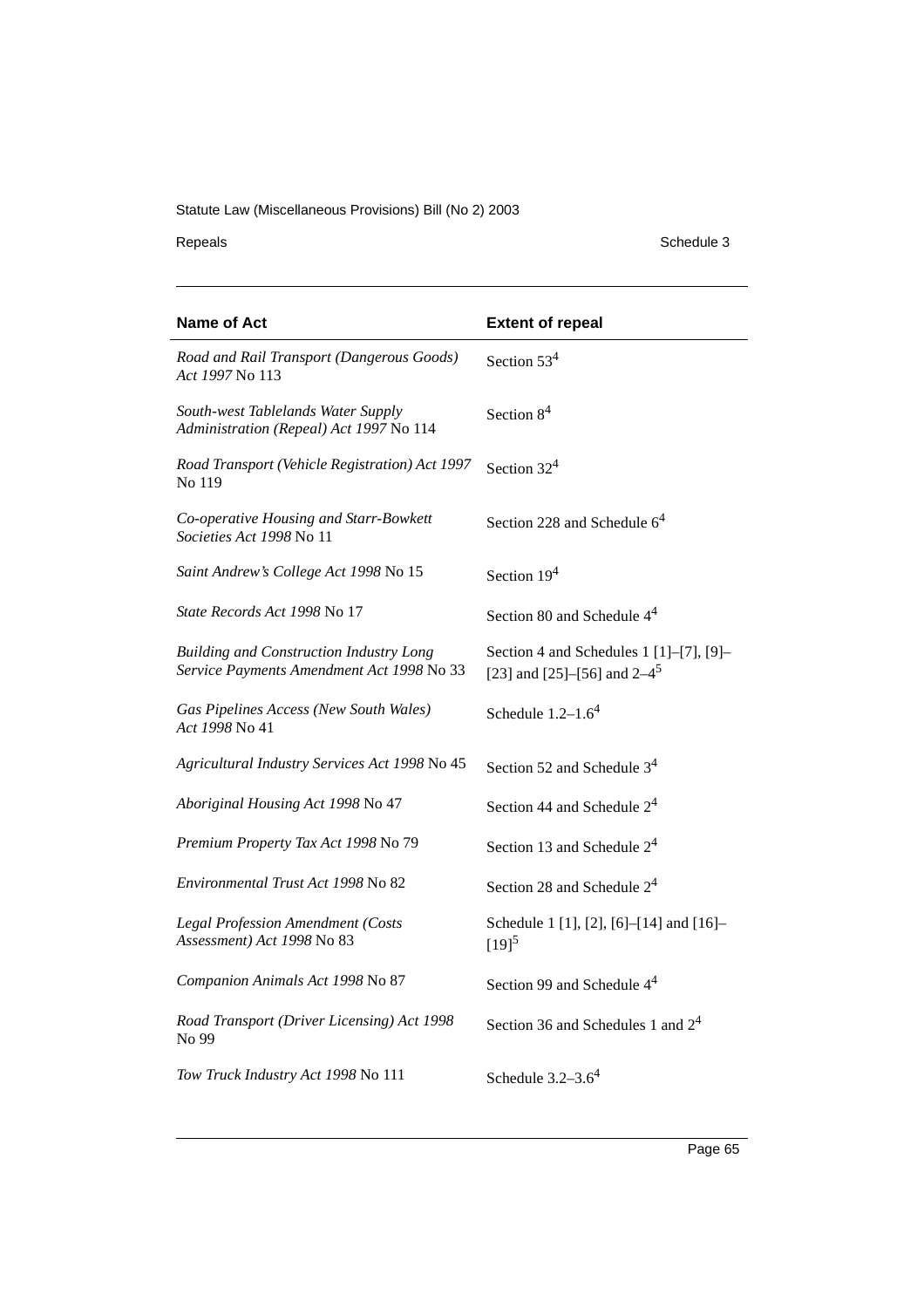Schedule 3 Repeals

| <b>Name of Act</b>                                                            | <b>Extent of repeal</b>                                                              |
|-------------------------------------------------------------------------------|--------------------------------------------------------------------------------------|
| Unlawful Gambling Act 1998 No 113                                             | Section 59 and Schedule $24$                                                         |
| Weapons Prohibition Act 1998 No 127                                           | Section 53 and Schedule $34$                                                         |
| Food Production (Safety) Act 1998 No 128                                      | Section 71 and Schedules 3 and $44$                                                  |
| Privacy and Personal Information Protection<br>Act 1998 No 133                | Section 72 and Schedule $34$                                                         |
| Residential Parks Act 1998 No 142                                             | Section 158 and Schedule $24$                                                        |
| Rural Lands Protection Act 1998 No 143                                        | Section 246 and Schedule $64$                                                        |
| Commission for Children and Young People<br>Act 1998 No 146                   | Section 52 and Schedule $24$                                                         |
| Drug Court Act 1998 No 150                                                    | Section 33 and Schedule $14$                                                         |
| Law Enforcement and National Security<br>(Assumed Identities) Act 1998 No 154 | Section $204$                                                                        |
| Consumer Claims Act 1998 No 162                                               | Section 20 and Schedule $24$                                                         |
| Forestry and National Park Estate Act 1998<br>No 163                          | Sections 43–46 and the Notes to those<br>sections, section 47 and Schedules $8-12^4$ |
| Sydney Harbour Foreshore Authority Act 1998<br>No 170                         | Sections 47, 50 and 51 and Schedules 3<br>and $44$                                   |
| Sydney Water Catchment Management<br>Act 1998 No 171                          | Section 71 and Schedules 4, 5.1–5.3 and<br>$5.5^{4}$                                 |
| Crimes at Sea Act 1998 No 173                                                 | Section 9 and Schedule $2^4$                                                         |
| Financial Sector Reform (New South Wales)<br>Act 1999 No 1                    | Section 55 and Schedules 1 and $24$                                                  |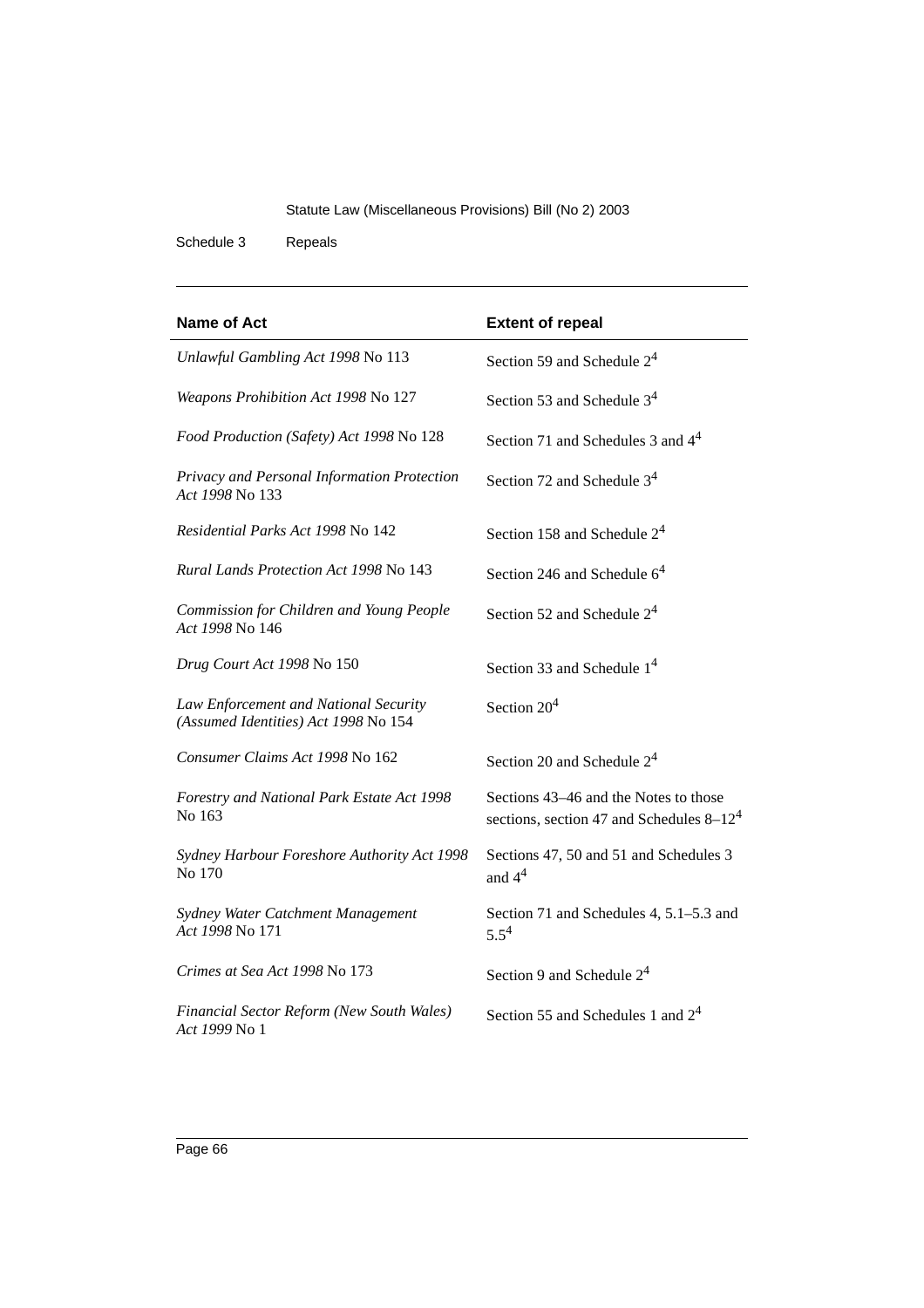Repeals Schedule 3

| <b>Name of Act</b>                                                                               | <b>Extent of repeal</b>                          |
|--------------------------------------------------------------------------------------------------|--------------------------------------------------|
| Motor Accidents Compensation Act 1999 No 41                                                      | Sections 229 and 230 and Schedules 3<br>and $44$ |
| Offshore Minerals Act 1999 No 42                                                                 | Section 445 and Schedule $34$                    |
| Building and Construction Industry Security of<br>Payment Act 1999 No 46                         | Section 36 and Schedule $14$                     |
| Price Exploitation Code (New South Wales)<br>Act 1999 No 55                                      | Section 36 and Schedule $14$                     |
| Drug Summit Legislative Response Act 1999<br>No 67                                               | Sections 3 and 4 and Schedules $1-3^4$           |
| Pesticides Act 1999 No 80                                                                        | Section 123 and Schedule $34$                    |
| Retirement Villages Act 1999 No 81                                                               | Sections 204 and 205 and Schedules 2<br>and $34$ |
| Access to Neighbouring Land Act 2000 No 2                                                        | Section 39 and Schedule $14$                     |
| First Home Owner Grant Act 2000 No 21                                                            | Section $534$                                    |
| <b>Environmental Planning and Assessment</b><br>Amendment (Affordable Housing) Act 2000<br>No 29 | Section 4 and Schedule $15$                      |
| Occupational Health and Safety Act 2000<br>No 40                                                 | Section 140 and Schedule 2 <sup>4</sup>          |
| Child Protection (Offenders Registration) Act<br>2000 No 42                                      | Section 23 and Schedule $14$                     |
| Intergovernmental Agreement Implementation<br>(GST) Act 2000 No 44                               | Section 8 and Schedules $2-12^4$                 |
| Dairy Industry Act 2000 No 54                                                                    | Section 25 and Schedule $14$                     |
| Crimes (Forensic Procedures) Act 2000 No 59                                                      | Section 119 and Schedule 1 <sup>4</sup>          |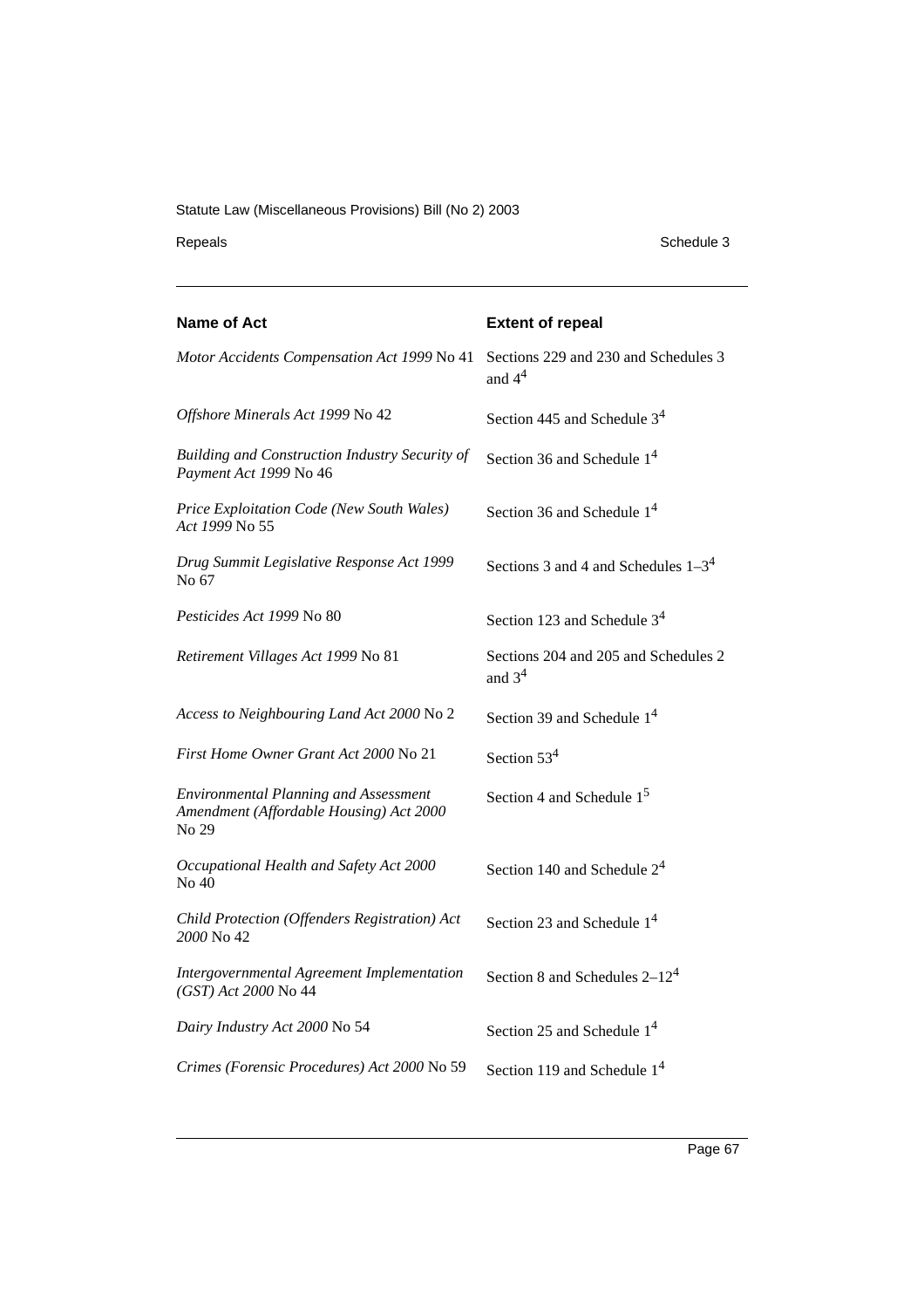Schedule 3 Repeals

| Name of Act                                                                                    | <b>Extent of repeal</b>                       |
|------------------------------------------------------------------------------------------------|-----------------------------------------------|
| Smoke-free Environment Act 2000 No 69                                                          | Section $244$                                 |
| Adoption Act 2000 No 75                                                                        | Section 211 and Schedule $24$                 |
| Community Relations Commission and<br>Principles of Multiculturalism Act 2000 No 77            | Section 24 and Schedule $34$                  |
| Road Transport (Safety and Traffic<br>Management) Amendment (Blood Sampling)<br>Act 2000 No 78 | Section 5 and Schedule $35$                   |
| Sydney 2000 Games Administration Act 2000<br>No 81                                             | Sections 4 and 25 and Schedules 1<br>and $24$ |
| Fitness Services (Pre-paid Fees) Act 2000<br>No 95                                             | Section 20 and Schedule $24$                  |
| Law and Justice Foundation Act 2000 No 97                                                      | Section 21 and Schedule 4 <sup>4</sup>        |
| Australian Inland Energy Water Infrastructure<br>Act 2000 No 102                               | Whole $Act1$                                  |
| Local Government Amendment Act 2000<br>No 112                                                  | Whole Act <sup>1</sup>                        |
| Criminal Procedure Amendment (Pre-trial<br>Disclosure) Act 2001 No 7                           | Sections 3–5 and Schedules $1-3^5$            |
| Nature Conservation Trust Act 2001 No 10                                                       | Sections $48-50$ and Schedules $3-5^4$        |
| Chiropractors Act 2001 No 15                                                                   | Section 133 and Schedule $64$                 |
| Osteopaths Act 2001 No 16                                                                      | Section 133 and Schedule $64$                 |
| Parramatta Park Trust Act 2001 No 17                                                           | Section 38 and Schedule $54$                  |
| Corporations (Consequential Amendments)<br>Act 2001 No 34                                      | Section 3 and Schedules $1-6^5$               |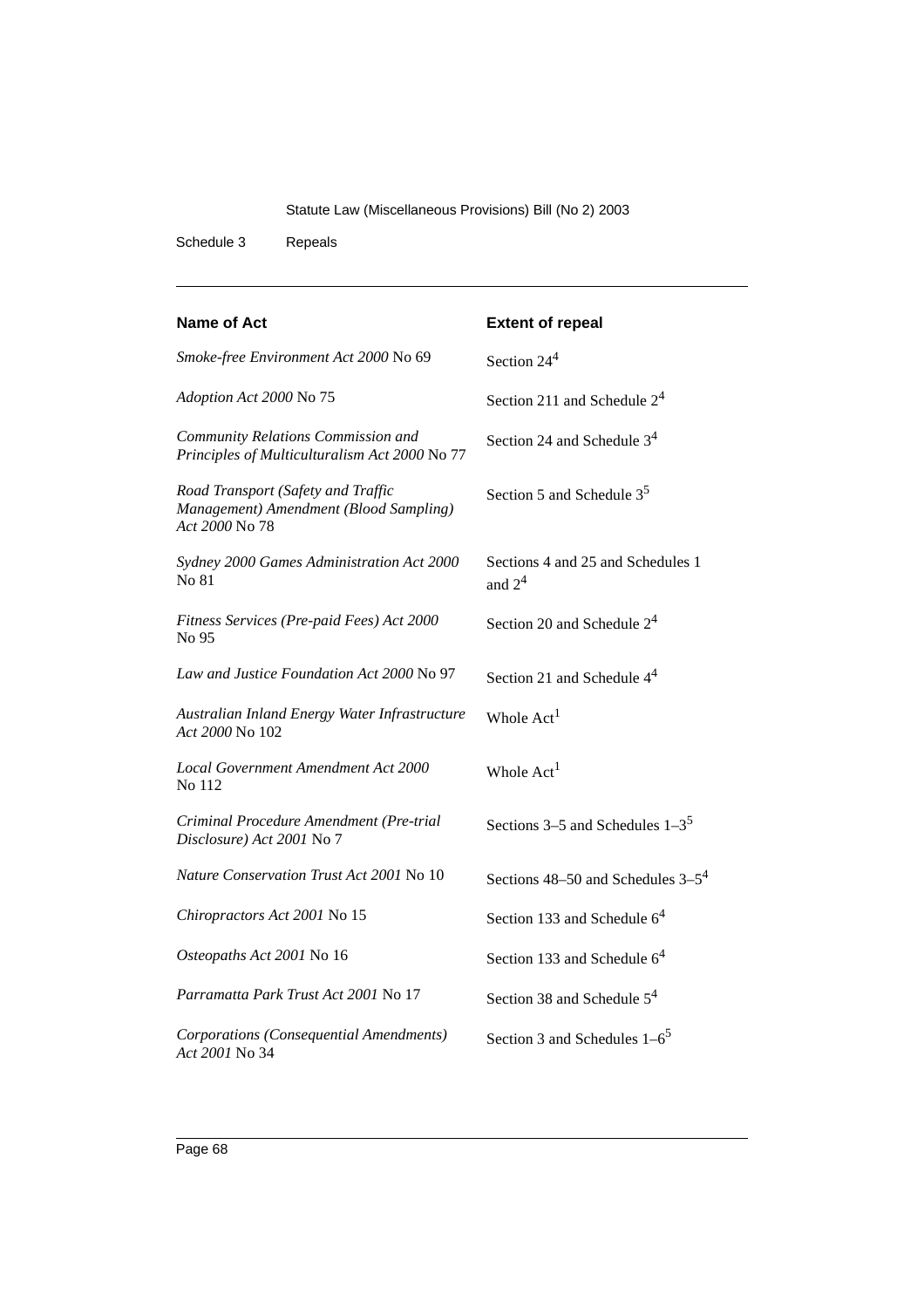Repeals Schedule 3

| <b>Name of Act</b>                                                          | <b>Extent of repeal</b>                        |
|-----------------------------------------------------------------------------|------------------------------------------------|
| Freight Rail Corporation (Sale) Act 2001 No 35                              | Section 53 and Schedule 3 <sup>4</sup>         |
| Insurance Protection Tax Act 2001 No 40                                     | Section $264$                                  |
| Health Care Liability Act 2001 No 42                                        | Section 35 and Schedule $14$                   |
| Betting Tax Act 2001 No 43                                                  | Section 22 and Schedules $1-3^4$               |
| Housing Act 2001 No 52                                                      | Section 77 and Schedule $14$                   |
| Waste Recycling and Processing Corporation<br>Act 2001 No 59                | Section 19 and Schedule $34$                   |
| Physiotherapists Act 2001 No 67                                             | Section 134 and Schedule $64$                  |
| Psychologists Act 2001 No 69                                                | Section 133 and Schedule 6 <sup>4</sup>        |
| Gaming Machine Tax Act 2001 No 72                                           | Sections $28-30$ and Schedules $3-5^4$         |
| Apprenticeship and Traineeship Act 2001 No 80                               | Section 83 and Schedule $34$                   |
| Consumer, Trader and Tenancy Tribunal Act<br>2001 No 82                     | Section 90 and Schedule $74$                   |
| Motor Trade Legislation Amendment Act 2001<br>No 86                         | Whole Act <sup>1</sup>                         |
| Coal Industry Act 2001 No 107                                               | Sections 55 and 56 and Schedules 6<br>and $74$ |
| Criminal Procedure Amendment (Justices and<br>Local Courts) Act 2001 No 119 | Whole Act <sup>1</sup>                         |
| Justices Legislation Repeal and Amendment<br>Act 2001 No 121                | Whole Act <sup>1</sup>                         |
| Gaming Machines Act 2001 No 127                                             | Sections 212–215 and Schedules $2-5^4$         |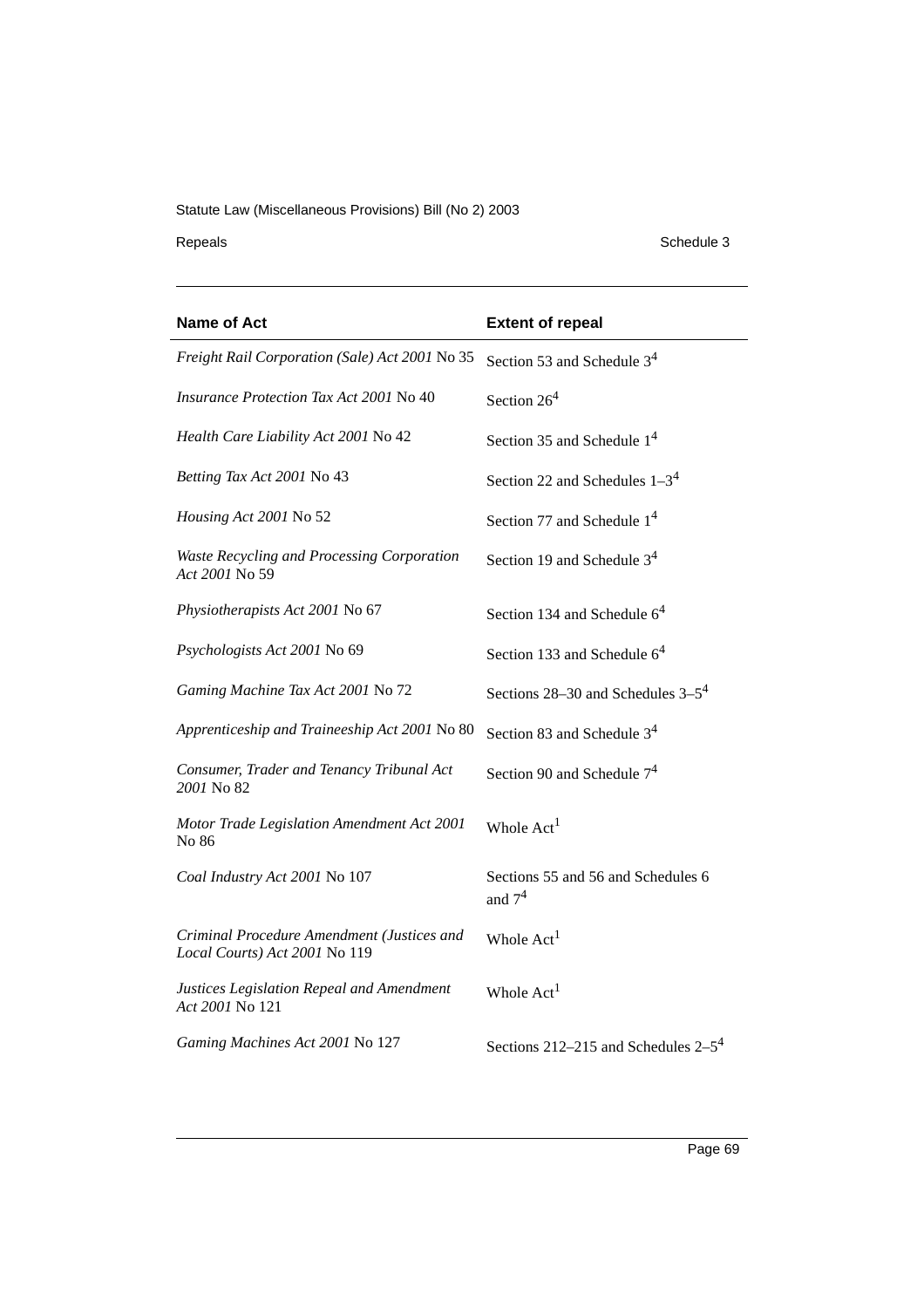Schedule 3 Repeals

| Name of Act                                                              | <b>Extent of repeal</b>                        |
|--------------------------------------------------------------------------|------------------------------------------------|
| Landcom Corporation Act 2001 No 129                                      | Section 20 and Schedule 3 <sup>4</sup>         |
| Appropriation (Budget Variations) Act 2002<br>No 8                       | Whole Act <sup>6</sup>                         |
| AGL Corporate Conversion Act 2002 No 16                                  | Sections 6 and 46 and Schedules 1<br>and $5^4$ |
| Greyhound Racing Act 2002 No 38                                          | Section 61 and Schedule $5^4$                  |
| Harness Racing Act 2002 No 39                                            | Section 64 and Schedule $5^4$                  |
| <b>Public Sector Employment and Management</b><br>Act 2002 No 43         | Sections 167–169 and Schedules $5-7^7$         |
| Crimes Legislation Amendment (Penalty Notice<br>Offences) Act 2002 No 46 | Whole Act <sup>1</sup>                         |
| Olympic Co-ordination Authority Dissolution<br>Act 2002 No 55            | Section 14 and Schedule $14$                   |
| Appropriation Act 2002 No 57                                             | Whole Act <sup>6</sup>                         |
| Appropriation (Parliament) Act 2002 No 58                                | Whole Act <sup>6</sup>                         |
| Appropriation (Special Offices) Act 2002 No 59                           | Whole Act <sup>6</sup>                         |
| <b>General Government Liability Management</b><br>Fund Act 2002 No 60    | Section 14 and Schedule 1 <sup>4</sup>         |
| Surveying Act 2002 No 83                                                 | Section 38 and Schedule $24$                   |
| Holiday Parks (Long-term Casual Occupation)<br>Act 2002 No 88            | Section 52 and Schedule $24$                   |
| Rail Safety Act 2002 No 96                                               | Section 120 and Schedules 6 and $74$           |
| <b>Courts Legislation Miscellaneous Amendments</b><br>Act 2002 No 99     | Whole Act <sup>1</sup>                         |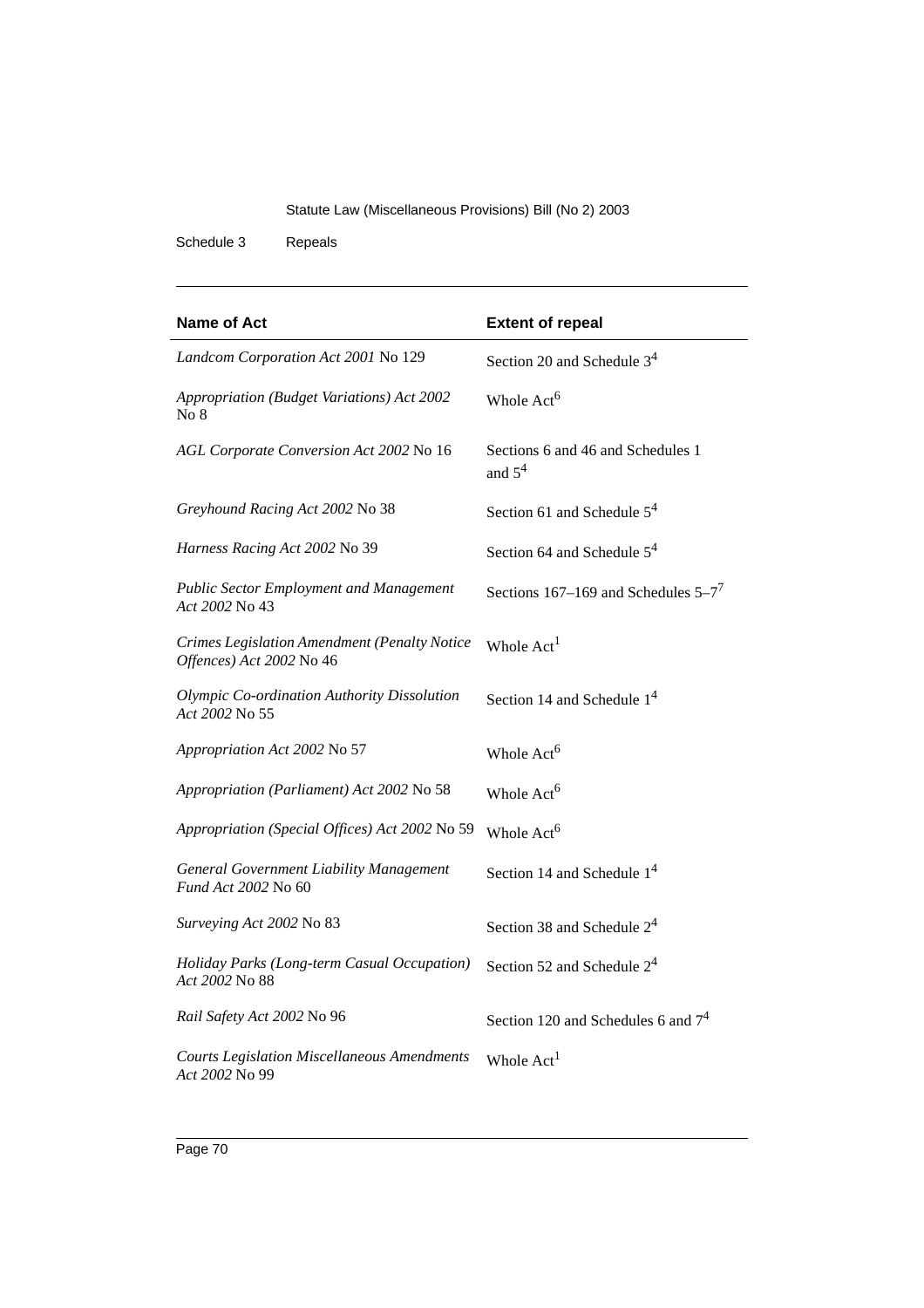Repeals Schedule 3

| Name of Act                                                                               | <b>Extent of repeal</b>      |
|-------------------------------------------------------------------------------------------|------------------------------|
| Crimes Legislation Amendment (Criminal)<br><i>Justice Interventions</i> ) Act 2002 No 100 | Whole Act <sup>1</sup>       |
| <i>Terrorism (Police Powers) Act 2002 No 115</i>                                          | Section 35 and Schedule $24$ |
| <i>Pay-roll Tax Legislation Amendment</i><br>$(Avoidance) Act 2002$ No 121                | Whole Act <sup>1</sup>       |
| <b>National Park Estate (Reservations) Act 2002</b><br>No 137                             | Section 15 and Schedule $94$ |
| Water Management Amendment Act 2002<br>No 138                                             | Whole Act <sup>1</sup>       |
| Crimes Amendment (Sexual Offences) Act 2003<br>No <sub>9</sub>                            | Whole Act <sup>1</sup>       |

#### **Key**

- 1 indicates repeal of an Act that contains only amendments or amendments and repeals
- 2 indicates repeal of an Act that contains only amendments and spent provisions (or other provisions that do not need to be preserved)
- 3 indicates repeal of an Act that contains only amendments and savings, transitional or other provisions that are being preserved by an amendment made by Schedule 2
- 4 indicates repeal of amending provisions in a Principal Act
- 5 indicates repeal of commenced amending provisions in an amending Act
- 6 indicates repeal of an Act that is spent or no longer of practical utility
- 7 indicates repeal of an Act or provisions that include one or more uncommenced provisions that are not to be commenced

#### **Explanatory note**

The repeals are explained in detail in the Explanatory note relating to this Act. In relation to the repeal of amending Acts, it should be noted that the Acts are repealed simply to rationalise the legislation in force and that the repeals have no substantive effect on the amendments made by the Acts or any associated provisions. The Acts that were amended by the Acts or provisions being repealed are up-to-date on the Legislation Database maintained by the Parliamentary Counsel's Office and are available electronically.

Section 30 (2) of the *Interpretation Act 1987* ensures that, when an Act is amended or repealed, no amendment made by the Act is affected. Section 30 (2) also ensures that the following matters are not affected:

- (a) the proof of any past act or thing,
- (b) any right, privilege, obligation or liability saved by the operation of the Act,
- (c) any amendment or validation made by the Act,
- (d) the operation of any savings or transitional provision contained in the Act.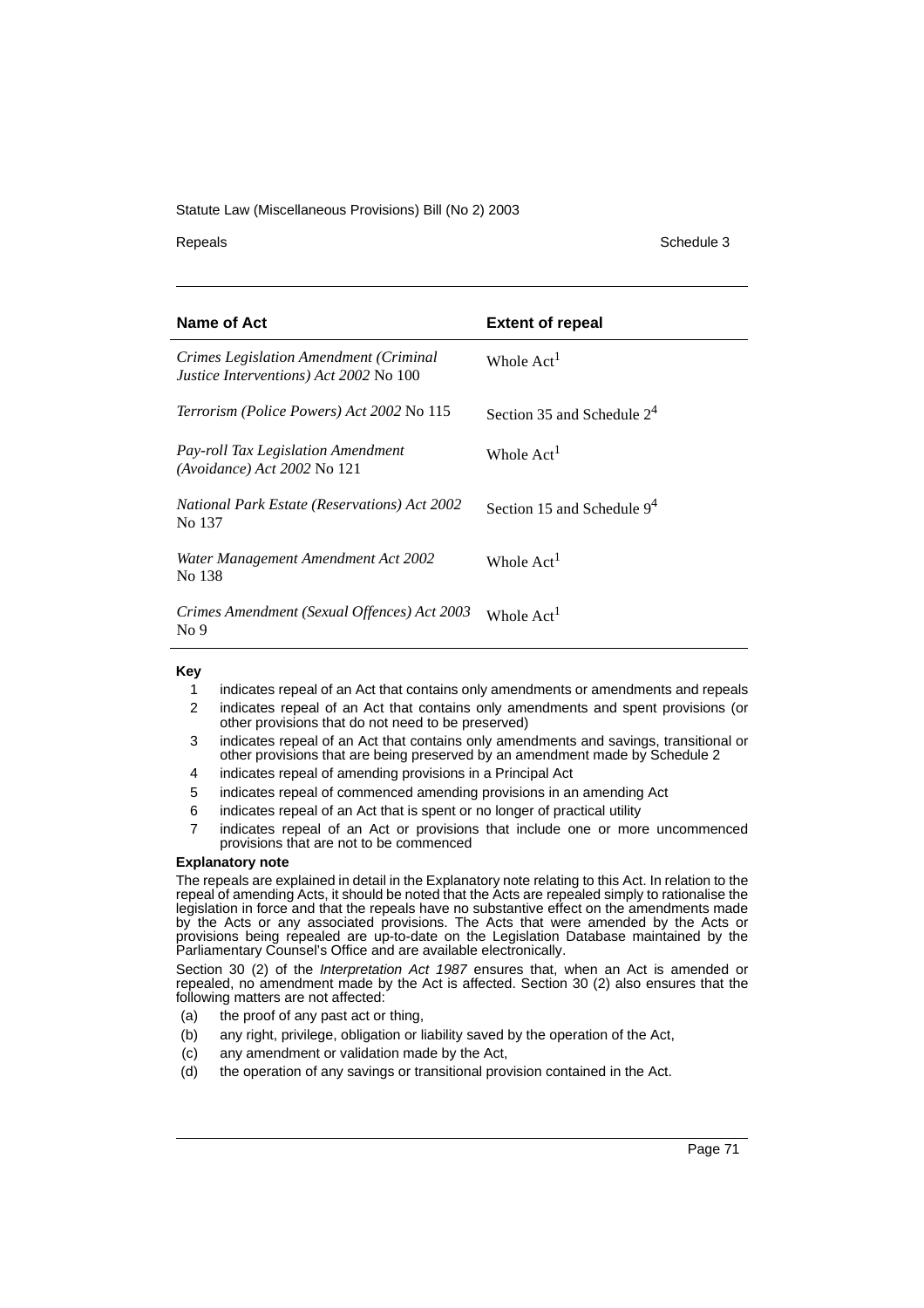Schedule 4 General savings, transitional and other provisions

# **Schedule 4 General savings, transitional and other provisions**

(Section 5)

## **1 Effect of amendment of amending provisions**

- (1) An amendment made by Schedule 1 or 2 to an amending provision contained in an Act is, if the amending provision has commenced before the date of assent to this Act, taken to have effect as from the commencement of the amending provision.
- (2) In this clause:

*amending provision* means a provision of an Act that makes a direct amendment to an Act by:

- (a) the repeal or omission of matter contained in the amended Act without the insertion of any matter instead of the repealed or omitted matter, or
- (b) the omission of matter contained in the amended Act and the insertion of matter instead of the omitted matter, or
- (c) the insertion into the amended Act of matter, not being matter inserted instead of matter omitted from the Act,

whether the provision was enacted before or after the commencement of the *Reprints Act 1972*.

#### **Explanatory note**

This clause ensures that certain amendments, including amendments correcting errors in technical provisions (for example, headings indicating the section to be amended or directions as to where a new section is to be inserted) and rectifying minor drafting errors (for example, corrections in numbering of provisions, correction or insertion of cross-references, omission of unnecessary matter or insertion of omitted matter), will commence on the date the amendments to which they relate commenced.

## **2 Effect of amendment or repeal on acts done or decisions made**

Except where it is expressly provided to the contrary, if this Act:

- (a) amends a provision of an Act or an instrument, or
- (b) repeals and re-enacts (with or without modification) a provision of an Act or an instrument,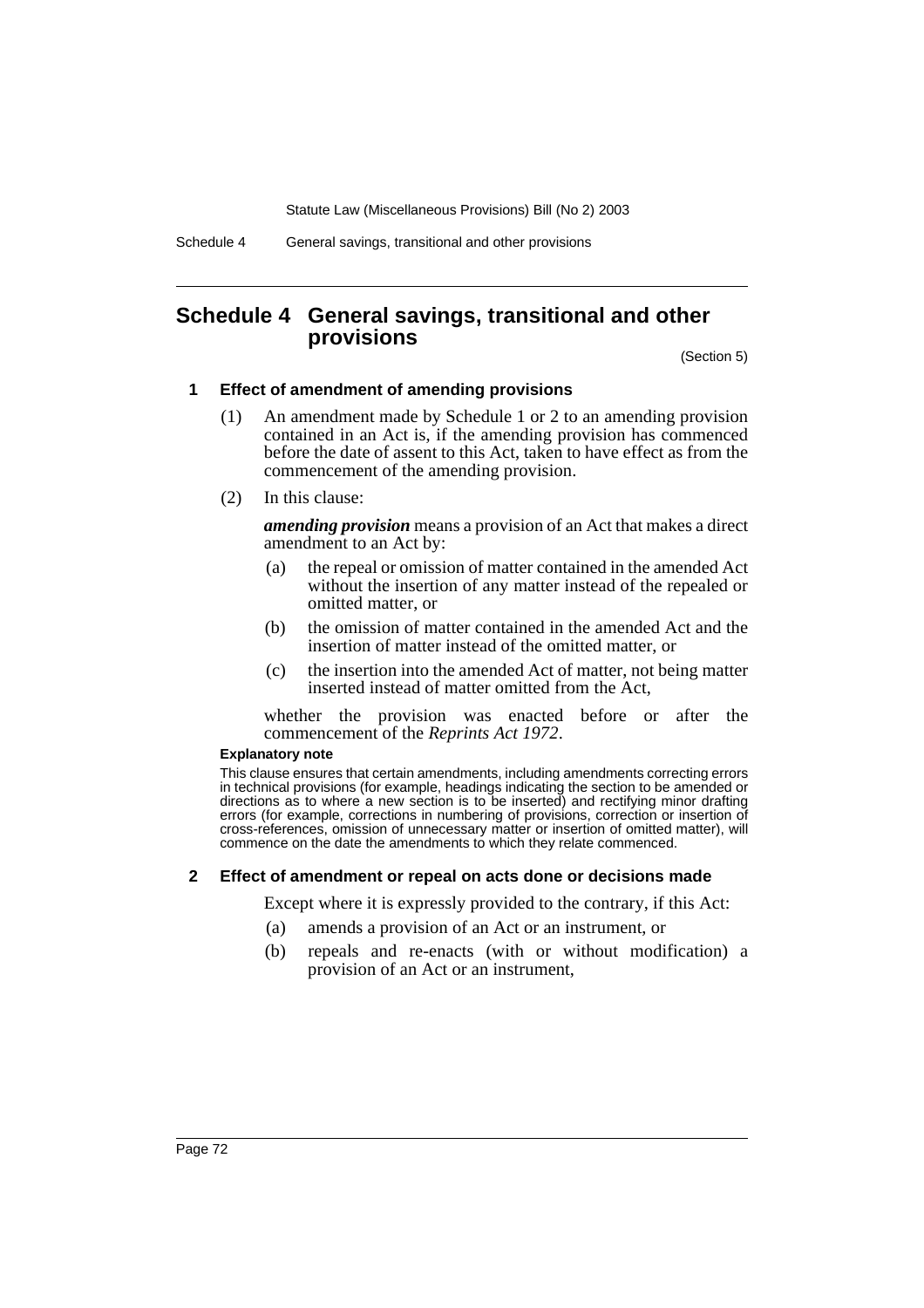General savings, transitional and other provisions Schedule 4

any act done or decision made under the provision amended or repealed has effect after the amendment or repeal as if it had been done or made under the provision as so amended or repealed.

#### **Explanatory note**

This clause ensures that the amendment or repeal of a provision will not, unless expressly provided, vitiate any act done or decision made under the provision as in force before the amendment or repeal.

### **3 Application of Interpretation Act 1987 to amendments to statutory rules**

Sections 39, 40 and 41 of the *Interpretation Act 1987* do not apply to any amendments to statutory rules made by this Act.

#### **Explanatory note**

This clause makes it clear that certain provisions concerning the making, tabling and disallowance of statutory rules do not apply to amendments to statutory rules made by the proposed Act.

## **4 Effect of amendment on regulations**

Except where expressly provided to the contrary, any regulation made under an Act amended by this Act, that is in force immediately before the commencement of the amendment, is taken to have been made under the Act as amended.

#### **Explanatory note**

This clause ensures that, unless expressly provided, any regulation made under an Act amended by the proposed Act, and in force immediately before the commencement of the amendment, will be taken to have been made under the amended Act.

## **5 Effect of amendment on environmental planning instruments**

The amendment of an environmental planning instrument by this Act does not prevent its later amendment or repeal by another environmental planning instrument.

### **Explanatory note**

This clause ensures that the amendment of a local environmental plan or other environmental planning instrument does not prevent its amendment or repeal by an environmental planning instrument.

## **6 Effect of repeal of Small Businesses' Loans Guarantee Act 1977**

The repeal of the *Small Businesses' Loans Guarantee Act 1977* does not affect any guarantee given pursuant to that Act.

### **Explanatory note**

This clause ensures that the guarantees given pursuant to the Small Businesses' Loans Guarantee Act 1977 are not affected by the repeal of that Act by Schedule 3.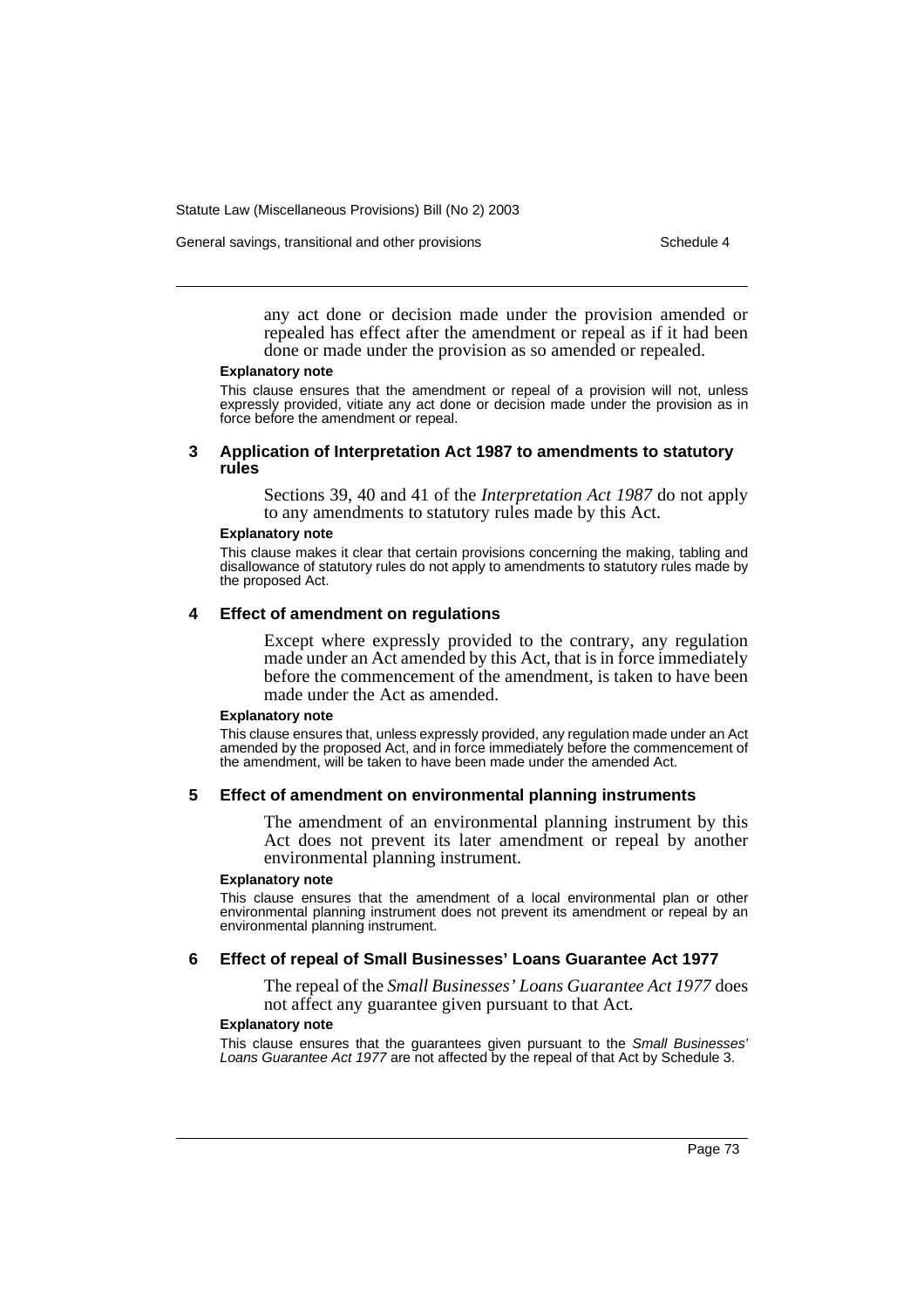Schedule 4 General savings, transitional and other provisions

## **7 Regulations**

- (1) The Governor may make regulations containing provisions of a savings or transitional nature consequent on the enactment of this Act.
- (2) Any such provision may, if the regulations so provide, take effect from the date of assent to this Act or a later date.
- (3) To the extent to which any such provision takes effect from a date that is earlier than the date of its publication in the Gazette, the provision does not operate so as:
	- (a) to affect, in a manner prejudicial to any person (other than the State or an authority of the State), the rights of that person existing before the date of its publication, or
	- (b) to impose liabilities on any person (other than the State or an authority of the State) in respect of anything done or omitted to be done before the date of its publication.

## **Explanatory note**

This clause enables the making of regulations of a savings or transitional nature having a short term effect and relating to incidental matters arising out of the proposed Act with regard to which no specific, or sufficient, provision has been made in the Act.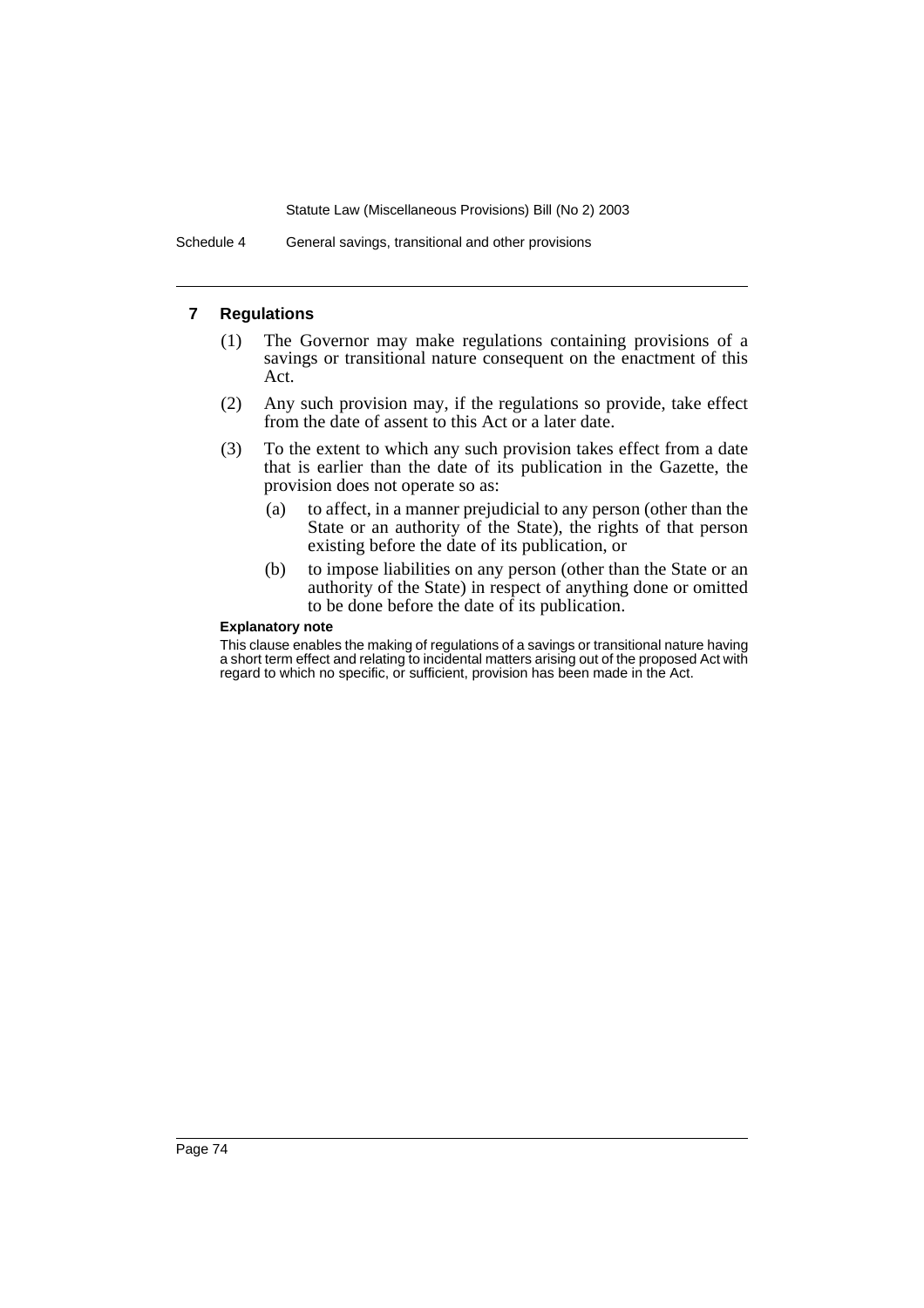Notes Schedule 4 and 200 million and 200 million and 200 million and 200 million and 200 million and 200 million

# **Notes**

**Index of Acts and instruments amended by Schedules 1 and 2** *Ambulance Services Act 1990* No 16—Schedule 1 *Animal Research Act 1985* No 123—Schedule 1 *Annual Reports (Departments) Act 1985* No 156—Schedule 1 *Annual Reports (Statutory Bodies) Act 1984* No 87—Schedule 1 *Cancer Institute (NSW) Act 2003* No 14—Schedule 2 *Child Protection (Prohibited Employment) Act 1998* No 147—Schedule 1 *Children and Young Persons (Care and Protection) Act 1998* No 157— Schedule 1 *Children and Young Persons (Care and Protection) Regulation 2000*— Schedule 2 *Children (Care and Protection—Child Employment) Regulation 2001*— Schedule 1 *Classification (Publications, Films and Computer Games) Enforcement Act 1995* No 63—Schedule 2 *Commercial Arbitration Act 1984* No 160—Schedule 2 *Commission for Children and Young People Act 1998* No 146—Schedule 1 *Community Land Development Act 1989* No 201—Schedule 1 *Co-operatives Act 1992* No 18—Schedule 1 *Costs in Criminal Cases Act 1967* No 13—Schedule 2 *Crimes Act 1900* No 40—Schedule 2 *Crimes (Administration of Sentences) Act 1999* No 93—Schedule 2 *Crimes (Administration of Sentences) Regulation 2001*—Schedule 2 *Crimes (Local Courts Appeal and Review) Act 2001* No 120—Schedule 1 *Criminal Procedure Act 1986* No 209—Schedule 2 *Energy Services Corporations Act 1995* No 95—Schedule 2 *Fair Trading Act 1987* No 68—Schedule 1 *Fines Act 1996* No 99—Schedule 2 *First State Superannuation Act 1992* No 100—Schedule 1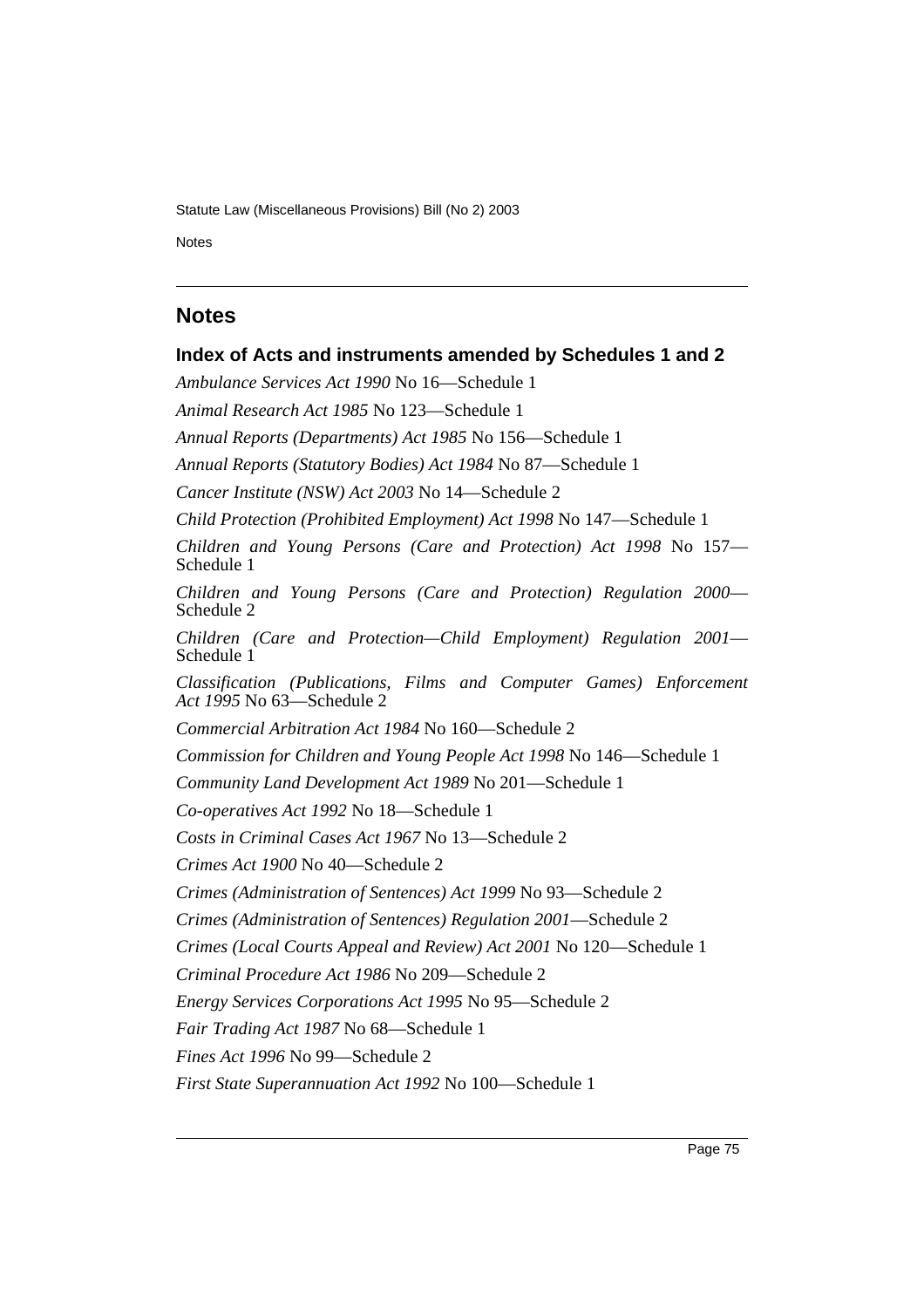*Fisheries Management Act 1994* No 38—Schedule 1 *Guardianship Act 1987* No 257—Schedule 2 *Impounding Act 1993* No 31—Schedule 1 *Inebriates Act 1912* No 24—Schedule 2 *Kogarah Local Environmental Plan 1998*—Schedule 2 *Law Enforcement (Powers and Responsibilities) Act 2002* No 103—Schedule 2 *Local Courts Act 1982* No 164—Schedule 1 *Local Government Act 1993* No 30—Schedule 1 *Marine Pilotage Licensing Regulations*—Schedule 1 *Marine Pollution Regulation 2001*—Schedule 2 *Mental Health Act 1990* No 9—Schedule 2 *Moratorium Act 1932* No 57—Schedule 2 *Motor Dealers Act 1974* No 52—Schedule 1 *National Environment Protection Council (New South Wales) Act 1995* No 4— Schedule 1 *National Parks and Wildlife Act 1974* No 80—Schedule 2 *Nurses Amendment Act 2003* No 45—Schedule 2 *Nurses and Midwives Act 1991* No 9—Schedule 1 *Occupational Health and Safety Regulation 2001*—Schedule 2 *Parliamentary Electorates and Elections Act 1912* No 41—Schedule 1 *Pawnbrokers and Second-hand Dealers Act 1996* No 13—Schedule 1 *Pesticides Regulation 1995*—Schedule 2 *Poisons and Therapeutic Goods Act 1966* No 31—Schedule 2 *Police Act 1990* No 47—Schedule 1 *Property, Stock and Business Agents Act 2002* No 66—Schedule 1 *Property, Stock and Business Agents Regulation 2003*—Schedule 1 *Protection of the Environment Administration Act 1991* No 60—Schedule 1 *Public Authorities (Financial Arrangements) Regulation 2000*—Schedule 2 *Public Finance and Audit Act 1983* No 152—Schedule 1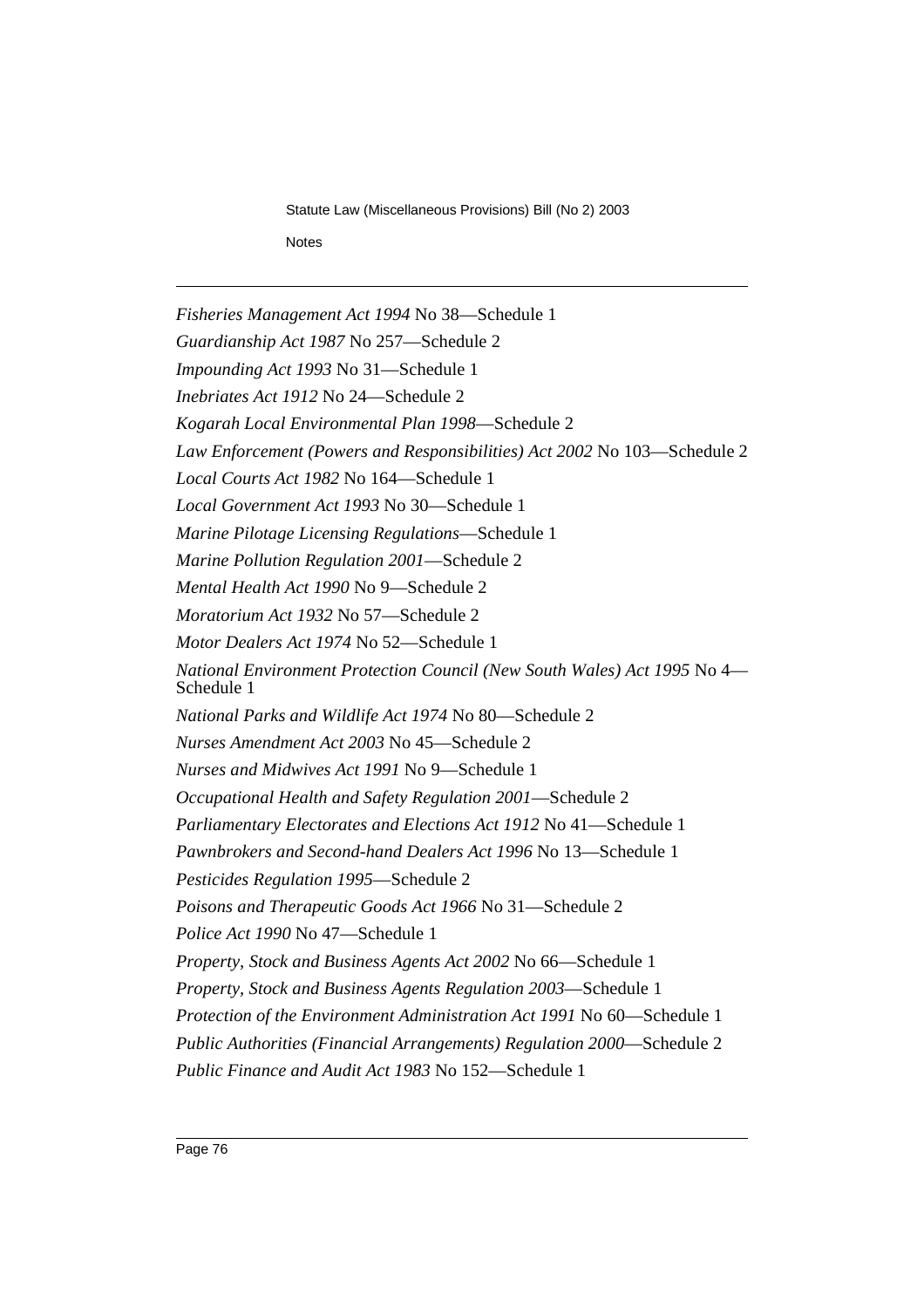Notes Schedule 4 and 200 million and 200 million and 200 million and 200 million and 200 million and 200 million

*Public Sector Employment and Management (General) Regulation 1996*— Schedule 1

*Public Trustee Act 1913* No 19—Schedule 1

*Public Trustee Regulation 2001*—Schedule 1

*Radiation Control Act 1990* No 13—Schedule 2

*Radiation Control Regulation 2003*—Schedule 2

*Research Involving Human Embryos (New South Wales) Act 2003* No 21— Schedule 2

*Road Transport (General) Act 1999* No 18—Schedule 1

*Royal Botanic Gardens and Domain Trust Act 1980* No 19—Schedule 1

*Royal Botanic Gardens and Domain Trust Regulation 2002*—Schedule 1

*Search Warrants Act 1985* No 37—Schedule 2

*State Authorities Non-contributory Superannuation Act 1987* No 212— Schedule 1

*State Authorities Superannuation Act 1987* No 211—Schedule 1

*State Development and Industries Assistance Act 1966* No 10—Schedule 1

*State Environmental Planning Policy No 62*—Sustainable Aquaculture— Schedule 2

*State Environmental Planning Policy No 71*—Coastal Protection—Schedule 2 *Statutory and Other Offices Remuneration Act 1975* (1976 No 4)—Schedule 1

*Stock (Chemical Residues) Act 1975* No 26—Schedule 1

*Stock Diseases Act 1923* No 34—Schedule 1

*Stock Diseases (General) Regulation 1997*—Schedule 1

*Superannuation Act 1916* No 28—Schedule 1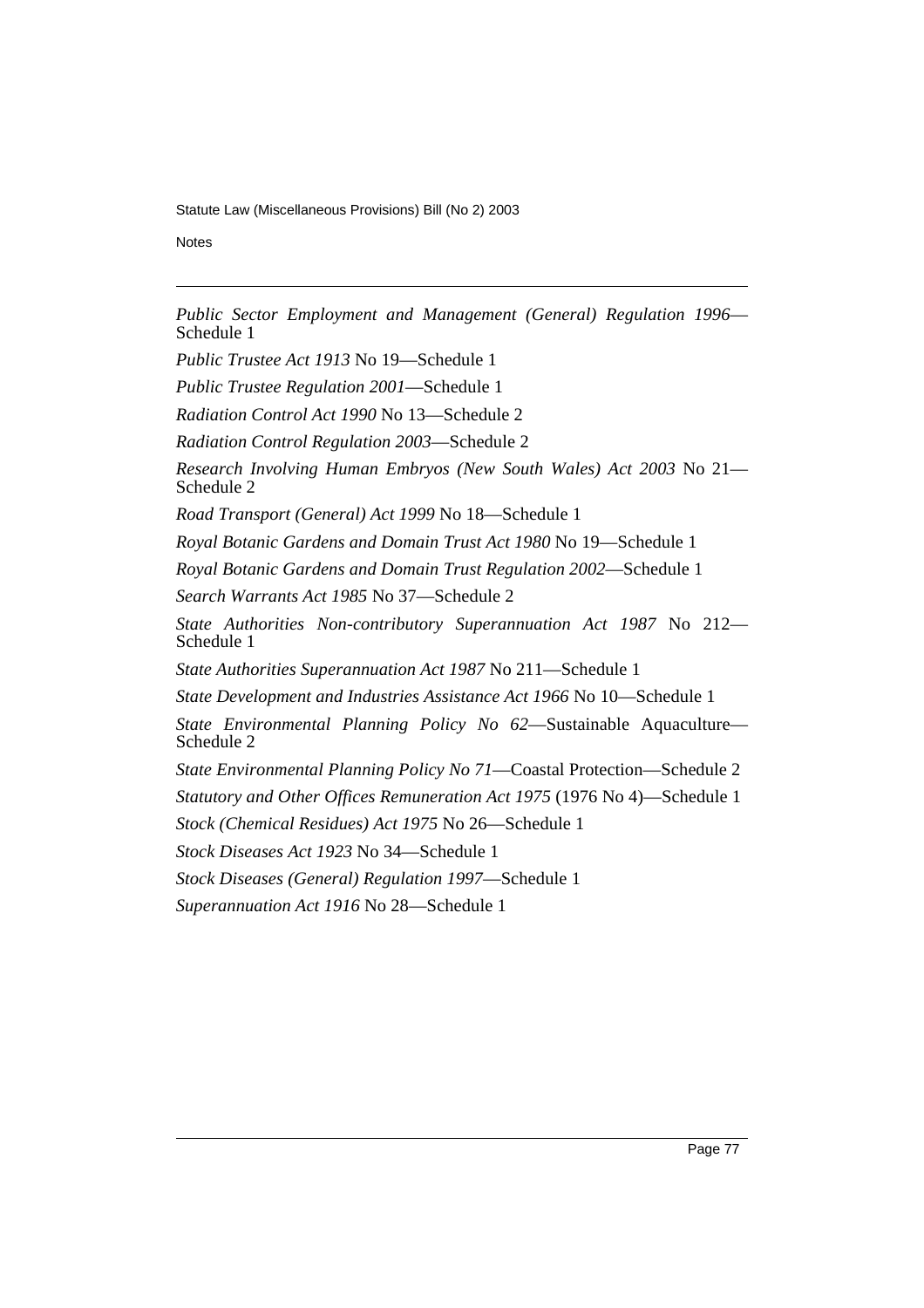*Sydney Water Catchment Management Act 1998* No 171—Schedule 1 *Treasury Corporation Act 1983* No 75—Schedule 2 *Waste Avoidance and Resource Recovery Act 2001* No 58—Schedule 1 *Workers Compensation Regulation 2003*—Schedule 2

# **Index of Acts wholly repealed by Schedule 3**

*Administration of Justice Act 1968* No 3 *Appropriation Act 2002* No 57 *Appropriation (Budget Variations) Act 2002* No 8 *Appropriation (Parliament) Act 2002* No 58 *Appropriation (Special Offices) Act 2002* No 59 *Australian Inland Energy Water Infrastructure Act 2000* No 102 *Bishop Tyrrell Trust (Amendment) Act 1990* No 2 *Coal and Oil Shale Mine Workers (Superannuation) Further Amendment Act 1994* No 85 *Commercial Arbitration (Amendment) Act 1990* No 100 *Companies (Amendment) Act 1972* No 24 *Companies (Mining Partnerships) Amendment Act 1967* No 37 *Conveyancing Legislation (Notice of Sale) Amendment Act 1992* No 92 *Co-operation (Amendment) Act 1981* No 5 *Courts Legislation Miscellaneous Amendments Act 2002* No 99 *Courts of Petty Sessions (Civil Claims) Amendment Act 1975* No 106 *Courts of Petty Sessions (Civil Claims) Amendment Act 1980* No 61 *Courts of Petty Sessions (Civil Claims) (Interest) Amendment Act 1983* No 203 *Crimes Amendment (Sexual Offences) Act 2003* No 9 *Crimes Legislation Amendment (Criminal Justice Interventions) Act 2002* No 100 *Crimes Legislation Amendment (Penalty Notice Offences) Act 2002* No 46 *Crimes (Sexual Assault) Amendment Act 1981* No 42 *Criminal Procedure Amendment (Justices and Local Courts) Act 2001* No 119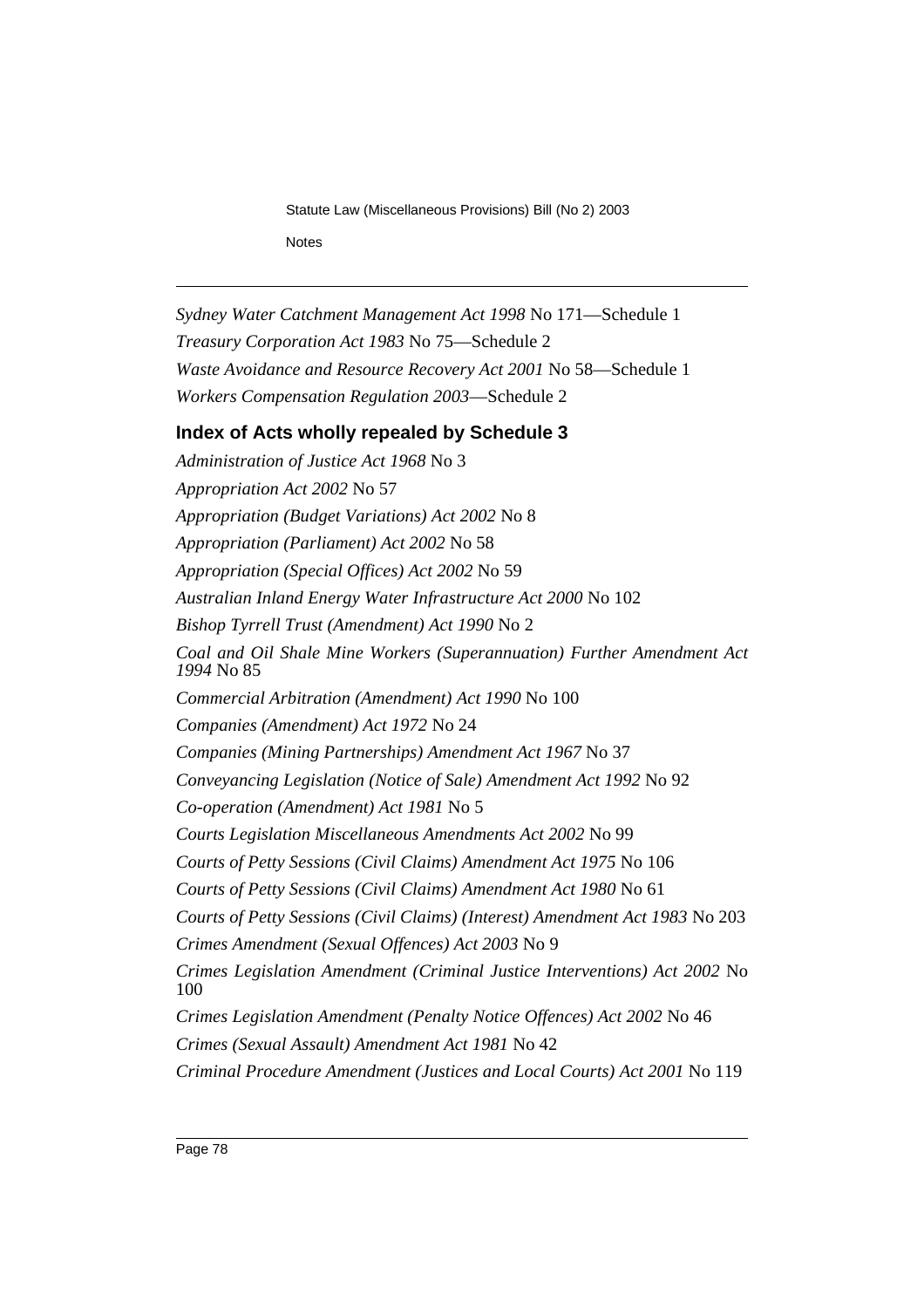Notes Schedule 4 and 200 million and 200 million and 200 million and 200 million and 200 million and 200 million

*Crown Lands and Other Acts (Reserves) Amendment Act 1974* No 37 *District Court (Commercial Arbitration) Amendment Act 1984* No 162 *Higher Education (Amalgamation) Amendment Act 1989* No 129 *Jurisdiction of Courts (Cross-vesting) Amendment Act 1992* No 62 *Justices Legislation Repeal and Amendment Act 2001* No 121 *Local Government Amendment Act 2000* No 112 *Local Government (Regulation of Flats) Amendment Act 1983* No 174 *Miscellaneous Acts (Public Sector Executives Employment) Amendment Act 1989* No 105 *Moratorium (Amendment) Act 1968* No 25 *Motor Trade Legislation Amendment Act 2001* No 86 *Pay-roll Tax Legislation Amendment (Avoidance) Act 2002* No 121 *Real Property (Boundary Determinations) Amendment Act 1989* No 171 *Small Businesses' Loans Guarantee Act 1977* No 34 *Stamp Duties (Amendment) Act 1978* No 139 *Stamp Duties (Amendment) Act 1987* No 85 *Stamp Duties (Financial Institutions Duty) Amendment Act 1982* No 133 *Stamp Duties (Further Amendment) Act 1986* No 193 *Strata Schemes Legislation Amendment Act 2001* No 13 *Supreme Court (Amendment) Act 1979* No 88 *Supreme Court (Commercial Arbitration) Amendment Act 1984* No 166 *Supreme Court (Interest) Amendment Act 1983* No 201 *Supreme Court (Video Link) Amendment Act 1992* No 69 *Treasury Corporation (Amendment) Act 1987* No 225 *Trustee (Amendment) Act 1929* No 60 *Trustee (Investments) Amendment Act 1983* No 204 *Valuation of Land (Amendment) Act 1978* No 137 *Valuation of Land and Local Government (Further Amendment) Act 1961* No 67 *Valuation of Land (Rating and Valuation) Amendment Act 1978* No 126